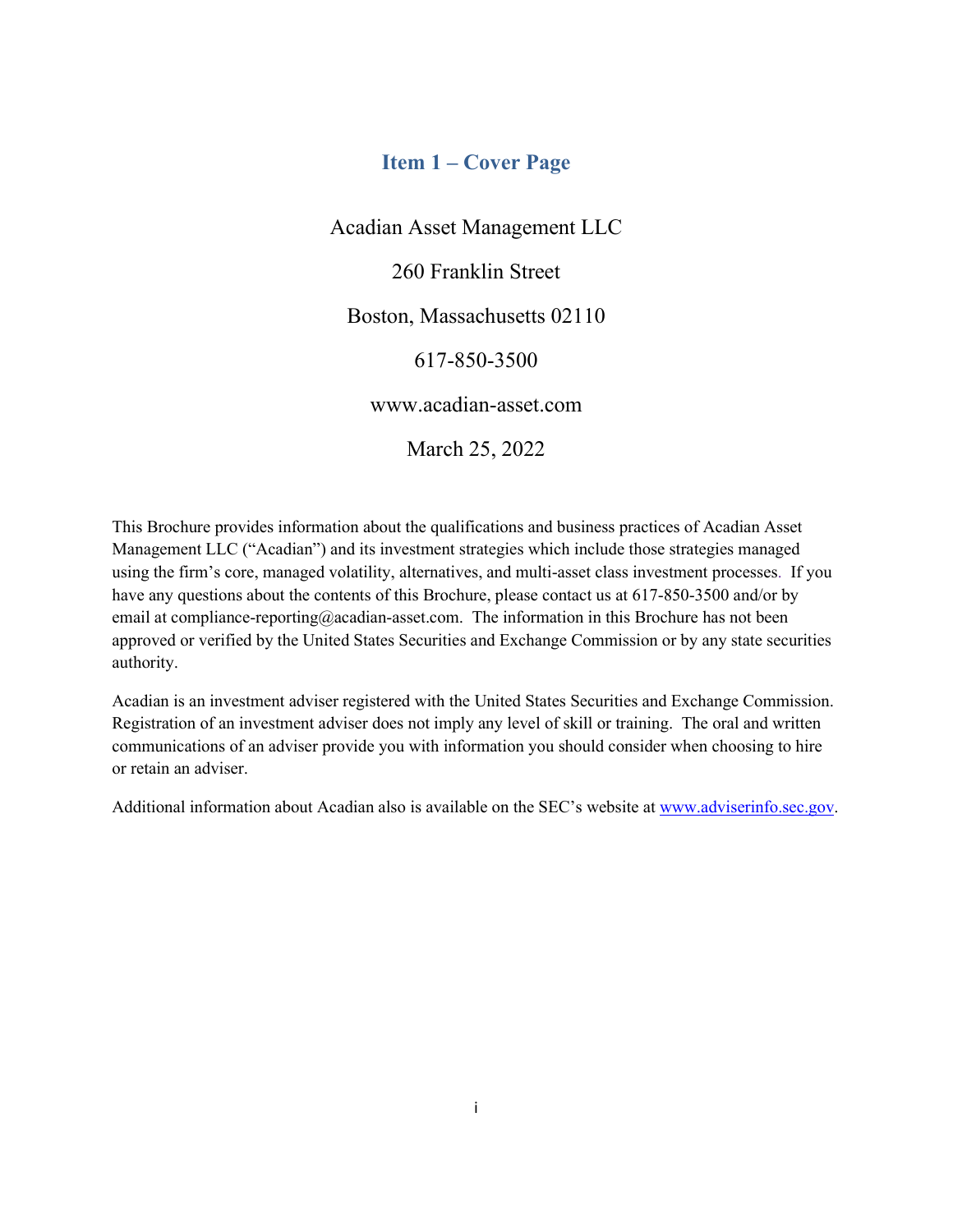# <span id="page-1-0"></span>**Item 2 – Material Changes**

In response to the requirements imposed by the "Amendments to Form ADV" published on July 28, 2010 by the United State Securities and Exchange Commission ("SEC") Acadian filed its original Brochure with the SEC dated March 30, 2011. The Brochure has been amended on multiple occasions thereafter including as of:

| March 30, 2012:<br>annual amendment - no material<br>amendments made                                                                     | March 29, 2017: annual amendment to add specific<br>information and disclosures related to our long-short<br>equity investment processes.                                                                                                                                                                                                                                                                                 |
|------------------------------------------------------------------------------------------------------------------------------------------|---------------------------------------------------------------------------------------------------------------------------------------------------------------------------------------------------------------------------------------------------------------------------------------------------------------------------------------------------------------------------------------------------------------------------|
| March 28, 2013:<br>annual amendment - no material<br>amendments made.                                                                    | March 28, 2018: annual amendment to our Brochure to<br>add specific information and disclosures related to our<br>multi-asset class investment processes. It also included<br>administrative type amendments.                                                                                                                                                                                                             |
| May 15, 2013:<br>amended to add clarification and<br>disclosure regarding Acadian's acceptance and use of<br>broker provided research.   | March 22, 2019: annual amendment to our Brochure.<br>Predominately administrative type amendments with<br>more material updates to our trade allocation and<br>aggregation processes to ensure greater flexibility in the<br>trading process.                                                                                                                                                                             |
| March 21, 2014:<br>annual amendment - no material<br>amendments made.                                                                    | March 27, 2020: annual amendment to our Brochure.<br>administrative<br>Predominately<br>amendments.<br>type<br>However, more material updates made to provide<br>additional detail on our long-short and alternative<br>strategies investment processes as well as changes to<br>Items 12 and 13 to account for greater flexibility as we<br>continue to enhance our brokerage practices and account<br>review processes. |
| March 30, 2015: Consolidation of our core equity and<br>managed volatility investment processes Brochures into<br>one "Equity" Brochure. | March 29, 2021:<br>annual amendment - no material<br>amendments made.                                                                                                                                                                                                                                                                                                                                                     |

**Current:** Annual amendment – no material amendments made.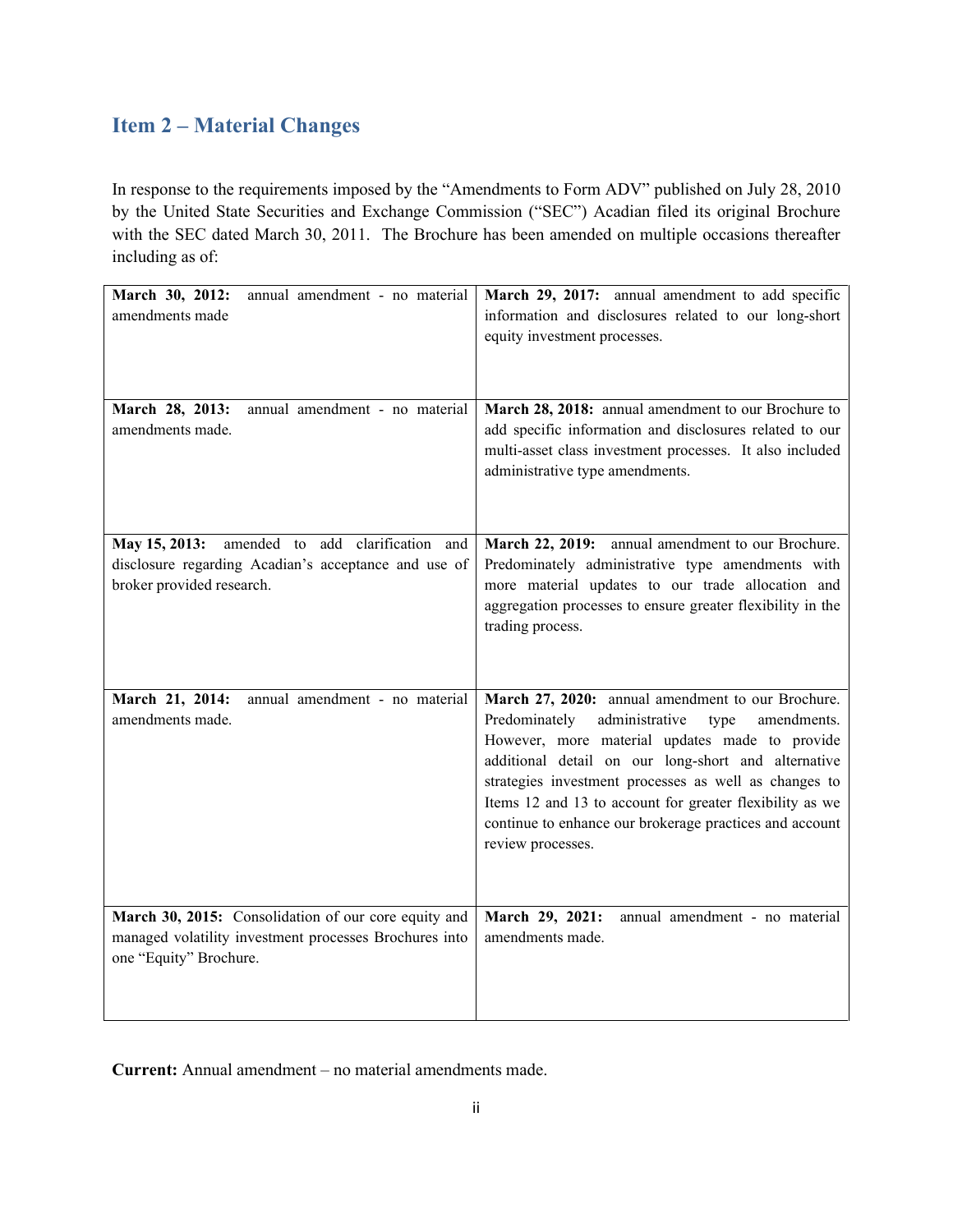Please consider the contents of this Brochure before deciding to conduct business with Acadian.

We will provide each client with a copy of each annual update and summary of any material changes to the Brochure within 120 days of the close of our December 31<sup>st</sup> fiscal year-end. We will further provide each client with a new Brochure as necessary based upon material changes to existing information or when new material information is added. There will be no charge to receive any Brochure.

Our Brochure may be requested by contacting a member of our Compliance team at 617-850-3500 or by emailing compliance-reporting@acadian-asset.com.

Additional information about Acadian is also available via the SEC's web site [www.adviserinfo.sec.gov.](http://www.adviserinfo.sec.gov/)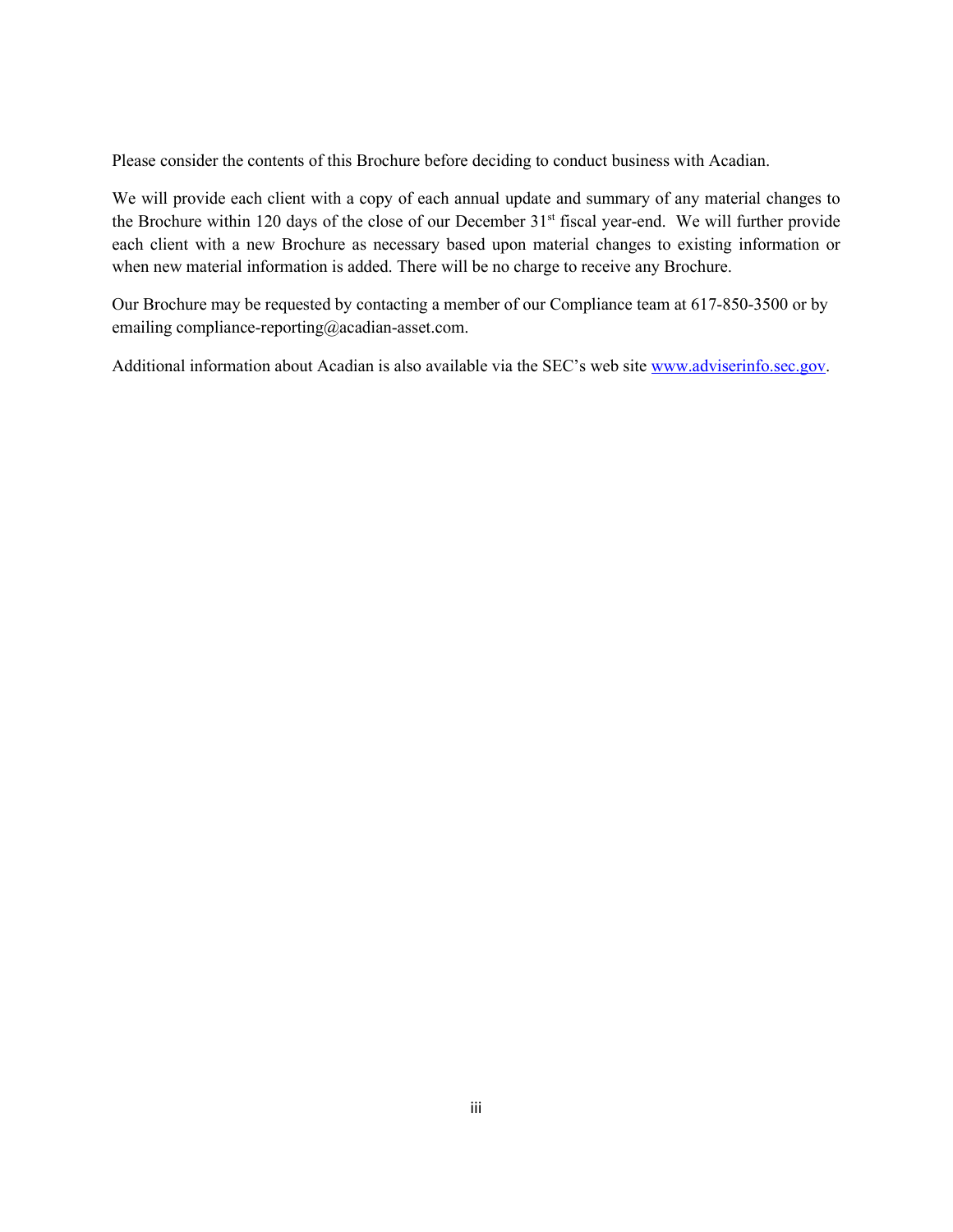# <span id="page-3-0"></span>**Item 3 - Table of Contents**

| Additional |  |
|------------|--|
|            |  |
|            |  |

- Privacy Policy
- Class Action Policy
- Disclosure of Conflicts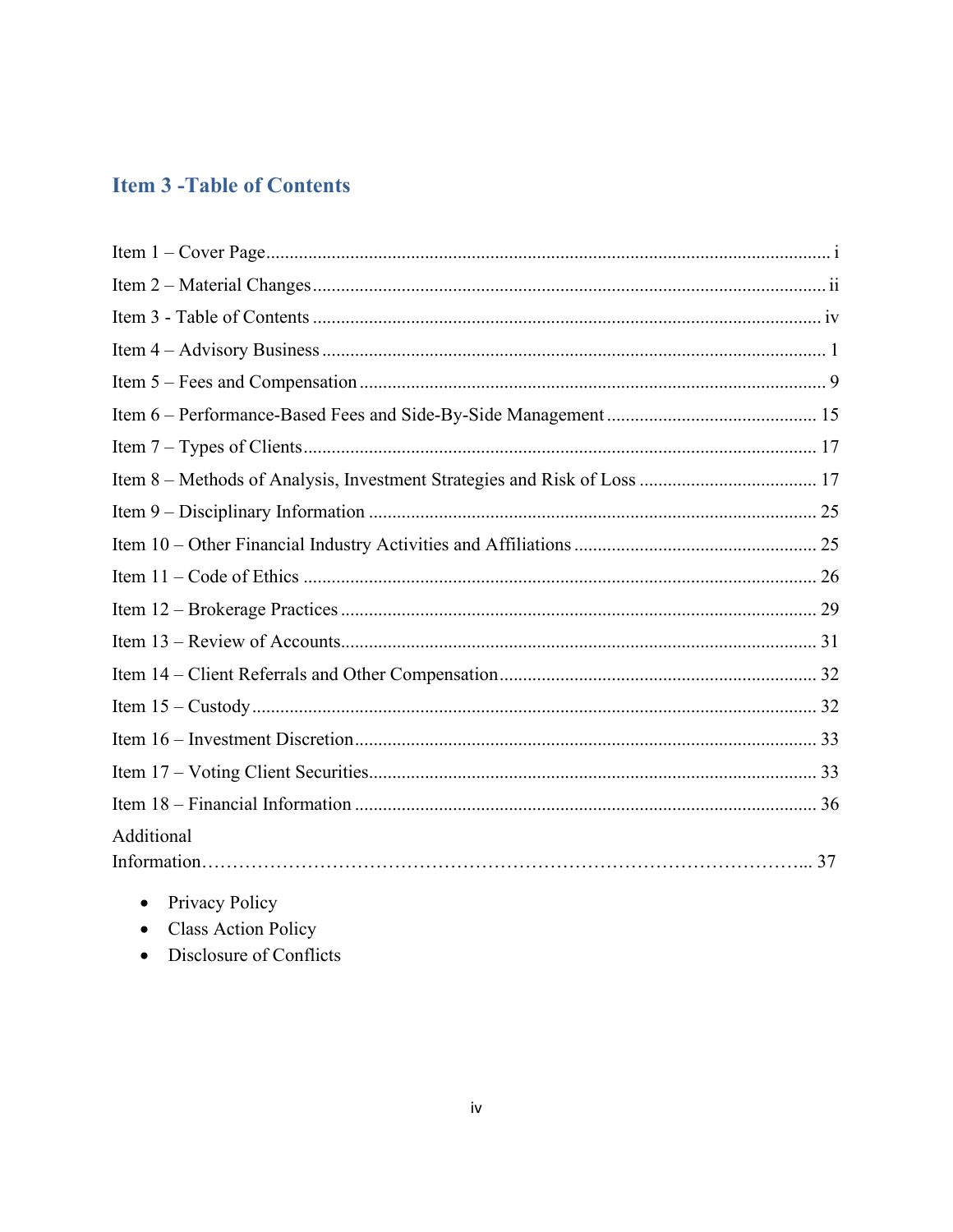## <span id="page-4-0"></span>**Item 4 – Advisory Business**

#### **History and Ownership**

Since 1986, Acadian has been continuously registered as an investment adviser with the U.S. Securities and Exchange Commission and providing investment management services to institutional clients. In November 2007, our predecessor firm, Acadian Asset Management, Inc. merged into Acadian Asset Management LLC. Acadian LLC assumed all of the assets and liabilities of our predecessor company. No change of control, investment philosophy, or day-to-day management of the firm resulted from this merger. Acadian has three wholly owned affiliates providing investment management services to clients (Acadian Asset Management (Singapore) Pte Ltd, Acadian Asset Management (UK) Limited, and Acadian Asset Management (Australia) Limited). Each of these affiliates are registered/licensed as appropriate by their local regulatory authority. Acadian has also formed Acadian Asset Management (Malta) Limited for the sole purpose of acting as a tied agent with Mirabella Malta Advisers Limited (MMAL) to offer UCITS funds managed by Acadian within the EU. The Malta Financial Services Authority (MFSA) approved the tied agent license in 2021.

BrightSphere Affiliate Holdings LLC, part of the BrightSphere group, owns 100% of the Class A (voting) interest of Acadian while an Acadian Key Employee Limited Partnership ("Acadian KELP LP") owns 100% of the Class B interest which provides financial participation in the profitability of the firm. The Acadian KELP LP is comprised of senior staff and a majority of senior investment team members. BrightSphere Affiliate Holdings LLC is owned by BrightSphere Inc. which is owned by BrightSphere Investment Group Inc. ("BSIG") (a publicly traded company).

Acadian manages separate accounts with varying strategies on a discretionary and non-discretionary basis for institutional clients. Acadian also manages and/or sub-advises various commingled funds available via private placement including long-only and "hedge fund" type vehicles in which institutions, qualified and accredited investors, and certain eligible employees of Acadian may invest. Acadian also advises and sub-advises certain public funds including U.S. registered "mutual funds" and Collective Investment Trusts offered through a number of U.S. domiciled investment companies and Irish and Luxemburg registered UCITs funds. Retail investors, including Acadian employees, can and do invest in such funds.

Acadian primarily utilizes systematic, quantitative investment processes to manage the investment strategies which are reflected in this Brochure.

### **General Overview of Investment Process**

Acadian utilizes four investment processes to manage client accounts: Core-Equity, Managed Volatility, Alternative, and Multi-Asset Class. The material distinctions between each are addressed in this Brochure. While there are differences, each share commonality as described below in this general overview.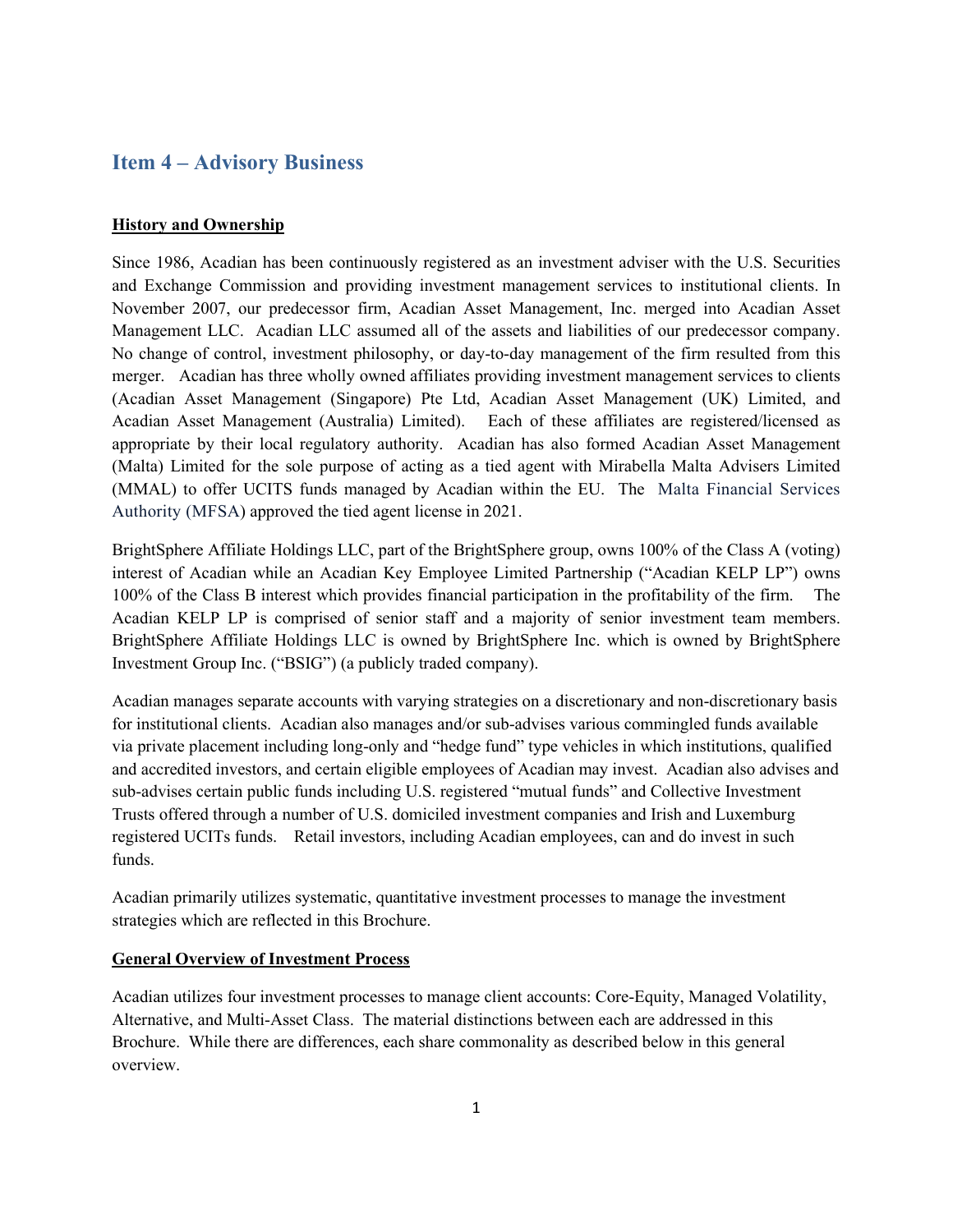Acadian manages our strategies using a team-based approach and a systematic, quantitative investment process. This process relies extensively upon a number of proprietary computer driven models and extensive third-party data. It is overseen by our Chief Investment Officer and a team of researchers, portfolio managers, portfolio analytics and construction specialists, data managers, and IT professionals in an effort to ensure it operates as intended.

Acadian's systematic, quantitative investment process is flexible and easily tailored and coded to meet the specific needs of our clients including, for example, those with Environmental, Social or Governance ("ESG") concerns. We manage each separate account in accordance with the terms and conditions of a written agreement negotiated with and agreed to by each client. As each client agreement results from a separate negotiation with the client, the terms and conditions of the investment relationship and the fees paid pursuant to the agreement may and do vary by client even within the same investment mandate or account composite. This includes, but is not limited to, client-imposed requirements and restrictions related to benchmark, individual security restrictions or "do not invest" lists, industry restrictions, country restrictions, ESG restrictions, investment types, investment universe, and risk targets. These client specific requirements, in addition to other timing issues, may cause performance dispersion between portfolios in the same composite over time.

Client specific mandate restrictions are implemented and adhered to utilizing a number of systematic and manual checks. During the initial account set-up process and any subsequent changes thereafter, all clientspecific restrictions are noted and may be coded by the investment team, along with any Acadian- or regulatory-specific restraints applicable to the mandate and underlying benchmark, into Acadian's proprietary portfolio construction software. Pre-optimization coding can be as broad or narrow as required, typically including specific stocks, types of stocks (e.g., "sin lists"), countries, sectors, and ownership percentages. Further, each account and all client-specific restrictions are independently coded by our compliance team into an automated compliance monitoring system that allows for pre-trade, posttrade, and daily compliance monitoring of all accounts.

Acadian's portfolio managers typically do not select specific stocks to buy or sell. In addition to contributing to the research process to enhance our overall quantitative investment process, portfolio managers aim to ensure that the investment process is operating as intended and that each client account is being managed consistent with the client's investment objectives and in compliance with the client's contractual requirements.

Acadian's quantitative investment process is supported by extensive proprietary computer code. Acadian's researchers, software developers, and IT teams follow structured design, development, testing, change control, and review processes during the development of its systems and the implementation within our investment process. We have control systems and processes that are intended to identify in a timely manner any errors that could have a material impact on the investment process. The majority of these controls and their effectiveness are subject to regular internal and external audits including a SOC audit. However, despite these extensive controls it is possible that errors may occur in coding and within the investment process, as is the case with any complex software or data-driven model, and no guarantee or warranty can be provided that any quantitative investment model is completely free of errors. Any such errors could have a negative impact on investment results.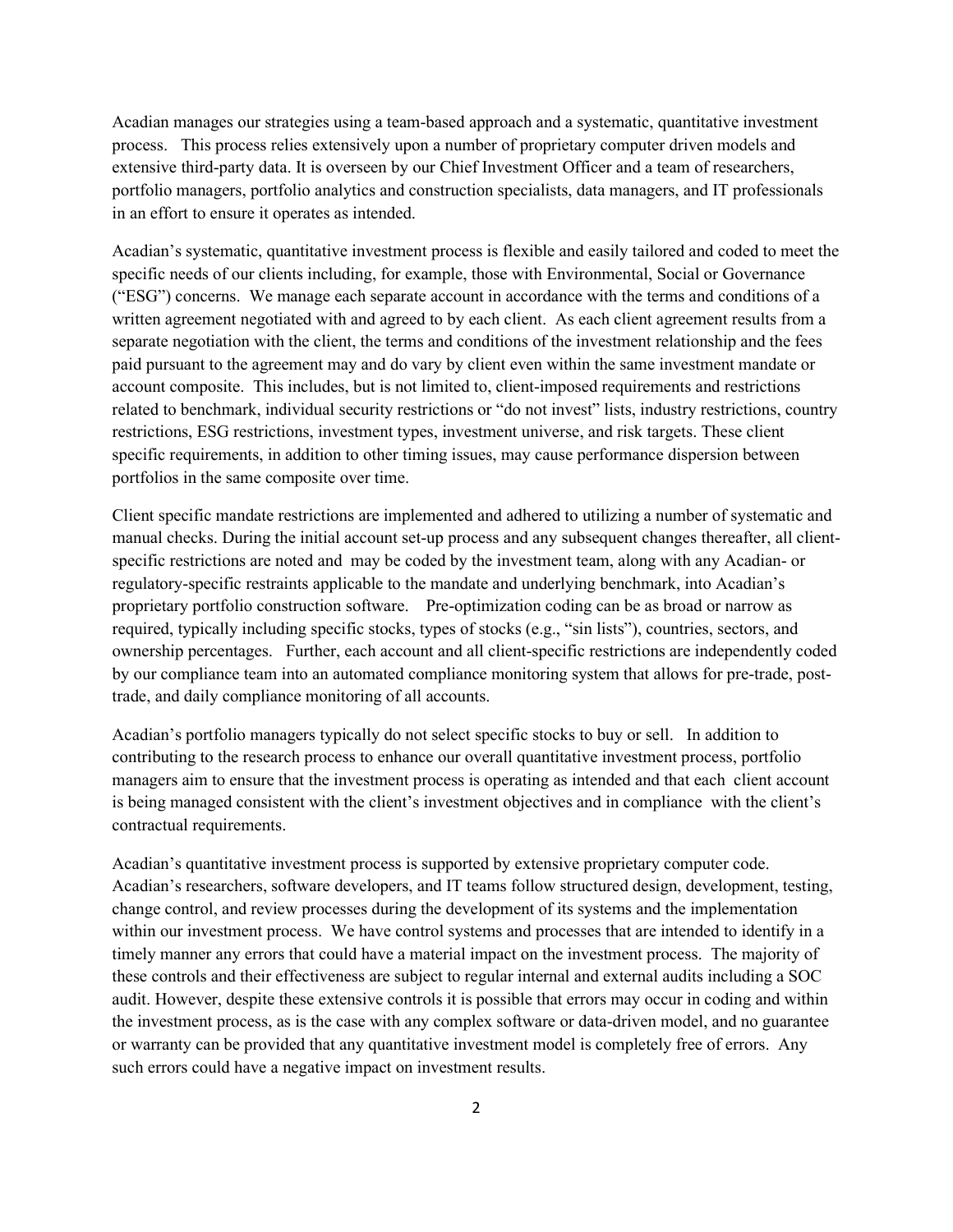### **Overview of Core Equity Investment Process**

Our structured and disciplined assessment methodology seeks to identify stocks with active return potential by evaluating them across a multitude of stock characteristics that Acadian considers to be informative. The process uses both top-down and bottom-up signals that encompass not only fundamental valuation factors but also measures of earnings trends, price movements, quality metrics and other factors.

Inputs to our investment process are drawn from a proprietary database that contains detailed fundamental and other information on more than 40,000 securities globally. The database is continually enriched with information feeds obtained from leading industry vendors. The data that is fed into our investment process is updated at least daily. These data feeds, coupled with our extensive factor-based analysis, form the basis of the alpha forecasts that we generate daily for all stocks in our universe.

Acadian's portfolio management and investment selection processes are quantitative and use models to rank the relative attractiveness of stocks across a number of factors. The process generates an expected return for each stock in our investment universe several times per day. When all components are scaled and combined, Acadian's stock valuation system creates a top-to-bottom ranking of each stock in the investment universe, from most to least attractive. From this universe, an optimal portfolio is constructed using third party optimization software and other proprietary tools taking into account estimated transaction costs, the client benchmark, client mandate restrictions, the desired risk level, and other factors as determined by Acadian and/or the client.

The goal for our core-equity strategies is to maximize post-transaction cost alpha subject to client or Acadian specified constraints. The portfolio's current holdings with their risk and expected return characteristics are compared to the available investment universe. The optimizer identifies less attractive securities for potential sale, attractive securities as potential buys, and suggests trades whose round-trip expected cost is below the expected value (alpha) gained from the trade, subject to applied constraints. At times, certain transactions may also occur for risk reduction reasons despite the trade not contributing to overall alpha.

| ADR Non-U.S. Equity                            | European Equity                 | Non-U.S. All-Cap Equity<br>Hedged to USD   |
|------------------------------------------------|---------------------------------|--------------------------------------------|
| All-Country Alpha Plus Equity                  | European Equity Plus Global     | Non-U.S. Equity                            |
| All-Country World ex-U.S. Alpha Plus<br>Equity | European Equity ex-U.K.         | Non-U.S. Focused Alpha Equity              |
| All-Country World ex-U.S. Equity               | Eurozone Equity                 | Non-U.S. Micro-Cap Equity                  |
| All-Country World ex-U.S. Value<br>Equity      | <b>Frontier Markets Equity</b>  | Non-U.S. Small-Cap Equity                  |
| <b>Australian Equity</b>                       | Global Alpha Plus Equity        | Non-U.S. Small-Cap Equity<br>Hedged to USD |
| Australian Small-Cap Equity                    | Global Alpha Plus Equity Custom | Non-U.S. Small-Cap Value<br>Equity         |

The following strategy composites represent Acadian's Core-Equity strategies: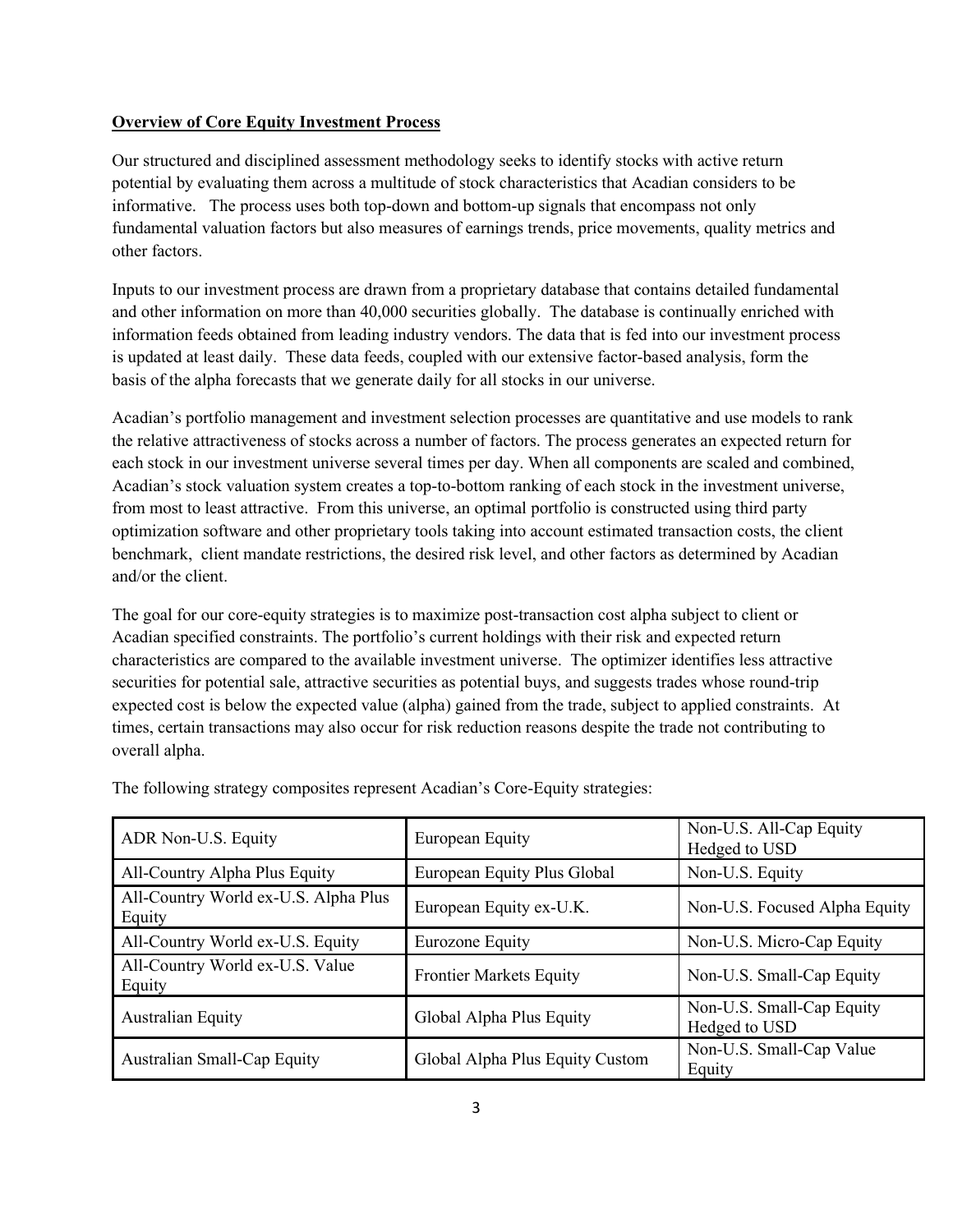| China A-Shares Equity                                  | Global Dividend                        | Non-U.S. Smid-Cap Equity                      |
|--------------------------------------------------------|----------------------------------------|-----------------------------------------------|
| Custom Enhanced U.S. Equity                            | Global Equity                          | Sustainable Australian Equity                 |
| Emerging Markets Alpha Plus Equity                     | Global Equity Hedged to CAD            | <b>Sustainable Emerging Markets</b><br>Equity |
| Emerging Markets Alpha Plus ex-BICS<br>Equity          | Global Equity Hedged to GBP            | Sustainable European Equity                   |
| <b>Emerging Markets Equity</b>                         | Global Health Care Islamic Equity      | Sustainable Global Equity                     |
| <b>Emerging Markets Focused Alpha</b><br>Equity        | Global Small-Cap Equity                | Sustainable Multi-Factor Equity               |
| <b>Emerging Markets Fossil Fuel Free</b><br>Equity     | Global Targeted Momentum Equity        | Sustainable Multi-Factor<br>Momentum Equity   |
| <b>Emerging Markets Islamic Equity</b><br><b>Broad</b> | Global Targeted Quality Equity         | Sustainable Multi-Factor Quality<br>Equity    |
| <b>Emerging Markets Micro-Cap Equity</b>               | Global Targeted Value Equity Broad     | Sustainable Multi-Factor Value<br>Equity      |
| <b>Emerging Markets Small-Cap Equity</b>               | Japanese Equity                        | U.S. Micro-Cap Equity                         |
| <b>Enhanced Australian Equity</b>                      | Liquid Multi-Alpha                     | U.S. Value Equity                             |
| <b>Enhanced Global Equity</b>                          | Non-U.S. All-Cap Equity                | World ex-U.S. Social Values<br>Equity         |
| Enhanced U.S. Equity                                   | Non-U.S. All-Cap Equity ex-<br>Tobacco |                                               |

### **Overview Equity Alternative Strategies Investment Processes ("EA")**

Some of Acadian's EA strategies use return forecasts that share the same underpinnings as the core strategies, but the overall return forecast has been reformulated in an effort to better meet the needs of our investors. The underlying investment process uses the same disciplined and research-oriented approach as the other core strategies. Some EA strategies are specialized in nature and may not use the same return forecast as other EA strategies. Some of the EA strategies use a different formulation of our core return forecasts, a different optimizer, and different portfolio construction techniques.

The underlying investment process builds on Acadian's disciplined and research-oriented approach. It is at its core a systematic process that is designed to convert, in a rigorous manner, fundamental inputs into portfolio positions. This process and all portfolio decisions are overseen by the EA investment team under the authority of the Director of Equity Alternative Strategies. The EA team is further supported by the greater Acadian team as a whole.

The majority of the EA portfolios are constructed much like the aforementioned core strategies. Return and risk forecasts are combined with transaction cost estimates for use in a portfolio optimization engine. Some EA products do not rely on an explicit alpha forecast, and instead focus on risk reduction as a primary driver of portfolio risk and return.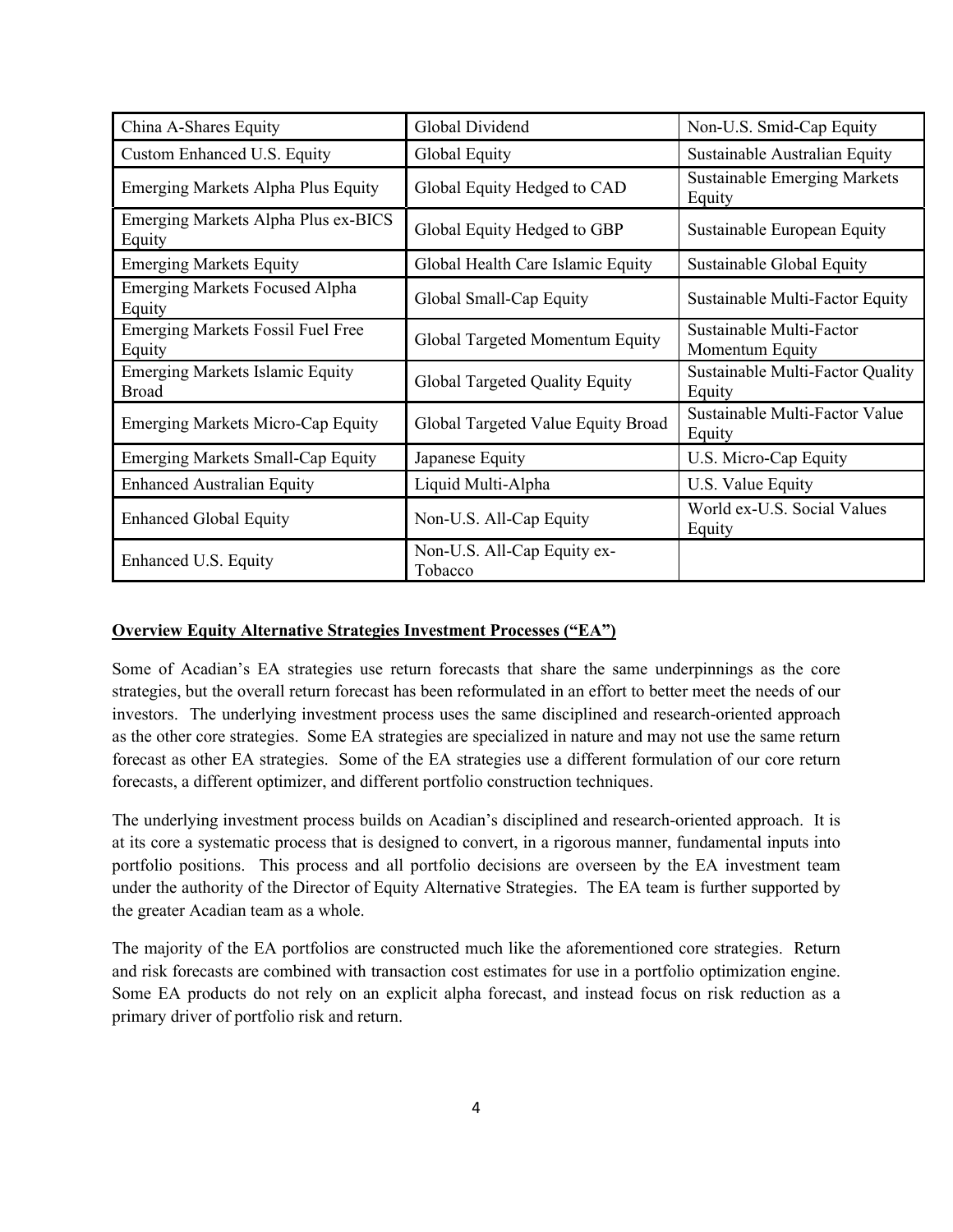The EA strategies investment process draws heavily from the core investment processes. EA strategies may use an expected return forecast that is tailored to a given fund's objectives. This customization may include, but not be limited to, the duration of the stock forecast, selection of the factors used in the construction of the forecast, the inclusion of new factors that are not fully adopted by Acadian's overall investment process, and proprietary metrics for transaction costs and liquidity. Some of Acadian's EA strategies may not explicitly use a return forecast at all, and instead may achieve their return and risk targets through a proprietary aggregation of third-party data and bespoke risk management processes.

Acadian's EA strategies may use total return swaps, leverage, and exchange traded products (ETPs) to manage risk, gain access to liquidity, and achieve advantageous financing rates. Generally, the EA strategies borrow funds in order to increase expected return. Although the strategies may use significant leverage, such leverage complies with all applicable margin and other limits. Borrowed funds are collateralized by the Fund's securities and other assets. At any given time, the strategies may be highly leveraged as accommodated by the prime brokers or other lenders.

| Acadian Defensive Income                              | Global 130/30 Long/Short Equity | Hedged Alpha Equity                            |
|-------------------------------------------------------|---------------------------------|------------------------------------------------|
| All-Country World ex-U.S.<br>130/30 Long/Short Equity | Global Equity Absolute Return   | International Extension Plus<br>Equity         |
| Australian 130/30 Long/Short<br>Equity                | Global Multi-Strategy           | Non-U.S. Small-Cap 130/30<br>Long/Short Equity |
| <b>Australian Market Neutral Equity</b>               | <b>GP</b> Equity                |                                                |

The following strategy composites represent Acadian's Equity Alternative strategies:

### **Overview of Managed Volatility Investment Process**

Acadian's managed volatility strategies seek to exploit a mispricing of risk within equities. For decades, equilibrium models in finance have championed the connection between risk and return. While there is some evidence of this pattern at the asset-class level, there is no support within equities themselves. In long-term histories of U.S. data and in the available global histories, risk goes uncompensated in the cross-section of equity returns. In other words, total returns of lower-risk equities may match, or even exceed, those of average-risk equities and higher-risk equities.

Accordingly, Acadian attempts to benefit its clients by building lower-risk portfolios that hold predominantly less risky stocks. Acadian uses information on the correlation structure of equities in order to further attenuate risk via diversification. Resulting portfolios generally are biased toward lower-risk, small- and mid-cap stocks and favor sectors usually identified as less risky, such as consumer staples, utilities and healthcare. The typical portfolio is well diversified.

Our goal is to achieve an absolute return similar to or better than that of a cap-weighted equity index, but with lower volatility over the long term. Absolute risk is expected to be 20-35% less than a corresponding cap-weighted benchmark, with a long-term portfolio beta typically between 0.6 and 0.8,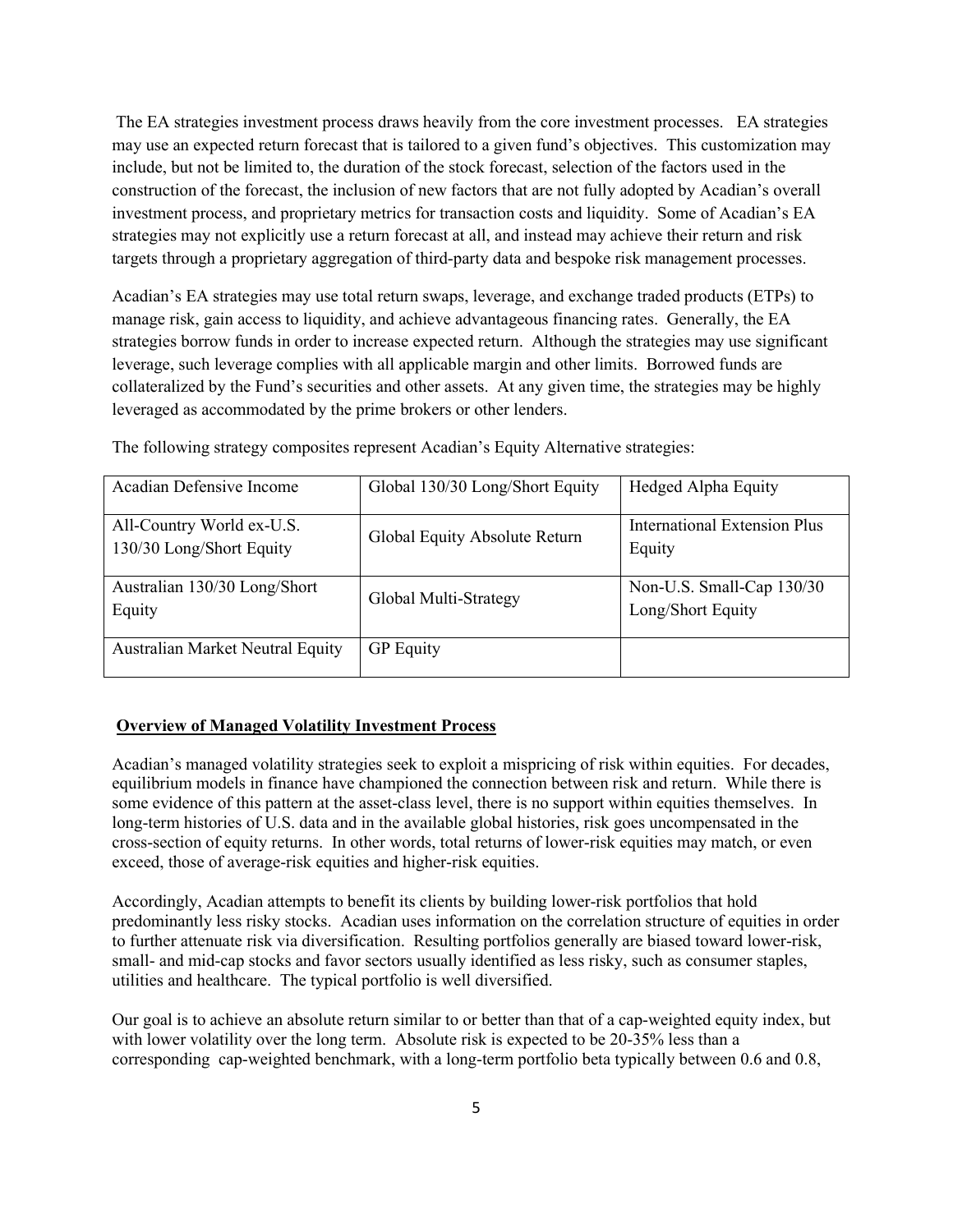depending on implementation. Portfolio tracking error versus the appropriate cap-weighted index is not a consideration of the optimization and may appear quite high over a market cycle, on the order of 8-10%.

The stock forecasts for risk, return, trading cost, and liquidity all flow into a portfolio optimization system, which also incorporates any additional client- and strategy-specific constraints and objectives. The buy and sell decisions are an objective result of this process and are driven by changes in expected risk and expected return. Stocks that are expected to reduce risk or add return (net of costs) are purchased, while less diversifying and riskier stocks with lower expected return are sold.

| All-Country Asia Pacific ex-Japan                             | <b>EAFE Managed Volatility Equity</b>             | Global Managed Volatility Equity |
|---------------------------------------------------------------|---------------------------------------------------|----------------------------------|
| Managed Volatility Equity                                     | <b>Broad</b>                                      | Hedged to USD                    |
| All-Country Managed Volatility                                | EAFE + Canada Managed                             | Kokusai Managed Volatility       |
| Equity                                                        | <b>Volatility Equity Custom</b>                   | Equity                           |
| All-Country Managed Volatility                                | <b>Emerging Markets Managed</b>                   | Sustainable Global Managed       |
| Islamic Equity                                                | <b>Volatility Equity</b>                          | <b>Volatility Equity</b>         |
| All-Country World ex-U.S. Managed<br><b>Volatility Equity</b> | Global Managed Volatility Equity                  | U.S. Managed Volatility Equity   |
| Australian Managed Volatility Equity                          | Global Managed Volatility Equity<br>Hedged to SGD |                                  |

The following strategy composites represent Acadian's Managed Volatility strategies:

### **Overview of Multi-Asset Investment Process**

Acadian's Multi-Asset Absolute Return strategies seek to exploit mispricings across and within broad asset classes, including (without limitation): equities, fixed income, currencies, commodities and volatility. The underlying investment process builds on Acadian's disciplined and research-oriented approach. It is at its core a systematic process that is designed to convert, in a rigorous manner, fundamental inputs into portfolio positions. This process and all portfolio decisions are overseen by the MACS investment team under the authority of the Director of MACS and with oversight from Acadian CIO. The MACS team includes portfolio managers, analysts, traders, and operations staff. The MACS team is further supported by the greater Acadian team as a whole.

### **Systematic Approach**

Acadian believes in a systematic investment process, which aims to maximize portfolio returns and minimize uncompensated risks. The systematic toolset at the core of the MACS investment process is expected to generate recommended portfolio allocations on a daily basis. MACS PMs generate and approve all trades based on this systematic process. MACS PMs with the approval of Director of MACS and with oversight from Acadian CIO have the ability to reduce risk in MACS portfolios.

For the majority of asset classes, the systematic process is made up of four key components, which taken together translate fundamental data into tradeable portfolios:

- Factor-Based Return Forecasts
- Adaptive Risk Model
- Portfolio Construction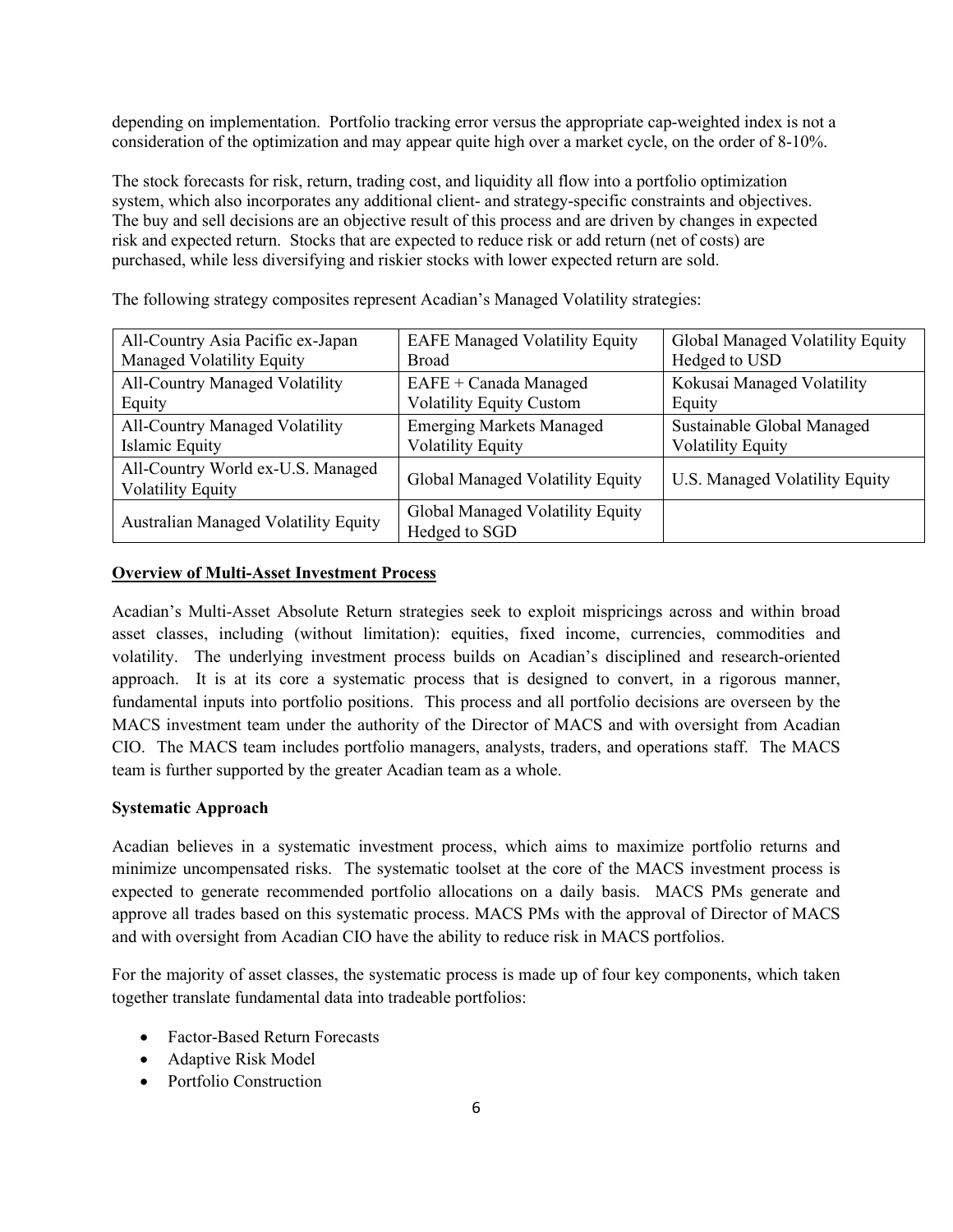• Implementation

### Factor-Based Return Forecasts

MACS' views are expressed via a set of return forecasts for all assets within the MACS universe. To obtain these return forecasts, the MACS investment team has designed a number of models based on a variety of factors. The models are used to look at assets from different perspectives, such as value, momentum, carry, etc. Factors fall into two broad categories: a first group of factors is designed to capture market or macro conditions, which are exogenous to a given asset; while a second set of factors capture intrinsic characteristics of a particular asset, such as yield curve dynamics for fixed income assets. Individual factors are then combined to generate the aggregate return forecast for each asset.

### Adaptive Risk Model

To move from a set of return forecasts to a robust portfolio requires an understanding of the risks associated with the underlying assets, and of the correlations across these risks. MACS uses a proprietary risk forecasting tool that takes into account recent asset dynamics as well as longer-term historical risk metrics.

### Portfolio Construction

Portfolio construction starts with return and risk forecasts, in conjunction with applicable constraints and objectives, to arrive at an optimized mix of exposures seeking to maximize return and minimize uncompensated risk.

### Implementation

To build a portfolio of tradeable instruments, the asset exposures from the portfolio construction step are translated to tradable instruments. A specific mapping system aims to match asset exposures and tradable securities in a manner that minimizes the basis risk between the two and reduces trading costs.

The following strategy composites represent Acadian's Multi-Asset Class strategies:

| Commodities Absolute Return    | Multi-Asset Absolute Return 6v | Multi-Asset Absolute Return |
|--------------------------------|--------------------------------|-----------------------------|
| Strategy                       | <b>UCITS Strategy</b>          | Major Markets Strategy      |
| Multi-Asset Absolute Return 6y | Multi-Asset Absolute Return    |                             |
| <b>Aggregate Strategy</b>      | 12v Strategy                   |                             |
| Multi-Asset Absolute Return 6y | Multi-Asset Absolute Return    |                             |
| Strategy                       | 18v Strategy                   |                             |

There is no performance guarantee associated with investing in any investment strategy. Investing in securities involves risk of loss of principal that clients should be prepared to bear.

Acadian negotiates with each client the terms and conditions under which we will manage their account. This will result in clients within the same investment composites assuming different types and levels of risk, as well as different performance results. Acadian encourages clients to reference strategy-specific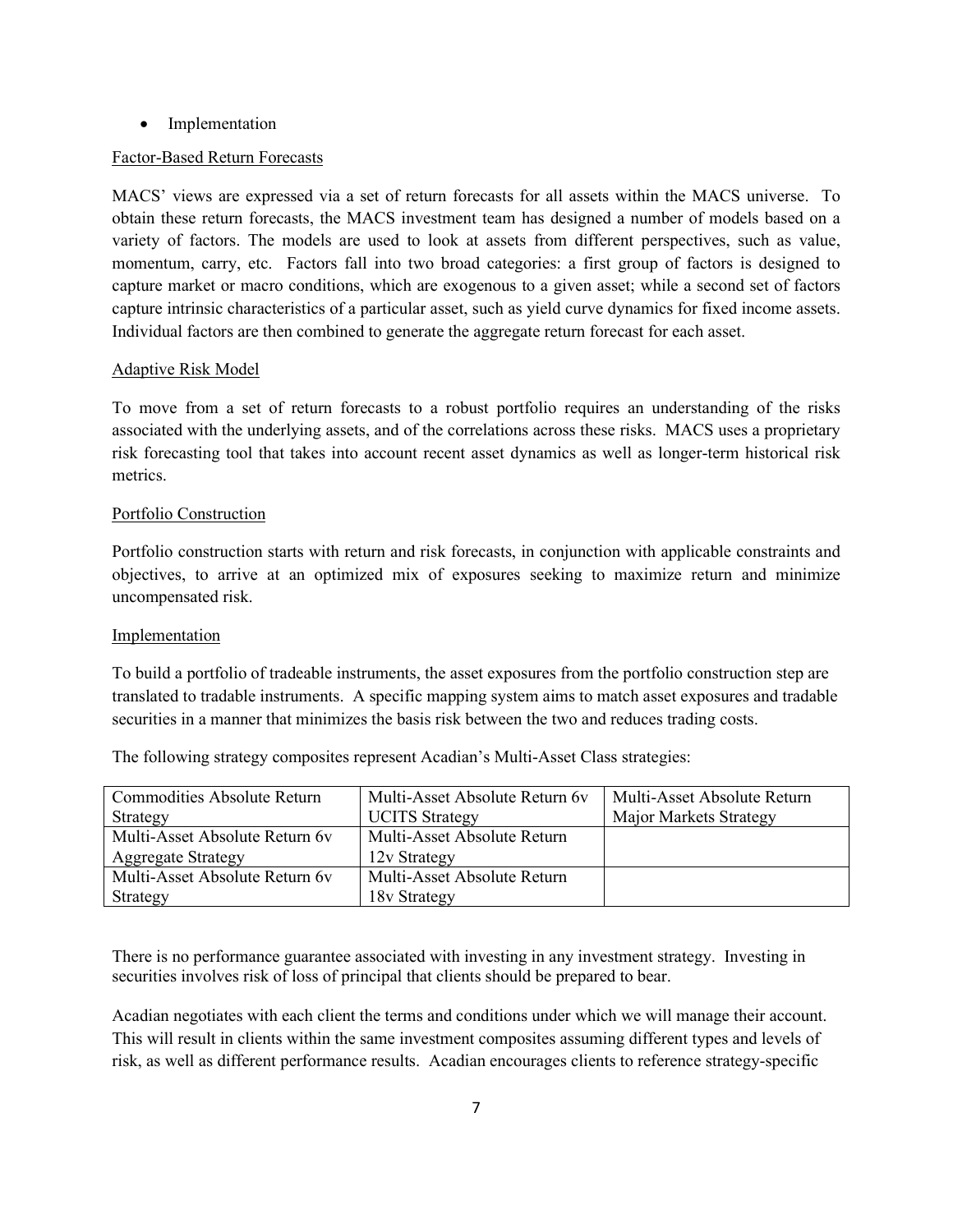risk descriptions (contained in the prospectus and/or private placement memorandum, as appropriate to fund structure) for any of the strategies that we manage.

As of December 31, 2021, Acadian managed \$117,167,005,906 total assets for our clients including \$92,475,682,599 in core equity strategies, \$1,453,026,011 in alternative strategies, \$20,292,108,685 in managed volatility strategies, and \$1,939,934,478 in multi-asset class strategies on a discretionary basis. We managed \$466,419,756 million on a non-discretionary basis for two accounts and provided advice in the form of model portfolios totaling \$1,006,254,133.

#### **Wrap Fee Program**

Acadian does not sponsor any wrap fee programs. We have been engaged to provide model portfolios to wrap fee sponsors who may then offer the model to their clients. Acadian does not execute the trades for the recommendations in these models. We further have no legal agreements in place, knowledge of, or contact with, any of the sponsor's clients who may choose to invest in the model portfolio through the sponsor.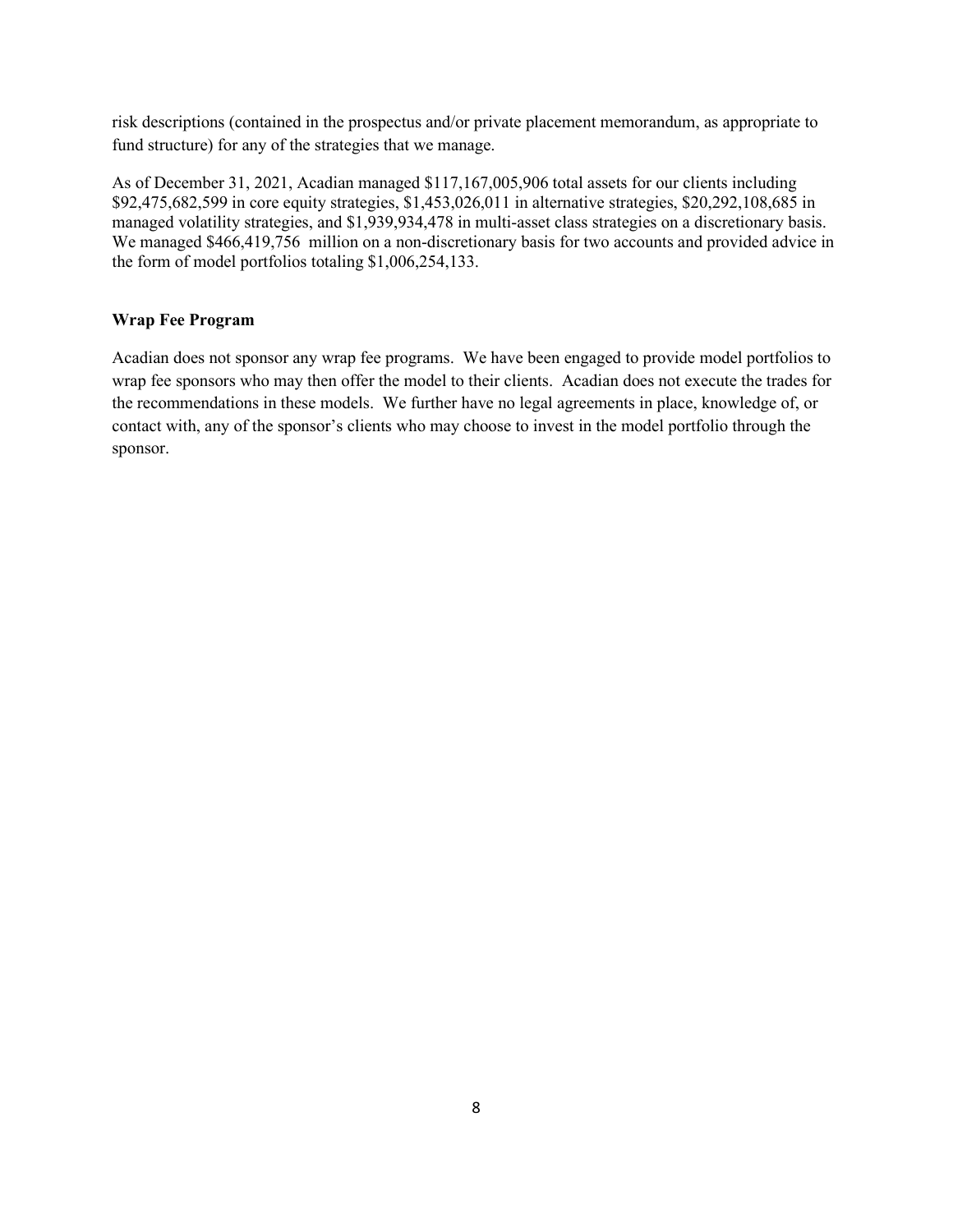## <span id="page-12-0"></span>**Item 5 – Fees and Compensation**

Acadian's management fees are negotiable and specified in the written agreement between Acadian and each client. Depending on the mandate and the negotiation with the client, Acadian's fee schedule may be flat, "tiered," or involve a performance fee. Depending upon the range of services provided to the client, the mandate requested, investment performance, and the amount of assets a particular client has under management with Acadian or anticipates investing with Acadian, and other factors as determined in Acadian's sole discretion, fees may be reduced, or a "most favored nation" fee schedule granted.

If a client requests, Acadian will charge fees based upon the investment performance we achieve in managing a client's portfolio. Such fees are individually negotiated with the client. Additional details regarding performance fees and potential conflicts related to them are provided in response to Item 6 of this Brochure.

Acadian's fee schedules for strategies managed utilizing the quantitative investment processes described in response to Item 4 are as follows (as actual fee schedules are negotiated with each client, accounts within the same composite have varying fee schedules). Each fee schedule represents the highest fee schedule for the strategy and is used to calculate net-of-management and net-of-performance fee composite returns in accordance with GIPS. Fee rates are annual, and asset levels and fees are in U.S. dollars.

### **Core Equity Strategies**

| Fee Schedule:                                                           | Fee Schedule:                           |
|-------------------------------------------------------------------------|-----------------------------------------|
| $0.75\%$ on the first \$25 million                                      | $0.60\%$ on the first \$50 million<br>٠ |
| $0.65\%$ on the next \$25 million<br>$\blacksquare$                     | 0.50% on the second \$50 million<br>٠   |
| $0.50\%$ on the next \$100 million<br>$\blacksquare$                    | $0.40\%$ thereafter<br>٠                |
| $0.40\%$ thereafter<br>$\blacksquare$                                   |                                         |
|                                                                         | Applicable to the following composite:  |
| Applicable to the following composites:                                 | Global Alpha Plus Equity                |
| ADR Non-U.S. Equity                                                     | Global Alpha Plus Equity Custom         |
| All-Country World ex-U.S. Equity<br>$\overline{\phantom{0}}$            | All-Country Alpha Plus Equity           |
| All-Country World ex-U.S. Alpha Plus Equity<br>$\overline{\phantom{a}}$ |                                         |
| All-Country World ex-U.S. Value Equity<br>-                             |                                         |
| European Equity                                                         |                                         |
| European Equity ex-U.K. Equity                                          |                                         |
| European Equity Plus Global                                             |                                         |
| Eurozone Equity                                                         |                                         |
| Global Equity<br>-                                                      |                                         |
| Global Equity Hedged CAD<br>Ξ.                                          |                                         |
| Global Equity Hedged GBP                                                |                                         |
| Non-U.S. All-Cap Equity                                                 |                                         |
| Non-U.S. All-Cap Equity ex-Tobacco                                      |                                         |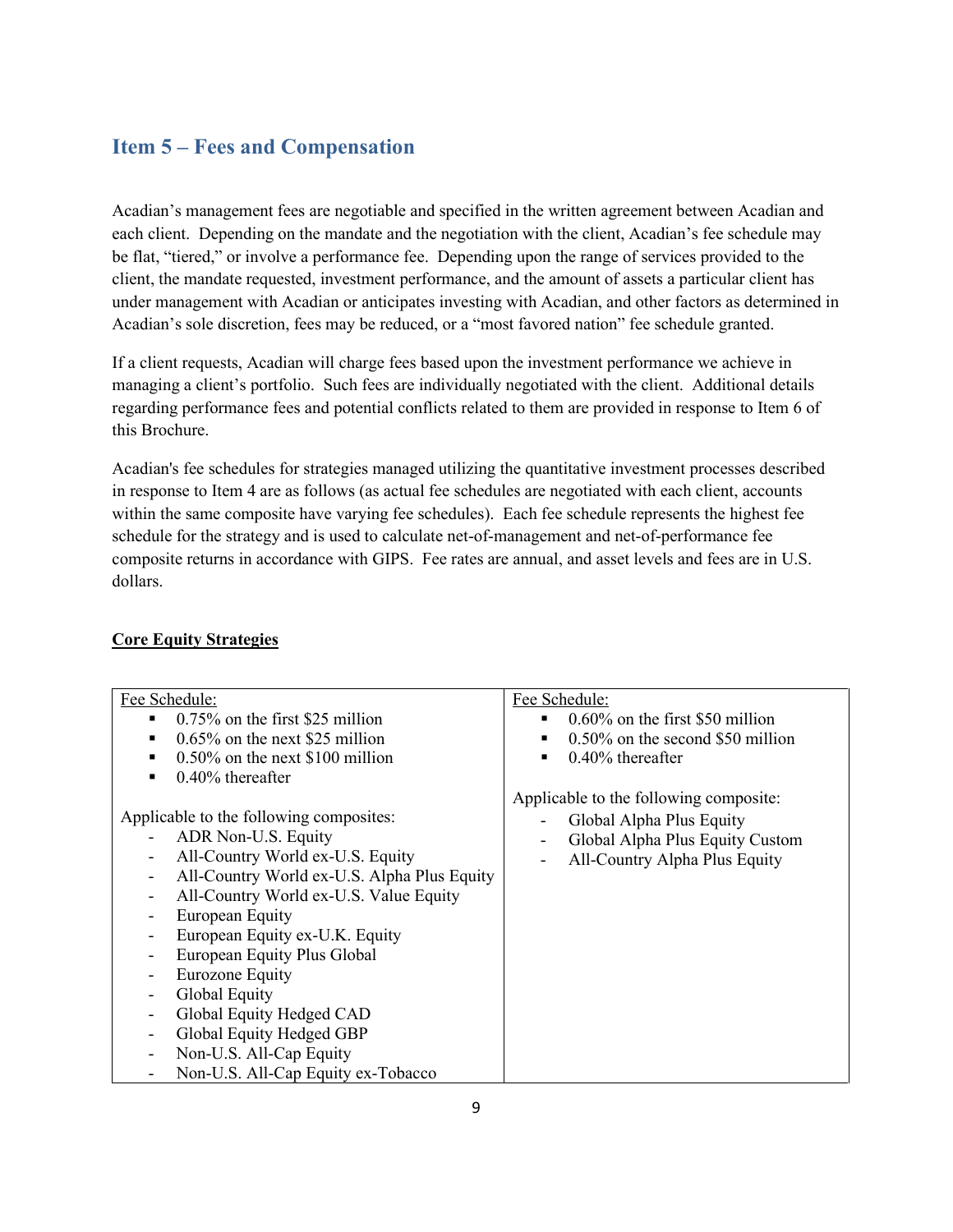| Non-U.S. Equity                                       |                                                    |
|-------------------------------------------------------|----------------------------------------------------|
| World ex-U.S. Social Values                           |                                                    |
|                                                       |                                                    |
| Fee Schedule:                                         | Fee Schedule:                                      |
| $0.50\%$ on the first \$100 million<br>$\blacksquare$ | 0.90% on the first \$100 million<br>$\blacksquare$ |
| $0.40\%$ on the next \$100 million                    | $0.80\%$ thereafter                                |
| $0.30\%$ thereafter                                   |                                                    |
|                                                       |                                                    |
|                                                       | Applicable to the following composites:            |
| Applicable to the following composites:               | Non-U.S. Focused Alpha Equity                      |
| U.S. Value Equity                                     |                                                    |
|                                                       |                                                    |
| Fee Schedule:                                         | Fee Schedule:                                      |
| 0.75% flat on all assets                              | 0.75% on the first \$50 million                    |
|                                                       | $0.65\%$ on the next \$50 million                  |
| Applicable to the following composites:               | $0.50\%$ thereafter                                |
| Emerging Markets Fossil Fuel Free Equity              |                                                    |
| Sustainable Global Equity                             | Applicable to the following composites:            |
| Japanese Equity<br>$\qquad \qquad \blacksquare$       | Global Small-Cap Equity                            |
| Global Dividend<br>$\overline{\phantom{a}}$           | Non-U.S. Small-Cap Equity<br>$\sim$                |
| Non-U.S. All-Cap Hedged USD Equity                    | Non-U.S. Small-Cap Value Equity                    |
|                                                       | Non-U.S. Smid-Cap Equity                           |
|                                                       |                                                    |
| Fee Schedule:                                         | Fee Schedule:                                      |
| 1% flat on all assets                                 | 1.00% on the first \$50 million                    |
|                                                       | $0.75\%$ on the next \$50 million                  |
|                                                       |                                                    |
| Applicable to the following composites:               | $0.65\%$ on the next \$50 million<br>п             |
| <b>Emerging Markets Focused Alpha Equity</b>          | $0.50\%$ thereafter                                |
|                                                       |                                                    |
|                                                       | Applicable to the following composites:            |
|                                                       | <b>Emerging Markets Equity</b>                     |
|                                                       | Sustainable Emerging Markets Equity                |
|                                                       | <b>Emerging Markets Islamic Equity</b>             |
|                                                       | <b>Broad</b>                                       |
| Fee Schedule:                                         | Fee Schedule:                                      |
| 0.80%<br>$\blacksquare$                               | 1.5% flat on all assets.<br>٠                      |
|                                                       |                                                    |
| Applicable to the following composites:               | Applicable to the following composites:            |
| China A-Shares Equity                                 | <b>Frontier Markets Equity</b>                     |
|                                                       | Non-U.S. Micro-Cap Equity                          |
|                                                       |                                                    |
| Fee Schedule:                                         | Fee Schedule:                                      |
| 1.25% flat on all assets.                             | 0.25% on the first \$50 million                    |
|                                                       | 0.20% on the next \$50 million                     |
| Applicable to the following composites:               | $0.15%$ thereafter                                 |
| <b>Emerging Markets Small-Cap Equity</b>              |                                                    |
| U.S. Micro-Cap Equity                                 | Applicable to the following composites:            |
|                                                       | Global Targeted Value Equity Broad                 |
|                                                       |                                                    |
|                                                       | Global Targeted Momentum Equity                    |
|                                                       | Global Targeted Quality Equity                     |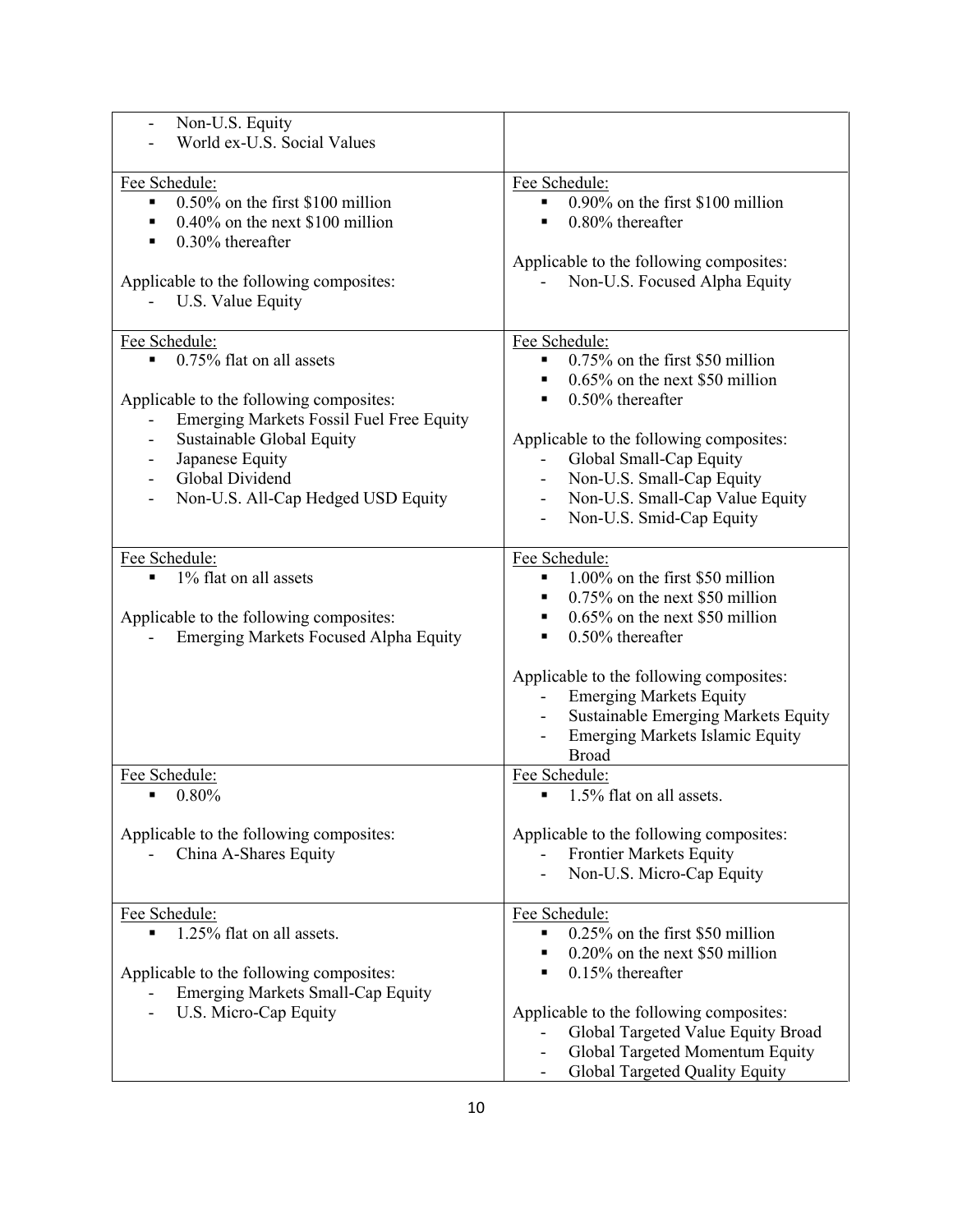| Liquid Multi-Alpha Equity<br>Sustainable Multi-Factor Equity<br>Sustainable Multi-Factor Momentum<br>Equity<br>Sustainable Multi-Factor Quality<br>Equity<br>Sustainable Multi-Factor Value Equity |
|----------------------------------------------------------------------------------------------------------------------------------------------------------------------------------------------------|
| Fee Schedule:<br>$0.60\%$ flat on all assets                                                                                                                                                       |
| Applicable to the following composites:<br>Australian Small-Cap Equity                                                                                                                             |
| Fee Schedule:<br>0.55% flat on all assets<br>$\blacksquare$                                                                                                                                        |
| Applicable to the following composites:<br>Sustainable European Equity                                                                                                                             |
| Fee Schedule:<br>0.40% flat on all assets<br>Applicable to the following composites:<br>Sustainable Australian Equity                                                                              |
| Fee Schedule:                                                                                                                                                                                      |
| 0.20% flat on all assets                                                                                                                                                                           |
| Applicable to the following composites:<br>Enhanced U.S. Equity<br>Custom Enhanced U.S. Equity                                                                                                     |
| Fee Schedule:<br>0.39% on the first \$100 million<br>0.36% thereafter<br>Applicable to the following composites:<br>Global Health Care Islamic Equity                                              |
|                                                                                                                                                                                                    |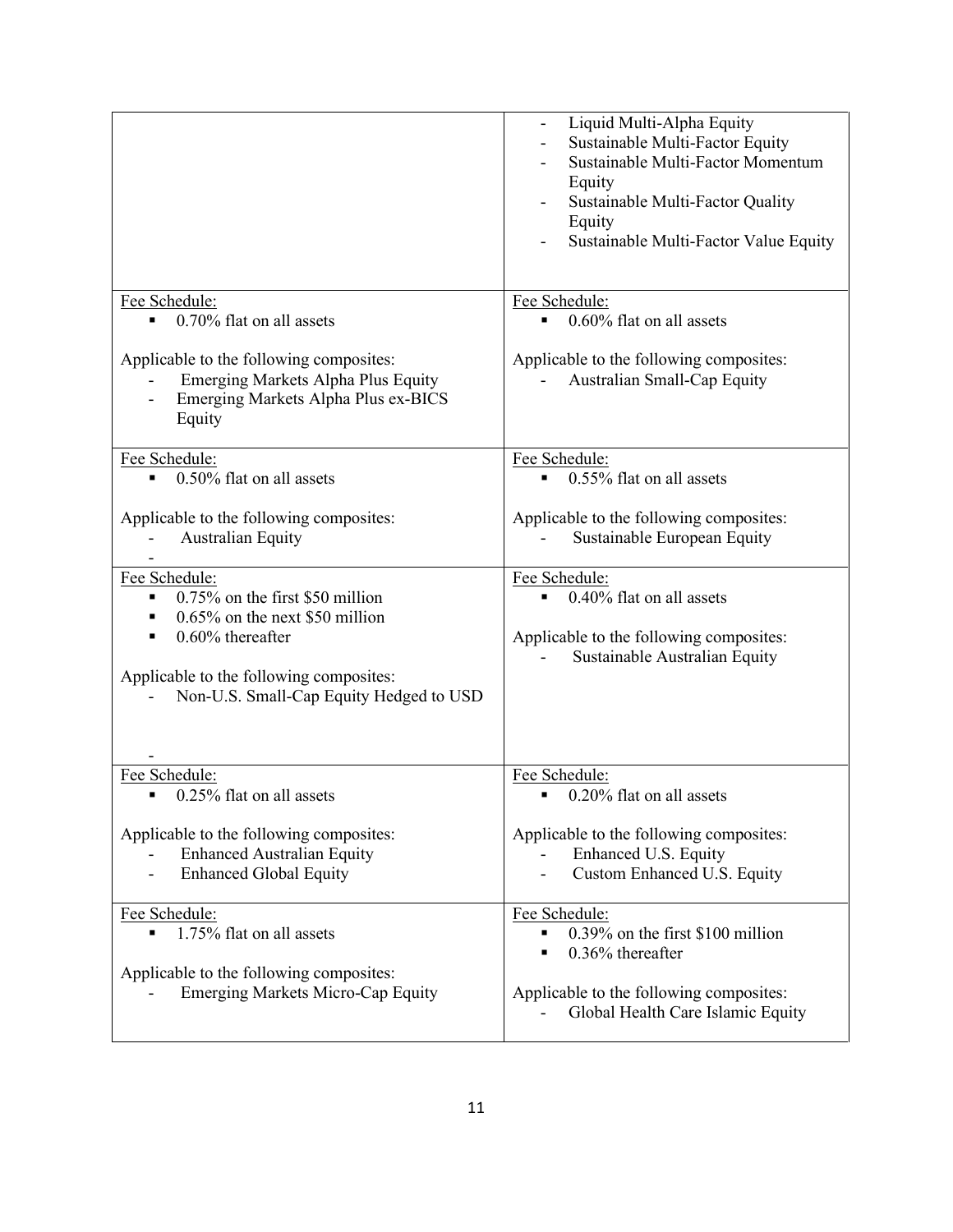## **Equity Alternative Strategies**

| Fee Schedule:<br>$1\% + 20\%$ on annual absolute value<br>Applicable to the following composites:<br>Global Equity Absolute Return                                                                      | Fee Schedule:<br>$0.75\% + 15\%$ annual relative performance<br>Applicable to the following composites:<br>All-Country World ex-U.S. 130/30<br>Long/Short Equity<br>Global 130/30 Long/Short Equity<br>$\overline{\phantom{0}}$<br>Non-U.S. Small-Cap 130/30 Long/Short<br>Equity |
|---------------------------------------------------------------------------------------------------------------------------------------------------------------------------------------------------------|-----------------------------------------------------------------------------------------------------------------------------------------------------------------------------------------------------------------------------------------------------------------------------------|
| Fee Schedule:<br>0.75% flat on all assets, or $0.35\% + 15\%$<br>$\blacksquare$<br>annual relative performance<br>Applicable to the following composites:<br><b>International Extension Plus Equity</b> | Fee Schedule:<br>$0.75\% + 20\%$ annual relative performance<br>$\blacksquare$<br>Applicable to the following composites:<br><b>Australian Market Neutral Equity</b>                                                                                                              |
| Fee Schedule:<br>0.65% flat on all assets<br>$\blacksquare$<br>Applicable to the following composites:<br>Australian 130/30 Long/Short Equity                                                           | Fee Schedule:<br>$1.50\% + 20\%$ annual absolute performance<br>$\blacksquare$<br>Applicable to the following composites:<br>Hedged Alpha Equity<br><b>GP</b> Equity<br>$\frac{1}{2}$<br>Global Multi-Strategy                                                                    |
| Fee Schedule:<br>0.60% flat on all assets<br>Applicable to the following composites:<br><b>Acadian Defensive Income</b>                                                                                 |                                                                                                                                                                                                                                                                                   |

## **Managed Volatility Strategies**

| Fee Schedule:<br>$\blacksquare$ 0.75% flat on all assets                         | Fee Schedule:<br>$0.40\%$ on the first \$50 million<br>$\mathbf{E}^{\text{max}}$                        |
|----------------------------------------------------------------------------------|---------------------------------------------------------------------------------------------------------|
| Applicable to the following composites:<br>Sustainable Global Managed Volatility | $\bullet$ 0.30% on the next \$50 million<br>$\blacksquare$ 0.25% thereafter                             |
| Equity                                                                           | Applicable to the following composites:<br>Global Managed Volatility Equity<br>$\overline{\phantom{a}}$ |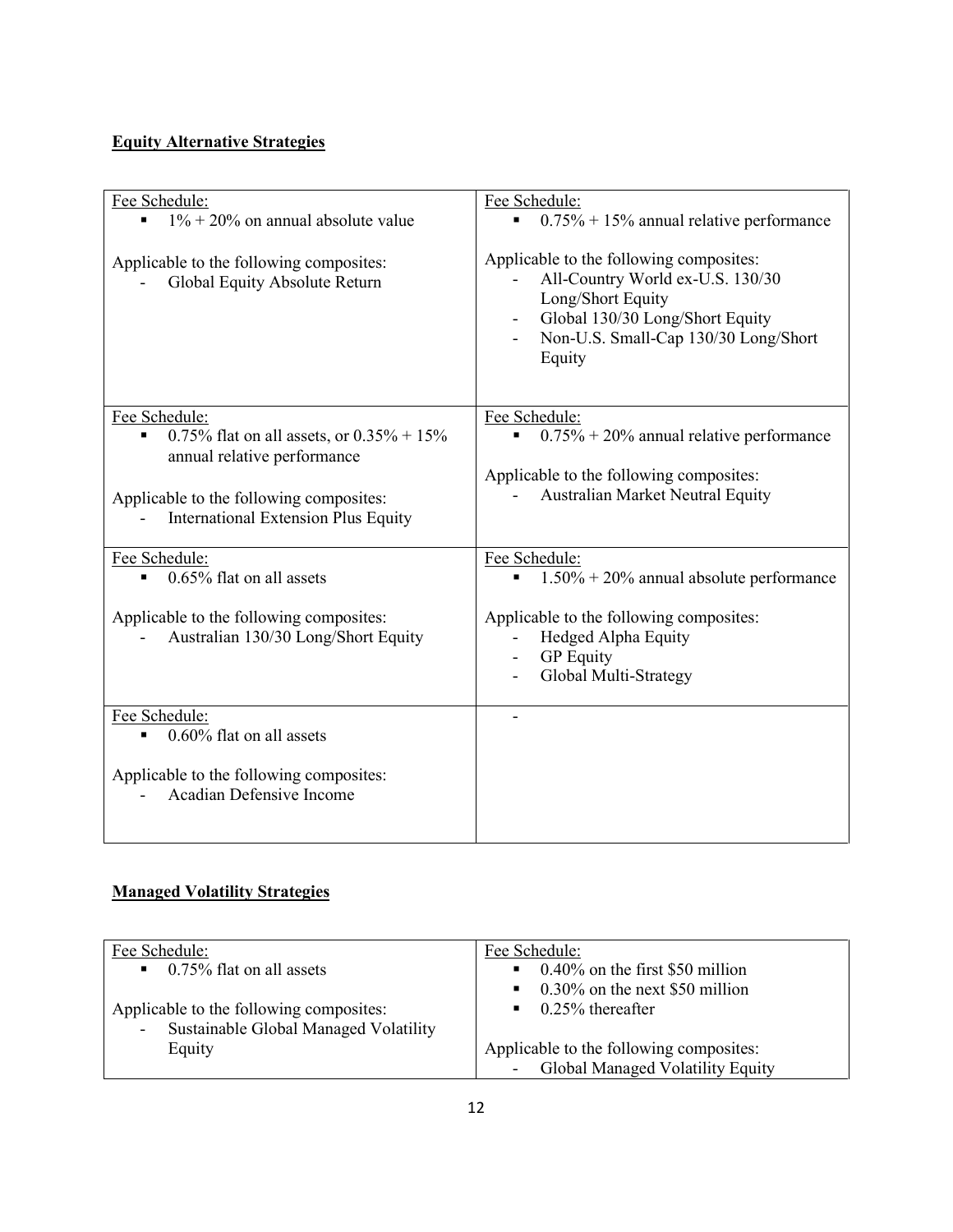|                                                                                                                                                                                                                                                                                                                                                                | <b>EAFE Managed Volatility Equity Broad</b>                                                                                                                                                                                                     |
|----------------------------------------------------------------------------------------------------------------------------------------------------------------------------------------------------------------------------------------------------------------------------------------------------------------------------------------------------------------|-------------------------------------------------------------------------------------------------------------------------------------------------------------------------------------------------------------------------------------------------|
| Fee Schedule:<br>$0.40\%$ flat on all assets<br>$\blacksquare$<br>Applicable to the following composites:<br>All-Country World Managed Volatility<br>Equity<br>All-Country Managed Volatility Islamic<br>Equity<br>Australian Managed Volatility Equity<br>Kokusai Managed Volatility Equity<br>All-Country Asia Pacific ex-Japan<br>Managed Volatility Equity | Fee Schedule:<br>0.50% flat on all assets<br>$\blacksquare$<br>Applicable to the following composites:<br>Global Managed Volatility Equity Hedged<br>to USD<br>Global Managed Volatility Equity Hedged<br>to SGD                                |
| Fee Schedule:<br>0.65% flat on all assets<br>Applicable to the following composites:<br><b>Emerging Markets Managed Volatility</b><br>Equity                                                                                                                                                                                                                   | Fee Schedule:<br>0.30% on the first \$50 million<br>$\blacksquare$<br>$0.25\%$ on the next \$50 million<br>$\blacksquare$<br>$0.20\%$ thereafter<br>$\blacksquare$<br>Applicable to the following composites:<br>U.S. Managed Volatility Equity |
| Fee Schedule:<br>$0.45\%$ on the first \$25 million<br>$0.35\%$ on the next \$25 million<br>$\blacksquare$<br>$0.30\%$ thereafter<br>$\blacksquare$<br>Applicable to the following composites:<br>All-Country World ex-U.S. Managed<br><b>Volatility Equity</b>                                                                                                |                                                                                                                                                                                                                                                 |

## **Multi-Asset Strategies**

| Fee Schedule:<br>1.00% flat on all assets<br>$\blacksquare$                                                                                                                                                                                             | Fee Schedule:<br>$\blacksquare$ 1% + 15% on annual absolute value                         |
|---------------------------------------------------------------------------------------------------------------------------------------------------------------------------------------------------------------------------------------------------------|-------------------------------------------------------------------------------------------|
| Applicable to the following composites:<br>Multi-Asset Absolute Return 6v Strategy<br>Multi-Asset Absolute Return 6v Aggregate<br>Strategy<br>Multi-Asset Absolute Return 6v UCITS<br>Strategy<br>Multi-Asset Absolute Return Major<br>Markets Strategy | Applicable to the following composites:<br>Multi-Asset Absolute Return 12v Strategy<br>÷. |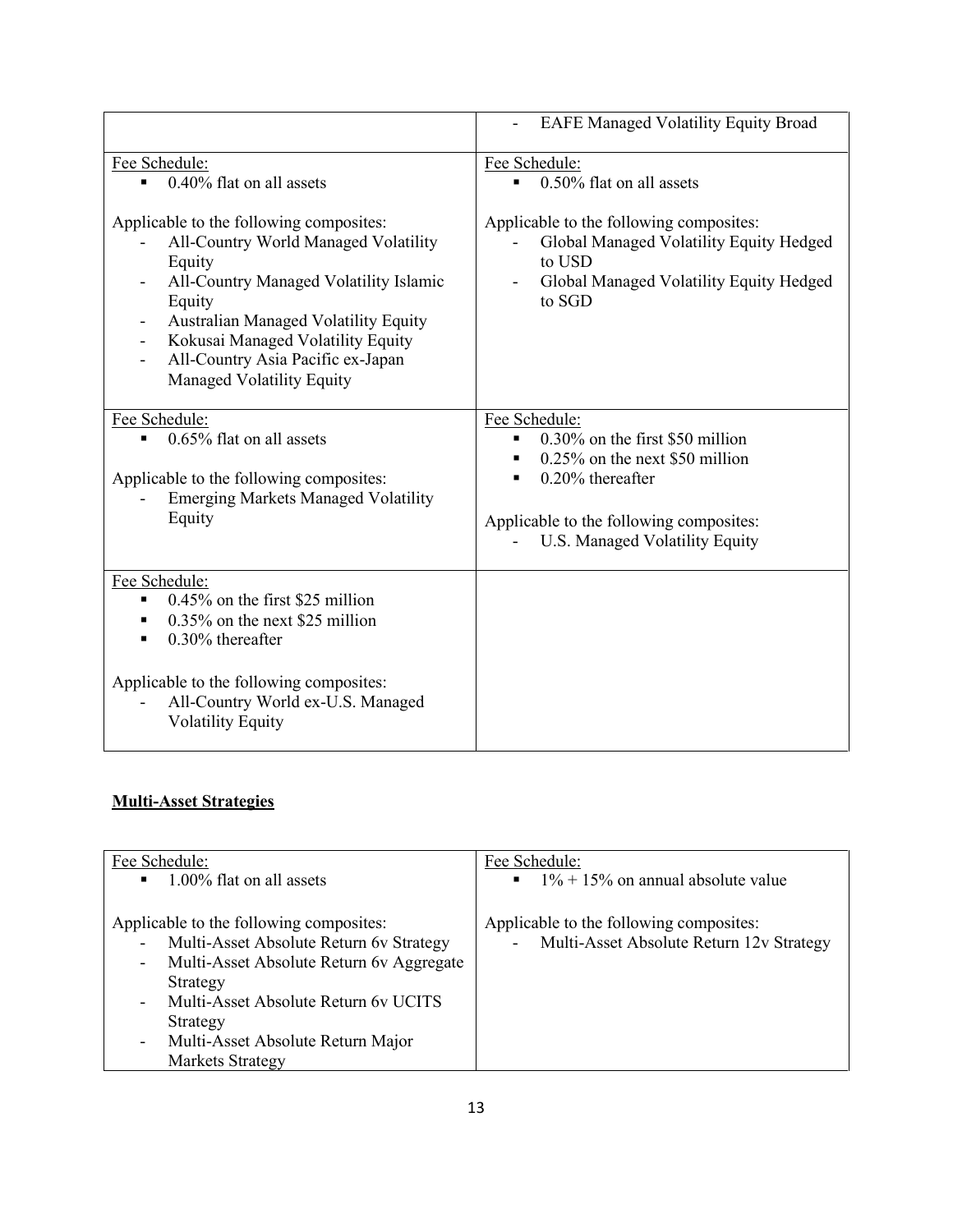| Fee Schedule:                                                                          | Fee Schedule:                                                                       |
|----------------------------------------------------------------------------------------|-------------------------------------------------------------------------------------|
| $1\% + 20\%$ on annual absolute value                                                  | $\blacksquare$ 1.5% + 15% on annual absolute value                                  |
| Applicable to the following composites:<br><b>Commodities Absolute Return Strategy</b> | Applicable to the following composites:<br>Multi-Asset Absolute Return 18v Strategy |

The timing and method of how a client will pay its management fee to Acadian is negotiable and specified in the written agreement between Acadian and each client. Typically, management fees will be payable monthly or quarterly in arrears however some may pay monthly or quarterly in advance. The management fee is typically calculated based upon valuation information maintained by the client or fund custodian or prime broker, the fund administrator, or maintained by Acadian as agreed to with the client. A client may be billed directly, or they may authorize their chosen custodian to debit fees from their account upon receipt of a request from Acadian. Management fees shall typically be prorated for each capital contribution and withdrawal made during the applicable calendar quarter. Accounts initiated or terminated during a calendar quarter will be charged a prorated fee. Upon termination of any account, any prepaid, unearned fees will be promptly refunded, and any earned, unpaid fees will be due and payable. Each client typically negotiates termination provisions within their investment management agreement. Acadian does not assess termination charges for separate accounts.

For separately managed accounts, the only fee paid by a client to Acadian is the management fee and/or performance fee negotiated in the Investment Management Agreement. All other fees and expenses that may be associated with the account are the sole responsibility of the client. These fees may include, but may not be limited to, brokerage commissions, transaction fees, taxes, custodial fees, administrator fees, trustee fees, and fees for audit, tax and legal advisers.

Acadian serves as managing member and/or manager of various commingled funds ("Acadian commingled funds") available via private placement that are managed using the investment strategies described in this Brochure. Management fees for Acadian commingled funds are subject to negotiation with each participant and may vary by fund with some having a flat fee and others having a flat along with a performance-based fee. The management fee paid by each participant in the same fund may vary. Acadian's fee for managing an Acadian commingled fund is limited to the management fee and any performance fee that may have been applicable. In addition to a management fee, a participant in an Acadian commingled fund would also be responsible for any additional fees or expenses for the administration of the fund which are disclosed in the Fund offering documents. Acadian may agree to execute "side letters" with certain participants in each fund that may give such participant "most favored nation" terms with respect to fees or other terms including some of those terms outlined in the Fund offering documents. Acadian may also agree as part of such "side letters" to provide certain reporting, to alter certain terms of the offering documents, or to provide additional terms that may not be part of the Fund offering documents. Acadian reserves the right to keep terms of side letters confidential and to not offer or to agree to the same side letter terms with all participants in the same fund. As such, certain terms available to one participant in a fund may not be available to other participants in the same Fund.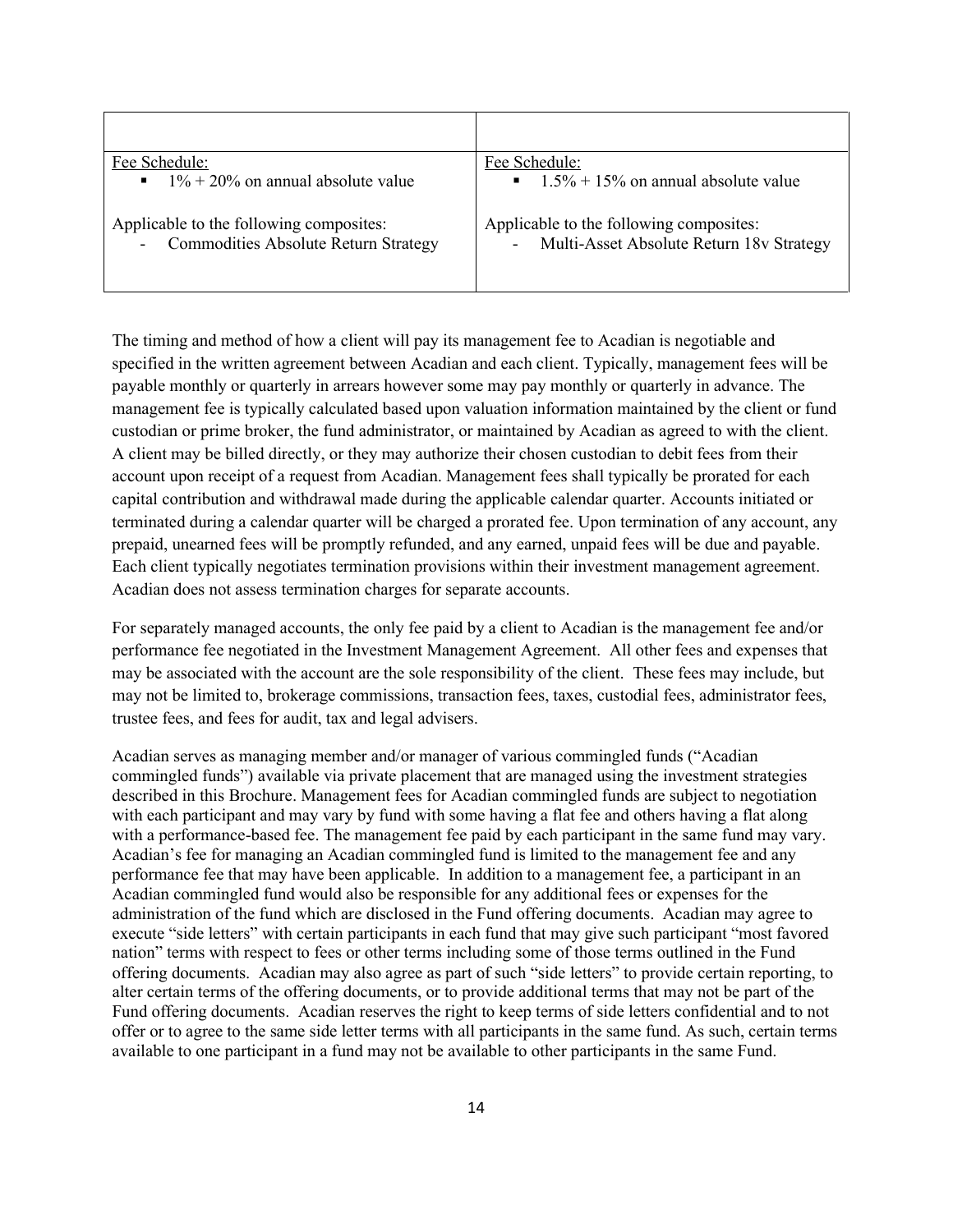Management fees for the Mutual funds, UCITs funds, Collective Investment Trusts, or other non-Acadian private funds that Acadian advises or sub-advises are set by the fund sponsor and are typically disclosed in the Fund prospectus or offering memorandum along with any additional fees or expenses associated with investing in the Fund. Acadian's fee is limited to the management fee and any performance fee that may have been applicable.

Acadian markets our investment capabilities related to specific investment strategies. We do not typically recommend or market specific products. Subject to certain investment minimums, Clients choose the method in which that want to investment with Acadian. This includes via a separate account option or, if available, a fund structure.

Acadian pays compensation to Acadian employees who market firm investment strategies. Compensation is determined based upon a number of factors that include a percentage of the management fee paid to Acadian by the client for managing the assets. Compensation to certain individuals employed with Acadian related to investment within a fund structure may also be paid through a broker-dealer provided the individuals are properly registered.

## <span id="page-18-0"></span>**Item 6 – Performance-Based Fees and Side-By-Side Management**

If a client requests, Acadian will charge fees based upon the investment performance we achieve in managing a client's portfolio. Acadian will structure any performance or incentive fee arrangement subject to Section 205(a)(1) of the Investment Advisors Act of 1940 (The Advisors Act) in accordance with the available exemptions thereunder, including the exemption set forth in Rule 205-3. Performance fees are individually negotiated with the client and reflected in the client's investment management agreement and may vary by client even within the same strategy. To the extent Acadian's performance may exceed the performance target dictated by the agreement; Acadian's compensation may be higher than it might otherwise be. Under a performance-based fee arrangement, Acadian may receive increased compensation with regard to unrealized appreciation as well as unrealized gains in the client's portfolio. When compensation is based in part on unrealized appreciation of securities for which market quotations are not readily available, the client's chosen custodian is the party that typically values the security at issue and sets the official price for valuation.

Some concerns regarding performance fee accounts are that a manager will have a financial incentive to follow a more risky or speculative trading approach within the account or that the manager may allocate investment opportunities to a performance fee account at the expense of other non-performance fee accounts. Such fee arrangements also create an incentive to favor higher fee-paying accounts over other accounts in the allocation of investment opportunities. Acadian has procedures designed and implemented to ensure that all clients are treated fairly and equally, and to prevent this conflict from influencing the allocation of investment opportunities among clients.

Individual Portfolio Managers at Acadian have very limited discretion in terms of their ability to influence trades outside of our process. This gives individual Portfolio Managers limited ability to affect broad change in the portfolios outside the scope of our systematic and disciplined process. Additionally, Acadian does not compensate individual Portfolio Managers based on direct performance of the separate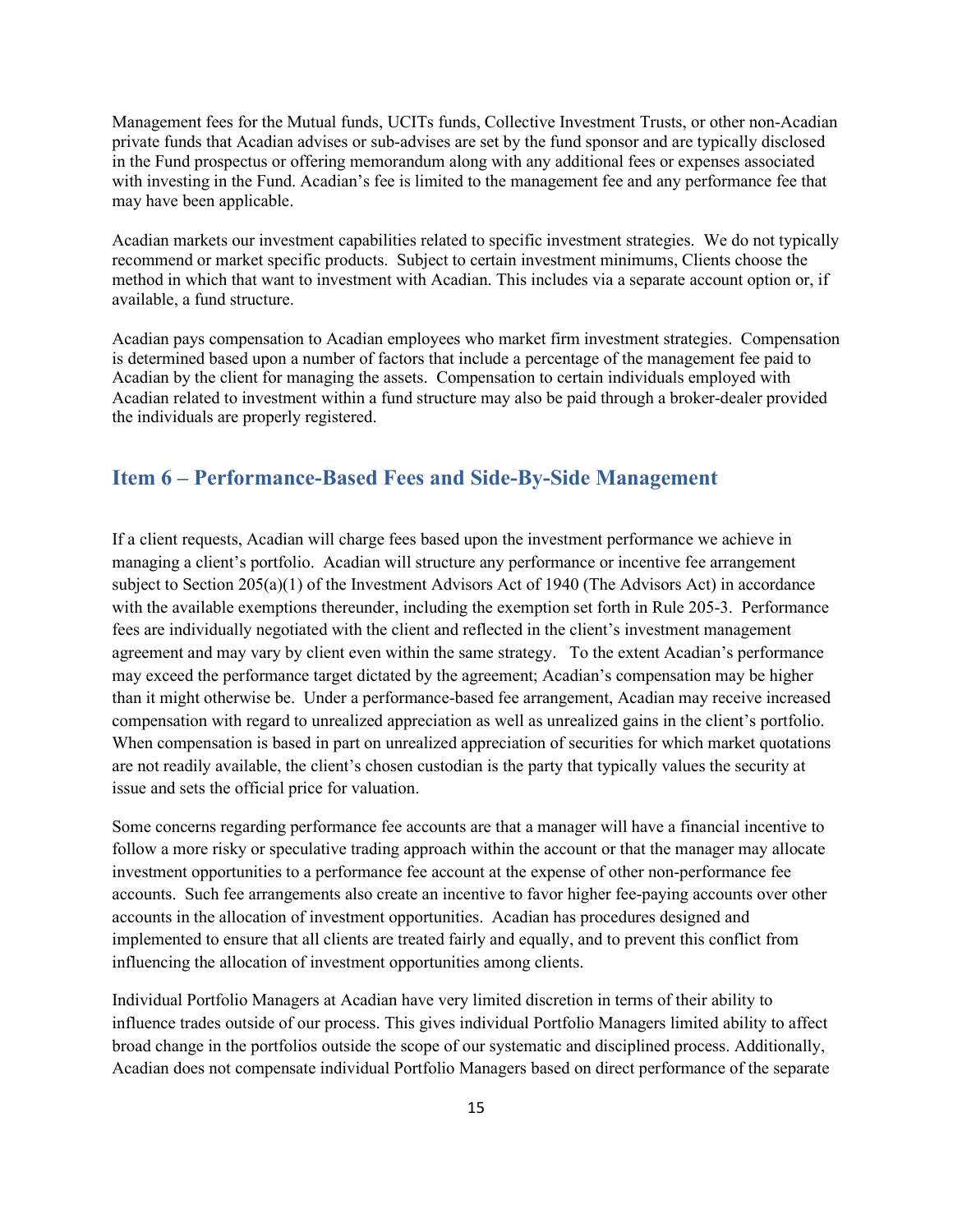accounts or funds under their supervision. Instead, Portfolio Managers are compensated on their contributions to the investment process more broadly and the overall profitability of the firm.

Acadian believes it mitigates the conflicts presented by "Side by Side Management." Acadian utilizes a quantitative investment approach to manage multiple portfolio mandates on behalf of our diverse client base which may include Long-Only, Short-only, Long-Short, and alternative portfolios. Each portfolio is managed individually in accordance with specific client mandates, restrictions and instructions. We believe, with the risk controls that we have in place, including within our investment modeling process, that simultaneously holding a security long in a Long-Only portfolio and short in an Equity Alternative portfolio (a "Boxed Position") does not result in a conflict and can be proven to be beneficial to both clients.

Acadian defines a boxed position as one where we have both a long position in a security in one portfolio and a short position in another. This can be represented by either a physical position (both long and short), a synthetic representation of the same or encompassed in an index-oriented position where the exposure would be deemed passive by nature. By extension, you could define having both a benchmark-relative underweight in a particular stock in one portfolio and a benchmark-relative overweight in the same stock in another portfolio as a boxed position relative to the benchmark. By nature of the quantitative investment approach utilized by Acadian, it is logical that we may hold some securities at a benchmarkrelative underweight in one portfolio and at a benchmark-relative overweight in another portfolio.

At Acadian, boxed positions typically occur as a long position is being exited in one portfolio and the same position is being shorted in another portfolio. Another example occurs when a short position is not fully covered before taking a long position in another portfolio. It is also sometimes the case that Acadian's optimizer determines that a security's alpha does not warrant the costs associated with transacting in a particular stock.

While shorting does have the potential to incur unlimited losses, it can be used either to reduce overall portfolio risk by hedging exposures in a portfolio or to increase the potential for returns. From the perspective of the quantitative optimization, there is no difference between an underweight relative to an equity benchmark and a short in an absolute portfolio. Both positions reflect a negative return expectation capitalized as a negative active weight. Acadian's quantitative process simply works to overweight securities whose risk adjusted return forecast offers positive returns net of expected costs and to underweight securities whose risk adjusted return forecast net of expected costs offers negative returns. In the case of underweighting, removal of the long only constraint to allow shorting simply increases the ability to take underweight positions. The overall core-equity portfolio construction process considers the active risk relative to the mandated benchmark. Additional ad hoc risk controls employed by Acadian include limits on both long and short positions in individual securities as well as constraints on overall country, sector/industry and risk factor exposures.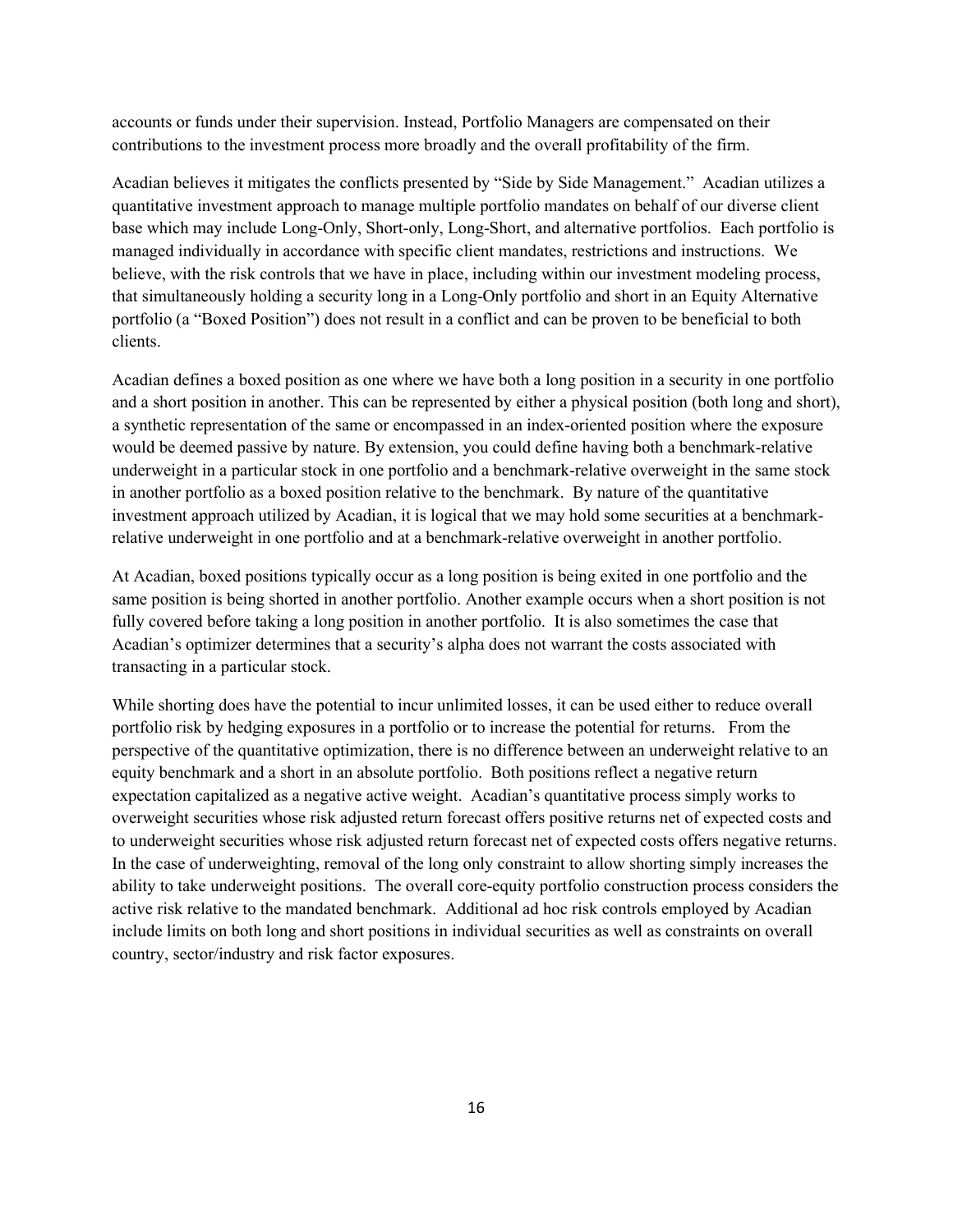## <span id="page-20-0"></span>**Item 7 – Types of Clients**

Acadian provides portfolio management services for institutional clients. This includes family offices, corporate pension and profit-sharing plans, Taft-Hartley plans, charitable institutions, foundations, endowments, municipalities, registered mutual funds, private investment funds, fund-of-funds, trust programs, sovereign funds, foreign funds such as UCITs and SICAVs, and other U.S. and international institutions.

Acadian has also entered into arrangements to participate in Unified Managed Accounts ("UMA") programs. Our participation is limited to providing investment advice by providing and updating an investment model for a specific strategy to the UMA sponsor. We are not responsible for trading, for meeting with, or for tailoring the model to the specific objections of any client of the UMA sponsor.

For separate accounts, Acadian will typically impose a minimum initial value of at least \$100 million dollars while reserving the right to accept smaller accounts. For Acadian commingled funds initial investment minimums vary. Investment minimums are typically listed in the prospectus for each registered fund that Acadian advises or sub-advises.

## <span id="page-20-1"></span>**Item 8 – Methods of Analysis, Investment Strategies and Risk of Loss**

#### **Cyber-Attack Risk**

Acadian is vigilant in our efforts to keep our data and the data of our clients safe from cyber-intrusions. Despite these efforts, any significant limitation on the use of our facilities or the failure or security breach of our software applications or operating systems and networks could result in the disclosure of confidential client or Acadian information and have the potential for financial losses.

#### **Business Disruption Risk**

Acadian and our service providers are susceptible to business disruptions resulting from catastrophic and other material events (e.g. a pandemic) that could negatively impact our ability to continue to transact business*.* Business continuity and disaster recovery plans have been developed that seek to identify and plan for potential disruptions. Any significant limitation on the use of our facilities or our software applications, operating systems and networks, could result in financial losses. Similar types of business disruption risks are also present for issuers of securities in which we invest, which could result in material adverse consequences for such issuers and could cause your investments to lose value. Acadian has experienced no material disruption to our business or ability to deliver the services described herein as a result of the COVID-19 pandemic.

In response to Item 4, Acadian has provided a detailed summary of the quantitative investment processes that we utilize to manage investment strategies on behalf of our clients and to construct model portfolios for clients who only seek our investment advice as part of UMA programs. There is no performance guarantee associated with investing in any investment strategy. Investing in securities involves risk of loss of principal that clients should be prepared to bear.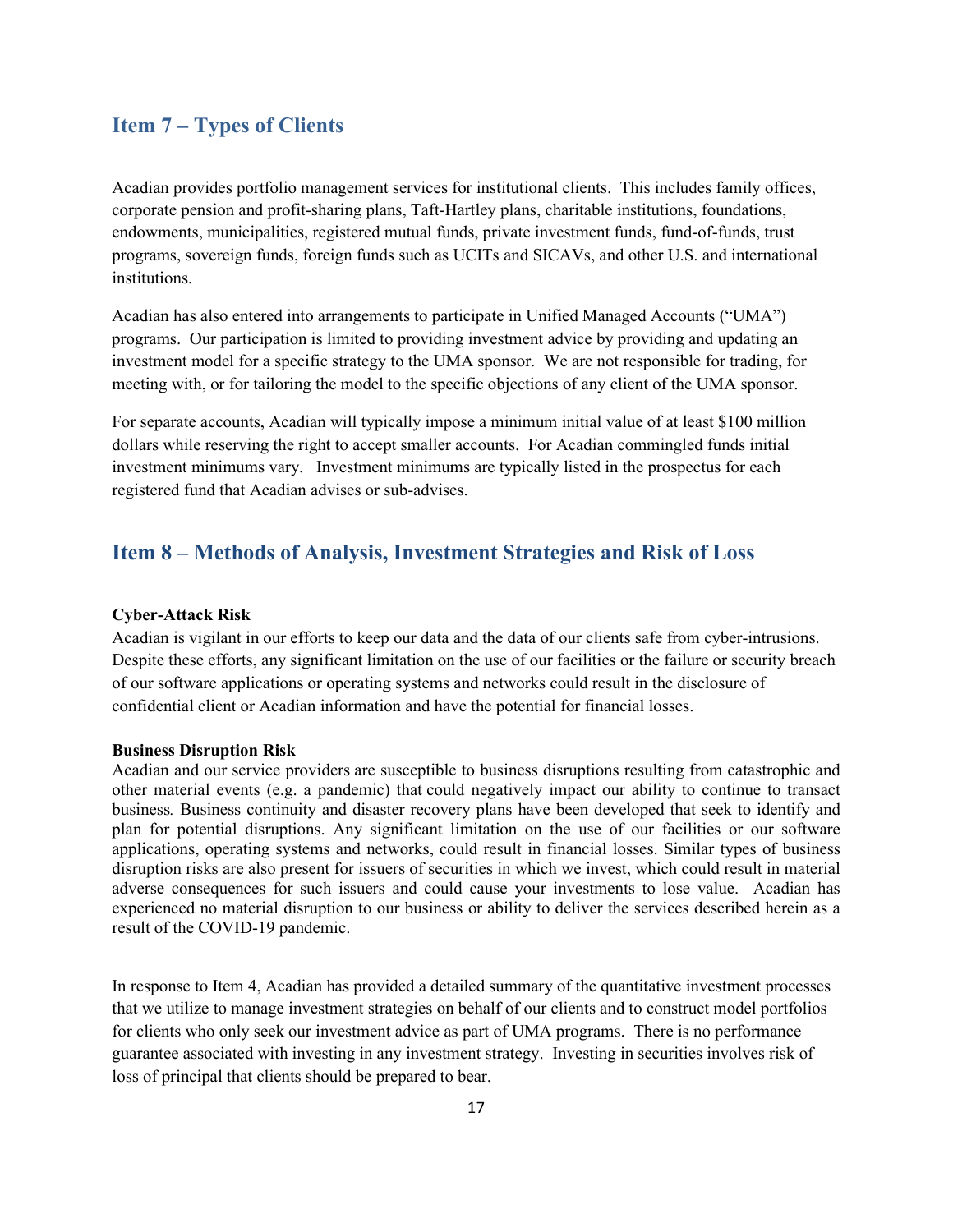Acadian has identified common risks associated with investing in our strategies. The following identifies these risks, the investment strategies/process (es) they are typically associated with (Core ("C"), Equity Alternative ("EA"), Managed Volatility ("MV"), and Multi-Asset ("M-A")) and describes how we attempt to manage such risks.

### **Active Risk (C, EA)**

Under Acadian's core-equity investment process each portfolio is optimized to a desired range of ex-ante active portfolio risk (defined as standard deviation of returns relative to the client's relevant benchmark). The portfolio construction and review process includes a detailed analysis of the sources of portfolio risk, including stock, region, industry, size, and style factors. We also track realized residual active risk over rolling periods.

#### **Security Risk (C, EA)**

To control specific security risk, we apply fixed stock weight bounds for each stock. Beyond the fixed bounds, we may also apply dynamic active stock weight bounds, based upon recent stock volatility, in an effort to further limit uncompensated risk from the short-term price movements of individual stocks.

In addition, we control specific stock liquidity risk by keeping a database of daily trading volume of all the covered securities in our universe and monitoring firm-wide holdings of illiquid positions. When we rebalance a portfolio, the estimated liquidity of each security and its expected transaction costs are explicitly considered. During the rebalancing process, we may also include additional stock- and factorbased constraints at the recommendation of our Investment Policy Committee. Our process is designed to limit our firm-wide transactions. For each security, we carefully monitor the average daily trading volume and the aggregate amount held across all portfolios firm-wide to help determine when to stop increasing exposure to a specific stock or to begin trimming our exposure.

#### **Market Risk (C, EA, MV)**

To minimize market risk, we apply a number of investability and liquidity quantitative screens to our investment universe. If a market does not meet certain standards in these areas (*e.g.*, certain emerging markets and small-cap securities), it will automatically be excluded from consideration for client portfolios.

That said, our strategies do not try to time market exposures and strive to fully invested in all market environments. Our clients understand this as part of our process and are generally managing market risks at the plan-sponsor level.

#### **Currency Risk (C, EA, MV)**

Currency risk is addressed in the portfolio construction process along with other risk sources, including market, industry and style exposures. More generally, currency effects are integrated into our overall attractiveness rating for each market and stock in our universe rather than treated as a separate input or overlay.

Beyond the above, we do not typically try to add value through currency trading. If currency hedging is called for by client mandate, the process typically involves a hedged or partially hedged index as the portfolio benchmark. The currency hedges are typically implemented using spot transactions, forward currency contracts and non-deliverable forwards.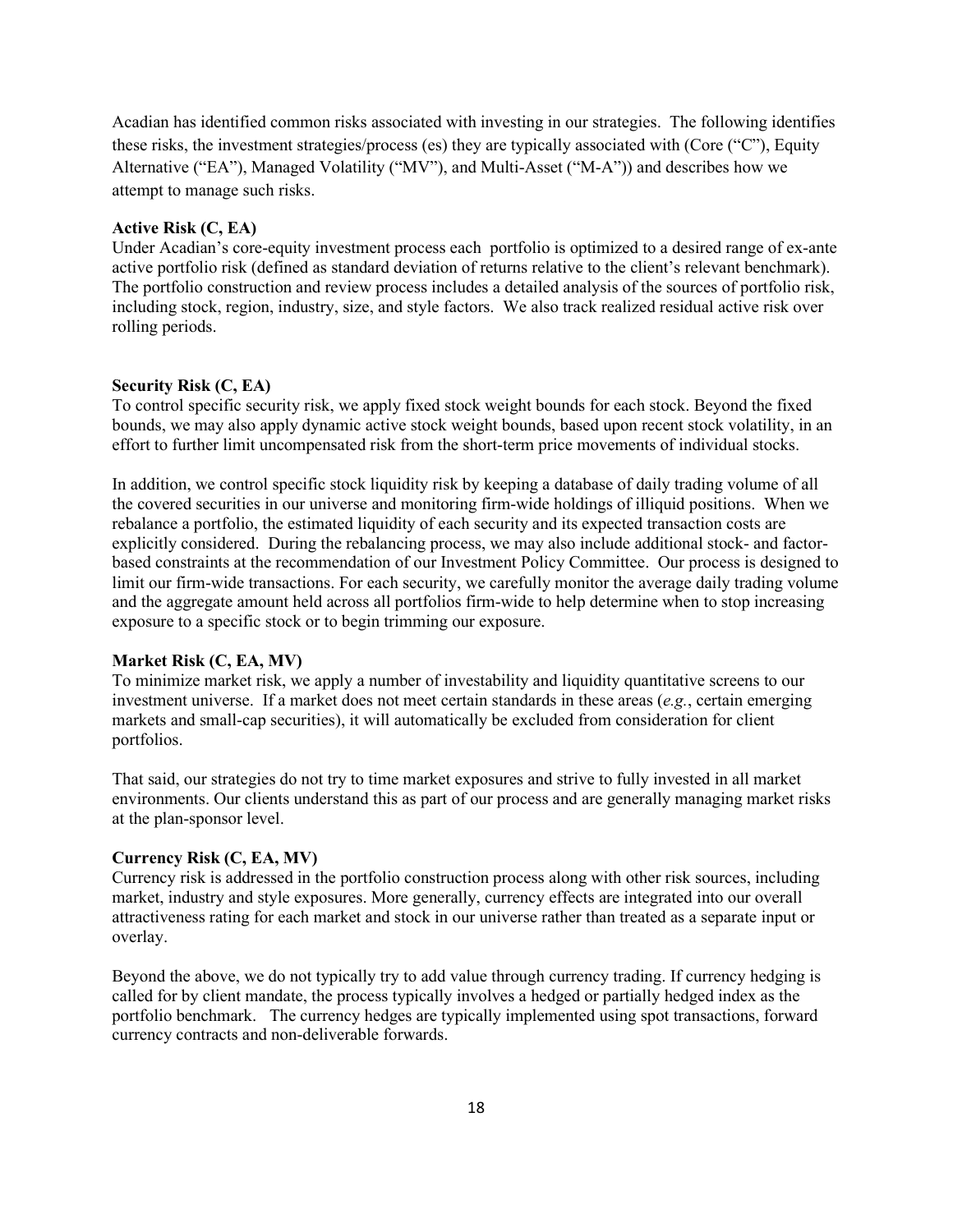At client request or in some funds, we may manage currency in an effort to add value through as FX overlay portfolio or some other means in a risk-controlled manner.

#### **Compliance Risk (C, EA, MV, M-A)**

Acadian uses a highly structured and disciplined process in the management of client portfolios, which enables us to offer customized portfolios with tailored risk control, guideline, benchmark, and constraint characteristics. Acadian uses a number of systematic and manual checks and balances to ensure consistent compliance with desired portfolio guidelines. For separately management accounts, all investment guidelines are discussed and agreed upon with the client prior to account inception and documented in the client/manager Investment Management Agreement. For funds, the terms of the fund are documented within the fund prospectus and/or offering documents along with any applicable legal or regulatory restrictions.

Both the investment and compliance teams independently review all aspects of the client's mandate prior to account inception. The Investment team, both manually and through coding into Acadian's portfolio management software, attempt to ensure that all client, firm, and regulatory objectives and requirements will be complied with each time the portfolio trades. The Compliance team independently codes all client, firm, and regulatory restrictions specific to each client account into third-party compliance software to enable daily and ongoing monitoring of each account for mandate compliance. Any subsequent changes to the original specifications are handled by the respective teams in the same manner and all changes over time are recorded.

#### **Portfolio Risk (C, EA, MV, M-A)**

Our investment management team oversees the risk controls of our investment processes utilizing internally developed risk models. Client mandate restrictions, along with firm and regulatory restrictions applicable to a client portfolio, are coded by members of the investment team into our portfolio construction software and applied systematically to the account during each rebalance. The same are also coded by members of our compliance team into third party compliance systems for monitoring. In the limited instances where restrictions cannot be translated to coding, manual monitoring may be performed. Once approved, the portfolio is traded and then continuously monitored for compliance using a suite of internally developed software tools and automated third-party compliance systems.

Acadian negotiates with each client the terms and conditions under which we will manage their account. This may result in clients within the same investment strategy assuming different types and levels of risk as well as different performance results.

Clients are also encouraged to reference strategy specific risk descriptions contained in the prospectus and/or private placement memorandum for any of the strategies that we manage available via investment through a fund structure.

The following describes some strategy specific risks that could have a negative impact on investment performance:

#### **Lack of Liquidity of certain investments (C, EA, MV, M-A)**

Acadian may purchase securities on behalf of clients that are relatively liquid when acquired but that become illiquid after investment. The sale of any such illiquid investments may be possible only at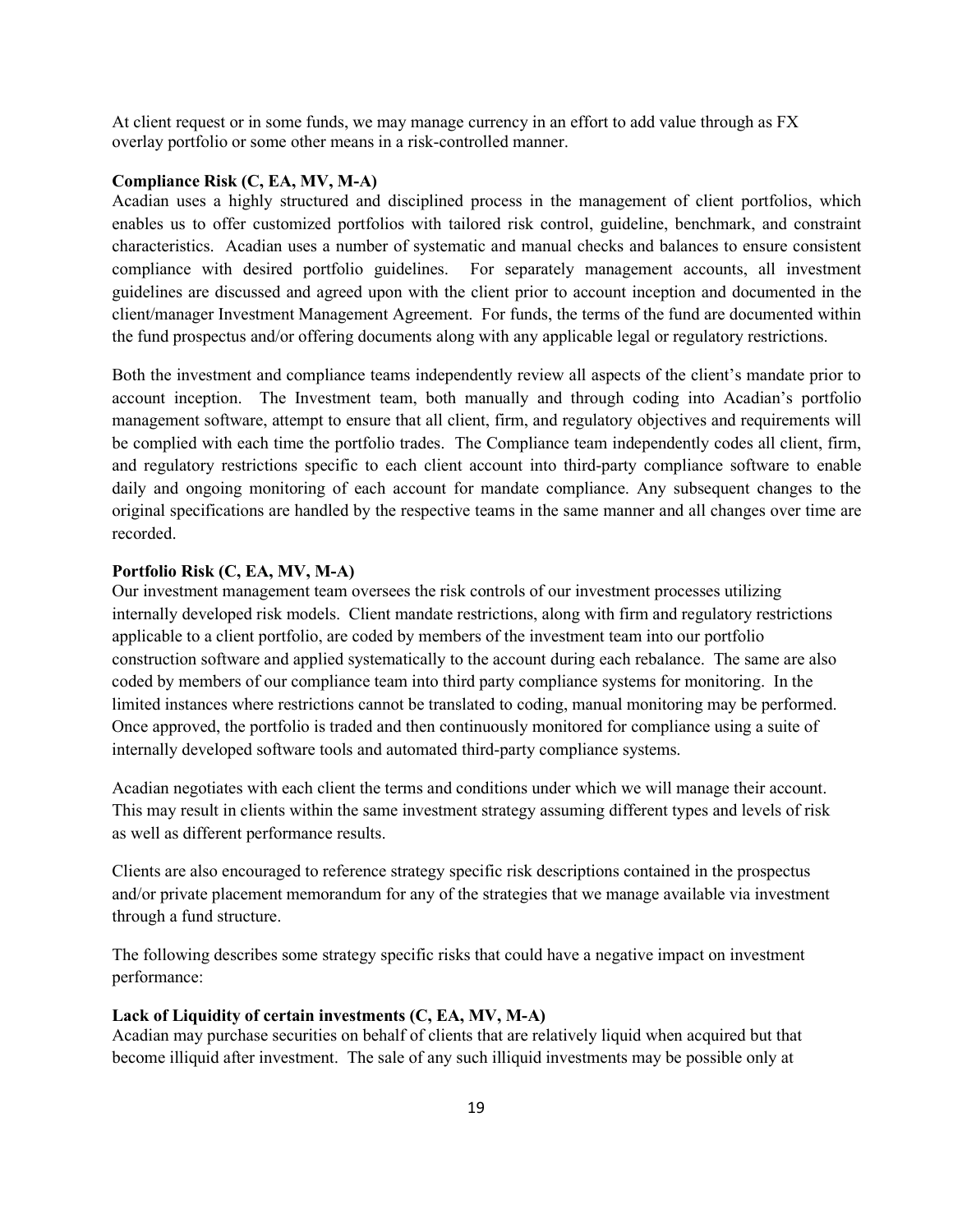substantial discounts. Further, such investments may be extremely difficult to value with any degree of certainty.

### **Volatility of Investment Results (C, EA, MV, M-A)**

The value of client investments in equity securities may experience sudden, unpredictable drops in value or long periods of decline in value. This may occur because of factors that affect the securities markets generally, such as adverse changes in economic conditions, the general outlook for corporate earnings, interest rates or investor sentiment. Investments may also lose value because of factors affecting an entire industry or sector, such as increases in production costs, or factors directly related to a specific company, such as decisions made by its management.

#### **Turnover and Trading Costs (C, EA, MV)**

Client accounts are actively managed which will result in higher transaction costs than would be the case if a client account employed a buy-and-hold strategy. The transaction costs associated with an active trading strategy may lower returns.

#### **Exchange Rate Risk (C, EA, MV, M-A)**

Certain client accounts, where the client's preferred or functional currency does not match the native currency of the portfolio's holdings, may require that any cash in their account be exchanged back to their local currency. This results in exchange rate risk.

#### **Small Cap Stocks (C, EA, MV, M-A)**

For client accounts investing in small-cap stocks, investment in the securities of smaller-to-medium sized companies may involve significantly greater risks than the securities of larger, better-known companies. Smaller companies may have limited product lines, resources and managerial talent. Small cap stocks have also experienced a high degree of volatility in the past.

#### **Investing in Foreign Securities (C, EA, MV, M-A)**

Client accounts investing in securities of non-U.S. governments and companies which are generally denominated in non-U.S. currencies involve certain considerations comprising both risks and opportunities not typically associated with investing in securities of United States issuers. These considerations include changes in exchange rates and exchange control regulations, political and social instability, expropriation, imposition of non-U.S. taxes, less liquid markets and less available information than are generally the case in the United States, higher transaction costs, less government supervision of exchanges, brokers and issuers, difficulty in enforcing contractual obligations, lack of uniform accounting and auditing standards and greater price volatility.

Foreign investments can be riskier and more volatile than investments in the United States. Adverse political and economic developments or changes in the value of foreign currency can make it more difficult for an account to sell its securities and could reduce the value of the account. Differences in tax and accounting standards and difficulties in obtaining information about foreign companies can negatively affect investment decisions.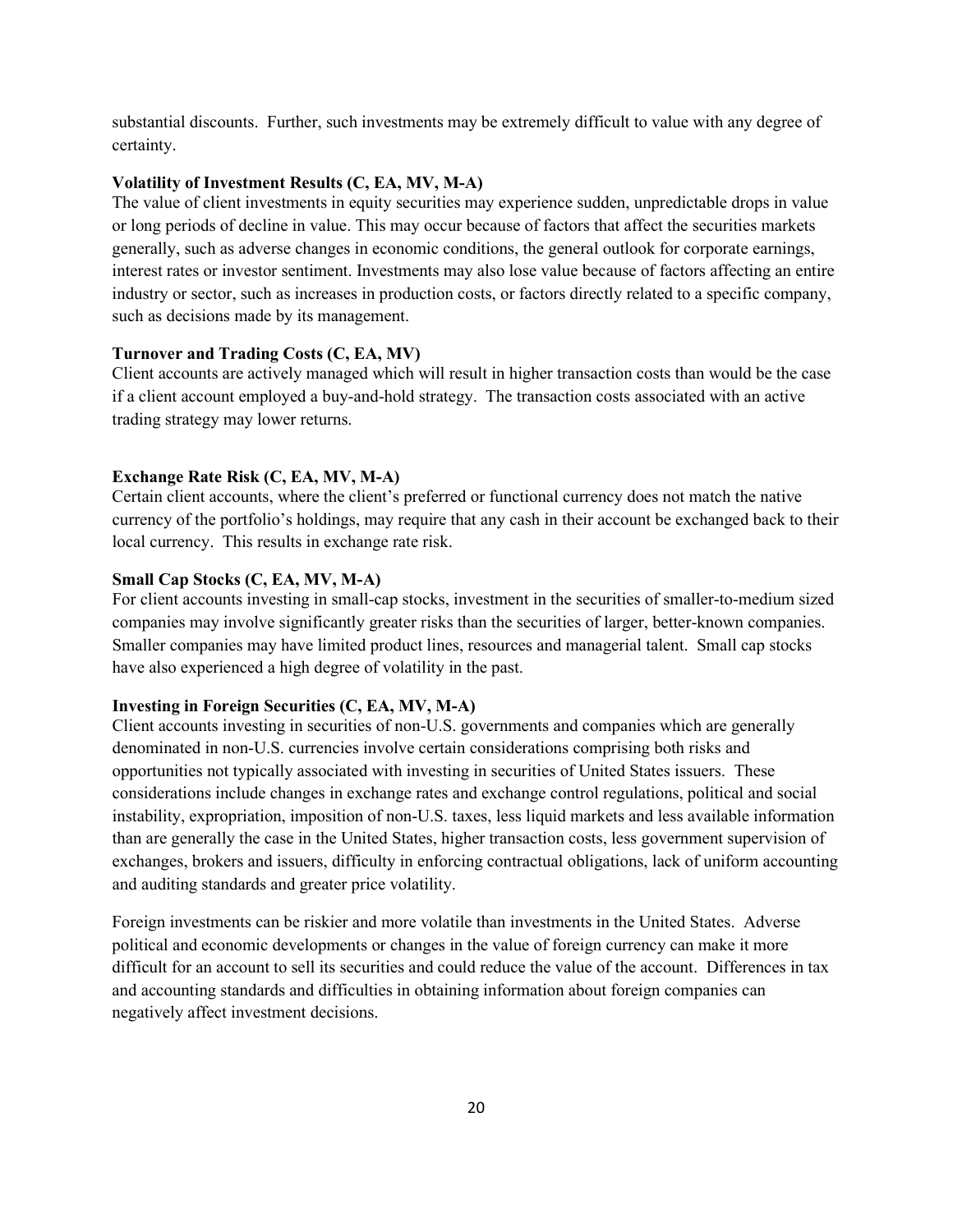### **Investing in Emerging and Frontier Market Securities (C, EA, MV, M-A)**

For client accounts investing in emerging or frontier market securities, many emerging and frontier market countries have experienced political, economic and/or social instability. They have also experienced dramatic swings in the value of their national currency. There can be no assurance given that such instability or such fluctuations will not occur in the future and, if they do occur, that they will not have a materially adverse effect on the performance of the accounts with exposure to these markets or managed within these strategies.

The laws and regulations in some of these countries are subject to frequent changes driven by economic, social, and political instability. The legal systems in certain countries may be transitional and the laws regulating securities transactions, protection of investors and ensuring market discipline, which are customary in countries with developed securities markets, are not available. Where the legal and regulatory framework is in place, the enforcement may be inadequate or insufficient.

Some countries may not recognize regulation by the exchanges and self-regulatory organizations as law that can be enforced through the judiciary or by means otherwise available to the investors in developed markets.

The investments made may not be recognized as securities protected by the securities laws in the countries where the investments are made. Investments that are recognized as securities under the local laws are often traded on foreign exchanges with very little liquidity, thus adversely affecting the ability of securities holders to liquidate their investment holdings.

Some of the countries currently have or may in the future introduce foreign exchange control regulations which can limit the ability of an account to repatriate the dividends, interest or other income from the investments or the proceeds from sale of securities.

Risks associated with investment in these markets, including but not limited to the risks described above, could adversely affect the performance of an account and result in substantial losses. No assurance can be given as to the ability of an account with exposure to these markets or managed within these strategies to achieve any return on its investments.

## **Concentrated Strategies (both in number of names or regions) (C, MV, EA)**

Strategies that are less diversified across geographic regions, countries, industries, or individual companies generally are riskier than more diversified strategies. Thus, strategies that invest solely in the stocks of one country or one region have more exposure to specific economic cycles, stock market fluctuations, currency exchange rates, government actions, and other country or region-specific issues than a more diversified fund. Similarly, strategies that invest in only a limited number of securities, or where one security may constitute a significant percentage of a portfolio, may suffer substantial declines in value related to the performance of one security.

### **Long-Only Strategies (C, MV)**

Long-only strategies may not use short-selling or other hedging techniques which could reduce the risks of an account's investments in the event of a downturn in the securities markets. As a result, if the market or the value of a particular security declines, an account may lose value since it may not offset such declines through short-selling or other hedging techniques that can capitalize on market decreases.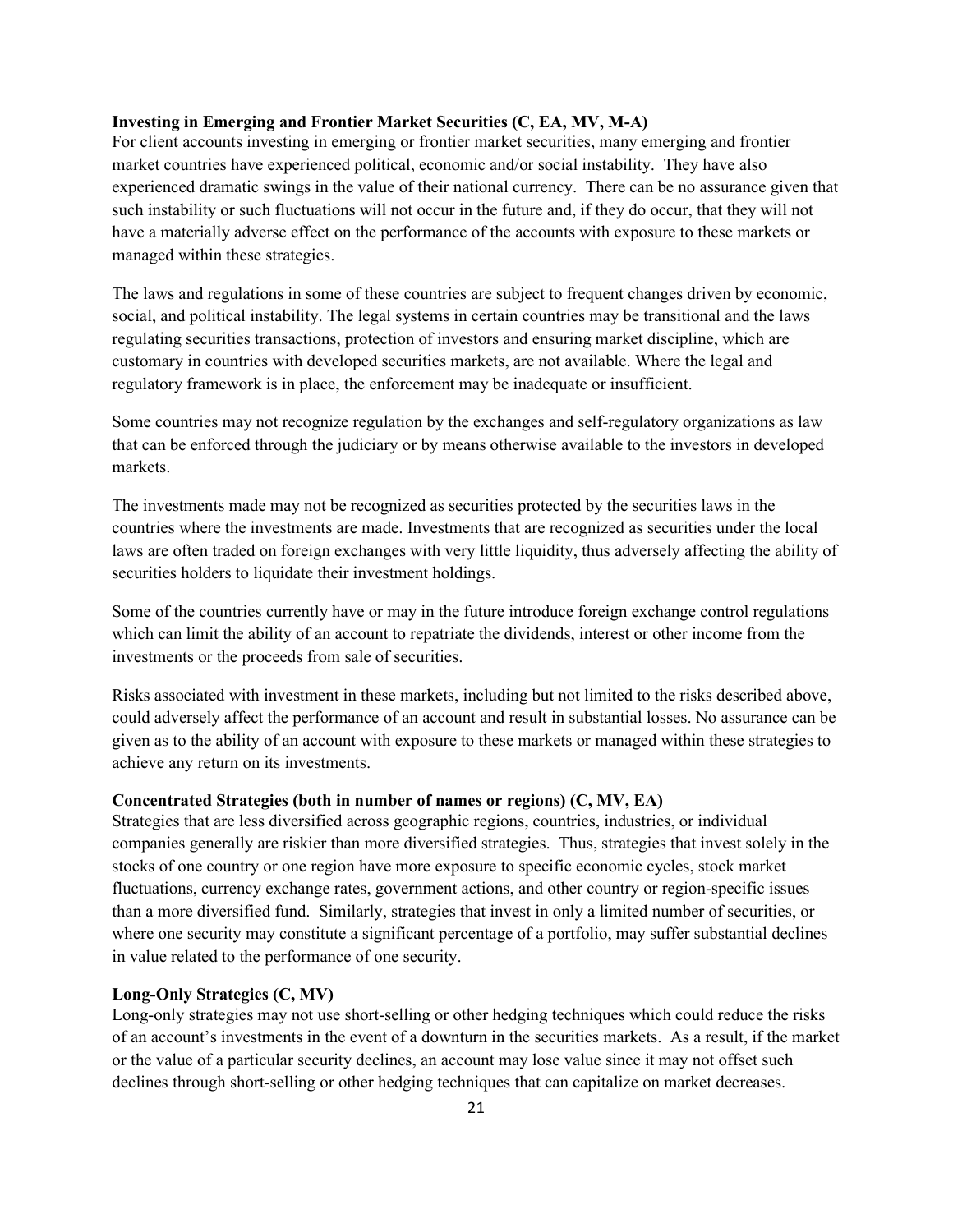### **Long-Short ("Market Neutral" and "Levered") Strategies (EA)**

An account managed within an Equity Alternative strategy may engage in short sales by selling equity securities that it does not own at the time of sale. By doing so, the account becomes obligated to purchase and deliver equity securities against the short position. In the event that the price of an equity security increases between the short sale and the account's subsequent purchase of shares of that security, the account will suffer a loss on that transaction and the total value of the account will decrease accordingly. In theory, short sales involve the possibility of unlimited loss. There can be no assurance that an account will not suffer losses on short sales.

Special risks exist because at least some of the assets of an account managed within an Equity Alternative strategy are held by a prime broker as collateral rather than a custodian bank. Due to the presence of short positions, some or all of an account's assets are held in one or more margin accounts which may provide less segregation of customer assets than would be the case with a more conventional custody arrangement. In the event that the prime broker experiences severe financial difficulty, an account's assets could be frozen and inaccessible for withdrawal or subsequent trading for an extended period of time while the prime broker's business is liquidated, resulting in a potential loss to an account due to adverse market movements while the positions cannot be traded. Such an account may not be fully market neutral and may in some cases be affected in a material way by market trends.

The following risks are typically associated with strategies that engage in both long and short selling, but some may also be applicable to Equity Alternative strategies:

#### **Short Sales (EA, M-A)**

A strategy may engage in short sales by selling equity securities that it does not own at the time of sale. By doing so, an account becomes obligated to purchase and deliver equity securities against the short position. In the event that the price of an equity security increases between the short sale and an account's subsequent purchase of shares of that security, the account will suffer a loss on that transaction and the value of the account will decrease accordingly. There can be no assurance that the account will not suffer such losses. In theory, a short sale has the potential for unlimited loss.

### **Use of Borrowed Funds (EA, M-A)**

Acadian may cause an account to leverage its investment positions by borrowing funds from securities broker-dealers, banks, or others. Such leverage increases both the possibilities for profit and the risk of loss. In a downward trending market, the use of leverage for long positions could have a material adverse effect on an account's profitability and operations. Extensions of credit and guarantees by broker-dealers of performance of an account's obligations will typically be secured by securities and other assets in the account. Under certain circumstances, a broker-dealer may demand an increase in the collateral that secures an account's obligations, and if an account were unable to provide additional collateral, the broker-dealer could liquidate assets held in the account to satisfy the account's obligation to the brokerdealer. Liquidation in such manner could have materially adverse consequences. In addition, the amount of the account's borrowings and the interest rates on those borrowings, which will fluctuate, could have a significant effect on the account's profitability.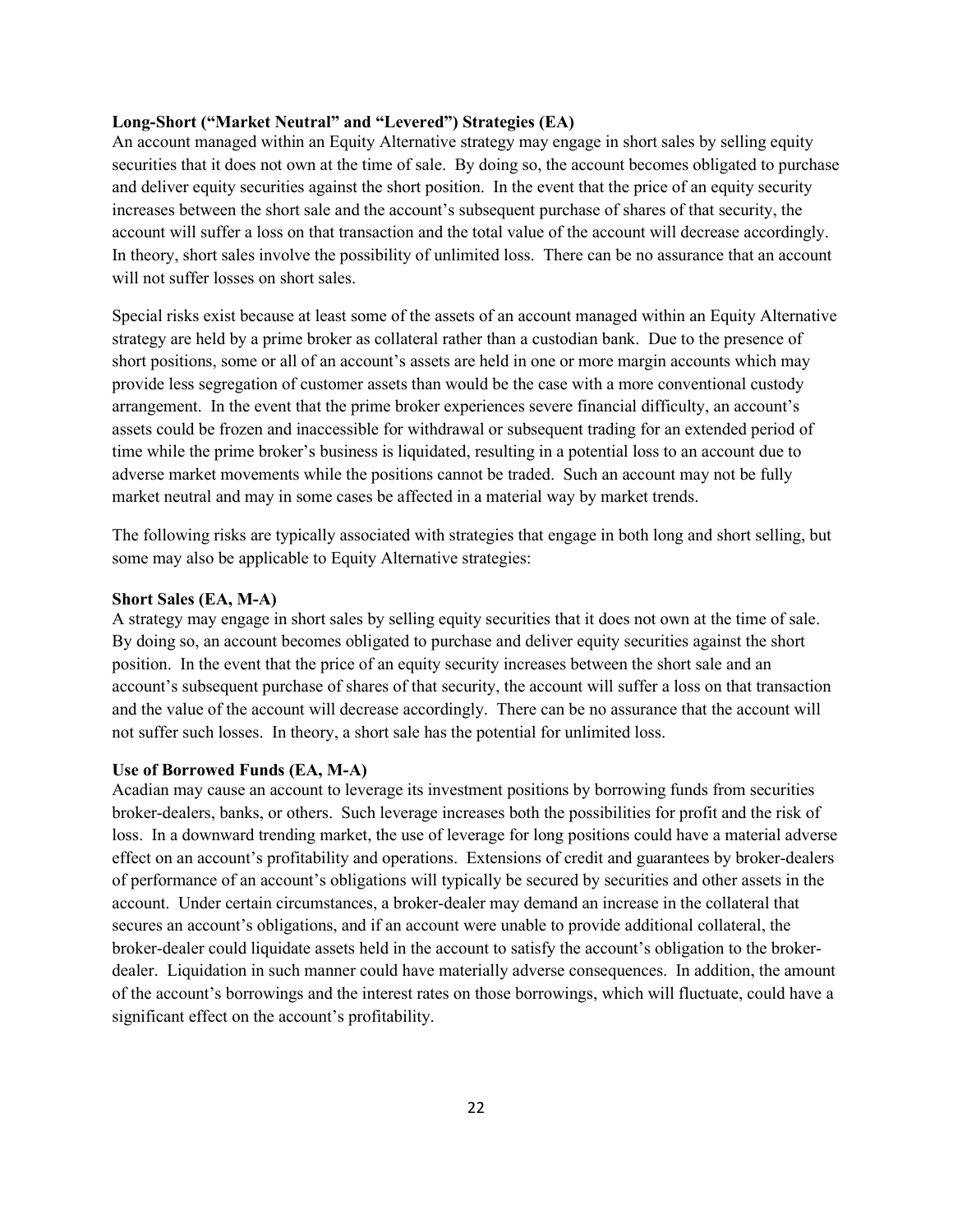### **Trading in Forward Contracts to Hedge Currency Risk (C, EA, MV, M-A)**

Certain clients may instruct Acadian to hedge the client's exposure to fluctuations in the United States Dollar or other currency relative to foreign currency by entering into forward contracts with respect to the specific currency pairs. A forward contract is similar to a futures contract but unlike a futures contract the terms of a forward contract are not standardized nor are forward contracts traded on exchanges designated by the United States government. A forward contract is subject to the credit risk of the principal or its refusal to perform and the imposition of exchange controls. Forward contracts are not guaranteed by an exchange or a clearing house and the failure of a principal with whom a forward contract is made would likely result in a default. It may be difficult to enforce the contractual obligations of a non-United States principal in the event that a principal refuses to perform under a forward contract. The United States Commodity Futures Trading Commission (the "CFTC") does not regulate foreign currency forward contract trading.

#### **Futures (C, EA, MV, M-A)**

Certain client accounts may permit Acadian to invest and trade in futures contracts. A futures contract is an agreement between two parties which obligates the purchaser of a futures contract to buy and the seller of a futures contract to sell a security or basket of securities for a set price on a future date. Unlike most other futures contracts, a stock index futures contract does not require actual delivery of securities but results in cash settlements based upon the difference in value of the index between the time the contract was entered into and the time of its settlement. The risk of loss in trading futures can be substantial. If an account purchases a futures contract it may sustain a total loss of the initial margin funds and any additional funds deposited with a broker to establish and maintain its position in the future. If the market moves against an account's position, the account may be required to deposit a substantial amount of additional margin funds in order to maintain its position. The placement of contingent or stop orders for the account will not necessarily limit its losses to the intended amounts, as market conditions may make it impossible for such orders to be executed. There can be no assurance that, at all times, a liquid market will exist for offsetting a futures contract that an account has bought or sold. This could be the case if, for example, a futures price has increased or decreased by the maximum allowable daily limit and there is no one presently willing to buy the futures contract an account wants to sell or sell the futures contract an account wants to buy. The high degree of leverage that can be used in trading futures can lead to large losses.

#### **Swap Transactions (C, EA, MV, M-A)**

Although an account invests primarily in publicly traded equity securities, it may engage in over-thecounter equity swaps, credit default swaps, total return swaps, and other swap transactions (including interest rate derivatives and currency derivatives) if permitted by the account's investment guidelines. Swap contracts may not be traded on exchanges, and the swap markets in general are not yet subject to the same type or degree of regulation and supervision as are regulated exchanges, although the regulation of the swap markets has increased in recent years and will further increase in the future. As a result, many of the protections afforded to participants on regulated exchanges are not available in connection with swap transactions and other over-the-counter ("OTC") transactions. For example, currently the swap and other OTC markets generally are "principals' markets" in which performance with respect to a swap contract is the responsibility only of the counterparty to the contract, and not of any exchange or clearinghouse, although certain swaps are now subject to clearing. As a result, an account maybe subject to the risk of the inability or refusal of the counterparties with which Acadian trades to perform with respect to swap contracts. The regulation of certain swap transactions remains in process and the CFTC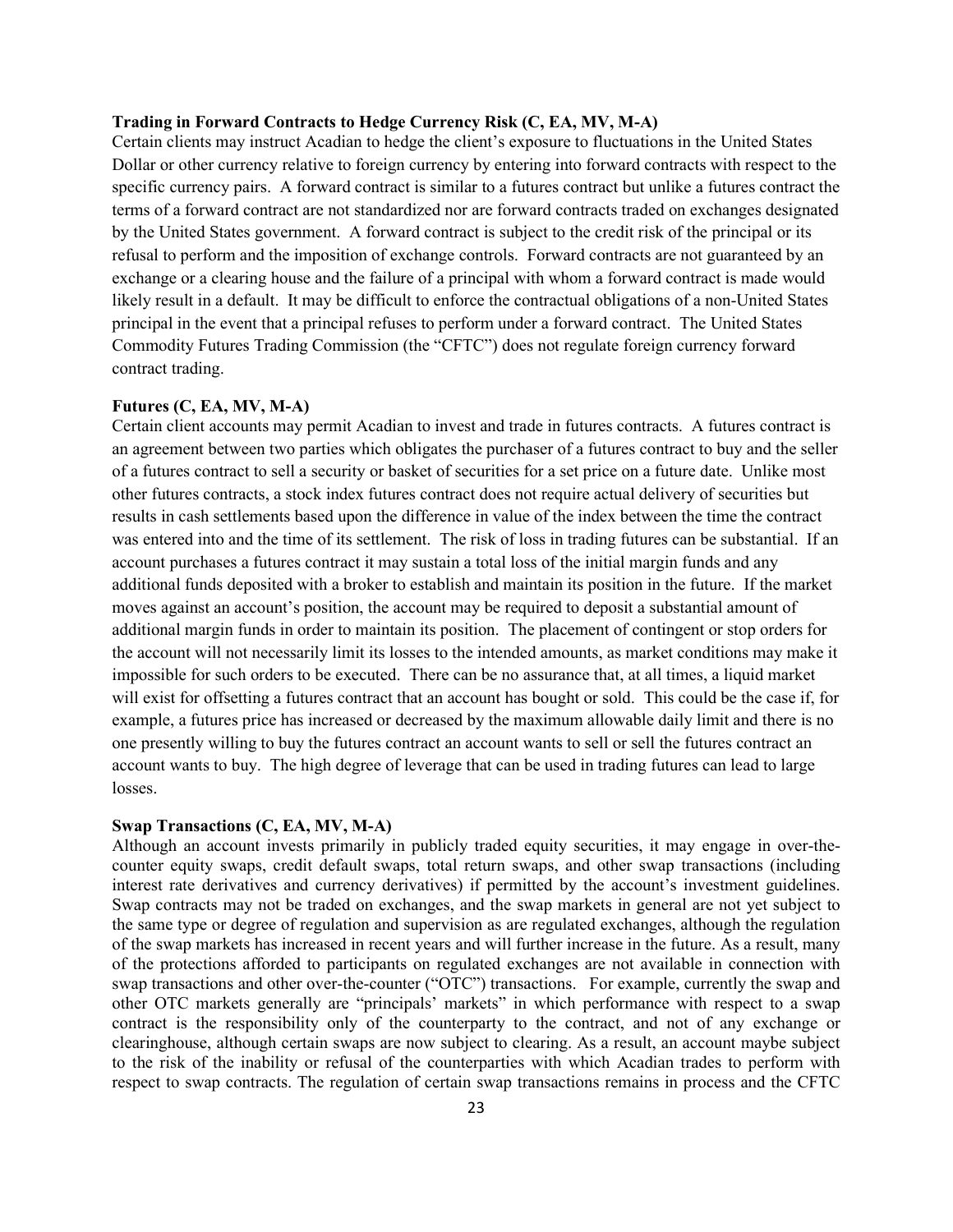and European Union regulators have released various rules regarding swap dealers and swap participants. The form and implementation of such regulation could impact the Fund investments in swap transactions and the market for such swap transactions.

#### **Counterparty Risk (C, EA, MV, M-A)**

An account may purchase and sell derivative instruments such as swaps in "over-the-counter" or "interdealer" markets. The participants in these markets typically are not subject to credit evaluation and regulatory oversight to the same degree as are members of "exchange-based" markets. This exposes an account to the risk that a counterparty will not settle a transaction in accordance with contractual obligations whether due to insolvency, bankruptcy, or other causes. Moreover, disputes over the terms of a derivatives contract (whether or not bona fide) may cause settlement delays because such markets may lack the established rules and procedures for swift settlement of disputes among market participants found in "exchange-based" markets, although there has been enhanced regulation with respect to dispute resolution in recent years. These factors may cause the account to suffer a loss due to adverse market movements while replacement transactions are executed or otherwise. Such "counterparty risk" is accentuated for contracts with longer maturities where events may intervene to prevent settlement, or where an account has concentrated its transactions with a single or small group of counterparties.

#### **Use of a Prime Broker to hold Assets (EA, M-A)**

Special risks exist when the assets of an account are held by a prime broker rather than a bank. Due to the presence of short positions, some or all of the account's assets are held in one or more margin accounts which may provide less segregation of customer assets than would be the case with a more conventional custody arrangement. In the event that the prime broker experiences severe financial difficulty, an account's assets could be frozen and inaccessible for withdrawal or subsequent trading for an extended period of time while the prime broker's business is liquidated, resulting in a potential loss to the account due to adverse market movements while the positions cannot be traded. Furthermore, if the prime broker's pool of assets is determined to be insufficient to meet all claims, the account could suffer a loss.

### **Changes in Laws and Regulations (C, EA, MV, M-A)**

Adverse changes to existing laws or regulations, or the adoption of new laws or regulations, have the potential to negatively affect previous investment decisions and ongoing investment strategies. Such changes could result in the force sale of certain account holdings and limiting of investment opportunities previously available.

#### **Options (EA, M-A)**

The trading of options is highly speculative and may entail risks that are greater than those present when investing in other securities. Prices of options are generally more volatile than prices of other securities. To the extent that the account purchases options that it does not sell or exercise, it will suffer the loss of the premium paid in such purchase. To the extent that an account sells options and must deliver the underlying securities at the option price, the account has a theoretically unlimited risk of loss if the price of such underlying securities increases. To the extent that an account must buy the underlying securities, it risks the loss of the difference between the market price of the underlying securities and the option price. Any gain or loss derived from the sale or exercise of an option will be reduced or increased, respectively, by the amount of the premium paid. The expenses of option investing include commissions payable on the purchase and on the exercise or sale of an option. Special risks are associated with the use of options. A decision as to whether, when and how to use options involves the exercise of skill and judgment which are different from those needed to select securities, and even a well-conceived transaction may be unsuccessful to some degree because of market behavior, currency fluctuations or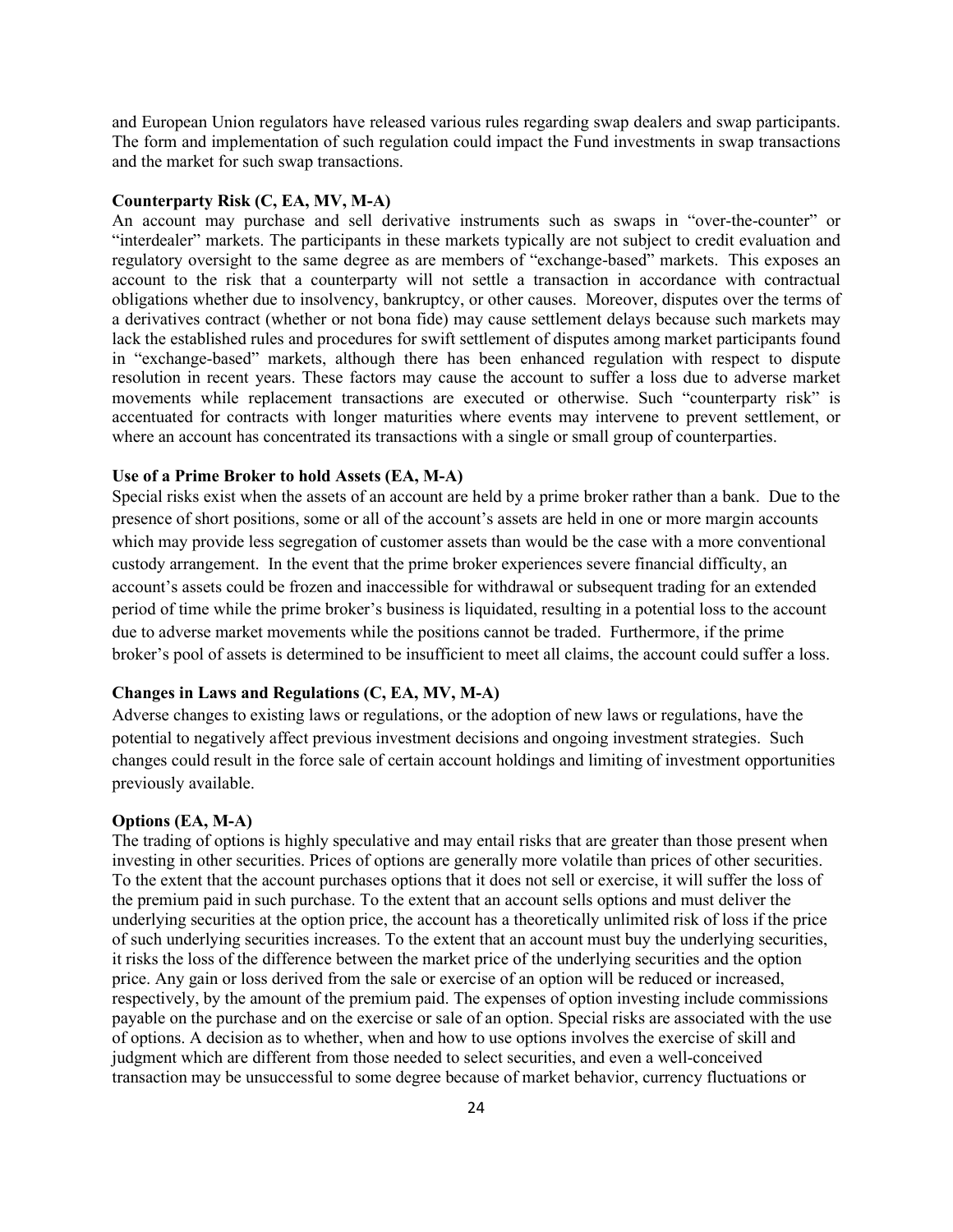interest rate trends. When options are used as a hedging technique, there can be no guaranty of a correlation between price movements in the option and in the portfolio securities being hedged. A lack of correlation could result in a loss on both the hedged securities and the hedging vehicle, so that the return might have been better had hedging not been attempted.

#### **Commodities (M-A)**

The commodities markets have historically been highly volatile and exhibited dramatic swings in returns. The commodities markets are subject to a variety of risks, including but not limited to (i) changes in global economic demand for certain commodities due to recessions, world events or other factors, (ii) implementation of import or export controls or other government regulation, (iii) natural disasters, weather, political instability or other events which may create a shortage of a commodity, and (iv) the discovery of new sources of supply for a commodity or the depletion of existing sources. Government instability in key commodity producing countries or government or other actor intervention in the commodity markets can have a substantial impact on prices (such as OPEC actions with respect to oil prices). Some commodities have limited supply and the prices may be subject to manipulation or control by a handful of key players or suppliers.

## <span id="page-28-0"></span>**Item 9 – Disciplinary Information**

Registered investment advisers such as Acadian are required to disclose to clients all material facts regarding any legal or disciplinary events that would be material to your evaluation of our business or the integrity of our management. Acadian has no information to disclose that is applicable to this Item.

## <span id="page-28-1"></span>**Item 10 – Other Financial Industry Activities and Affiliations**

Acadian is registered in the United States as a commodity pool operator and as a commodity trading advisor with the National Futures Association. The activity related to these registrations is not material to our business.

In addition to the BrightSphere relationships described in response to Item 4, Acadian has material relationships with three wholly-owned affiliates. We do not believe that any of these relationships creates a material conflict for our clients.

The first affiliate, Acadian Asset Management (Singapore) Pte Ltd, is authorized with the Monetary Authority of Singapore. A sub-advisory and service level agreement exists between Acadian and Acadian Singapore whereby each party may provide services to clients of the other as deemed necessary and appropriate. This may and does include the use of the same underlying investment process, databases and personnel to support the business activities of each office.

The second affiliate, Acadian Asset Management (UK) Limited is authorized and regulated as an investment manager by and with the UK Financial Conduct Authority. Acadian UK has "passported" its FCA registration to all counties in Europe that recognize the passporting process. A sub-advisory and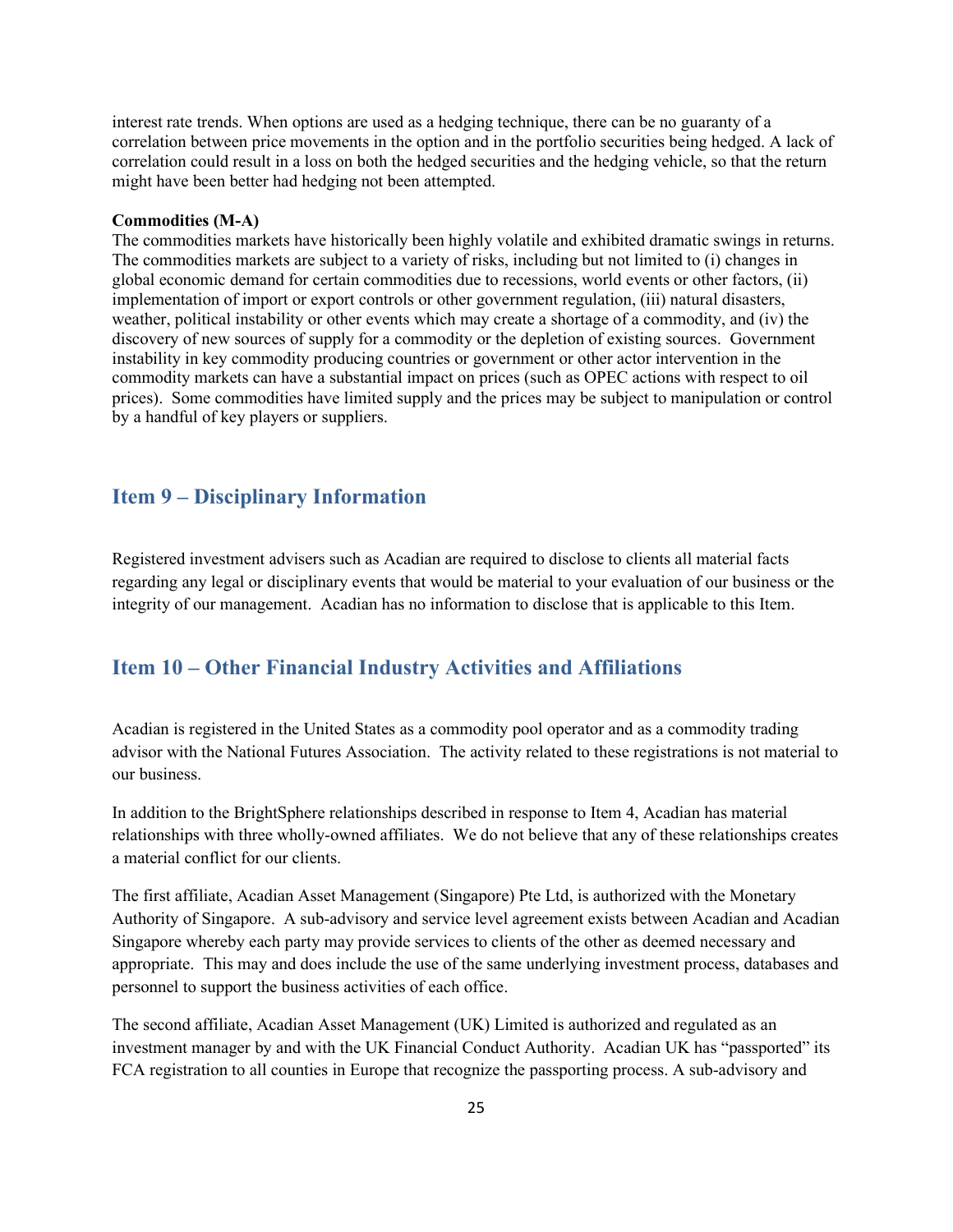service level agreement exists between Acadian and Acadian UK whereby each party may provide services to clients of the other as deemed necessary and appropriate. This may and does include the use of the same underlying investment process, databases and personnel to support the business activities of each office.

The third affiliate, Acadian Asset Management (Australia) Limited (ABN 41 114 200 127) is the holder of Australian financial services license number 291872 ("AFSL"). Until July 2015 this office was a joint venture with Colonial First State Investments. A sub-advisory and service level agreement exists between Acadian and Acadian Australia whereby each party may provide services to clients of the other as deemed necessary and appropriate. This may and does include the use of the same underlying investment process, databases and personnel to support the business activities of each office.

While not considered material to our business, Acadian has also formed Acadian Asset Management (Malta) Limited for the sole purpose of acting as a tied agent with Mirabella Malta Advisers Limited (MMAL) to offer UCITS funds managed by Acadian within the EU. The Malta Financial Services Authority (MFSA) approved the tied agent license in 2021.

While Acadian typically markets our investment strategies and investment capabilities and not specific funds, we may offer a fund option to clients who have expressed interest in accessing Acadian's investment capabilities through a fund structure if such an option is available. Acadian's compensation is limited to the investment management fee paid by the fund participant and any performance fee that may have been applicable. All terms, conditions, and expenses related to each of these funds are contained in the fund specific offering documents that are provided to each qualified prospective investor. Certain employees of Acadian involved with fund sales may also hold securities licenses with a non-affiliated broker dealer. We do not believe that this relationship is material to our business activities, nor does it pose a material conflict.

## <span id="page-29-0"></span>**Item 11 – Code of Ethics**

Acadian has adopted a Code of Ethics in compliance with the requirements of the Investment Advisers Act of 1940 (the "Advisers Act"), specifically Rules 204A-1 and 204-2, and Rule 17j-1 of the Investment Company Act of 1940. A copy of Acadian's Code of Ethics is available for review and will be provided to all clients and prospective clients upon request. A free copy of the Code of Ethics can be obtained by calling Acadian at 617-850-3500 or by emailing compliance-reporting@acadian-asset.com.

Acadian's Code of Ethics is designed to protect Acadian's clients by deterring misconduct; guarding against violations of the securities laws; educating Access Persons regarding Acadian's expectations and the laws governing their conduct; reminding Access Persons that they are in a position of trust and must act with complete propriety at all times; protecting the reputation of Acadian; and to establish procedures for Access Persons to follow so that Acadian may determine whether Access Persons are complying with our ethical principles and regulatory requirements. The definition of "Access Person" may include employees, consultants, contractors and certain immediate family members or persons subject to the financial support of the Access Person. A person whose job responsibilities require him or her to spend a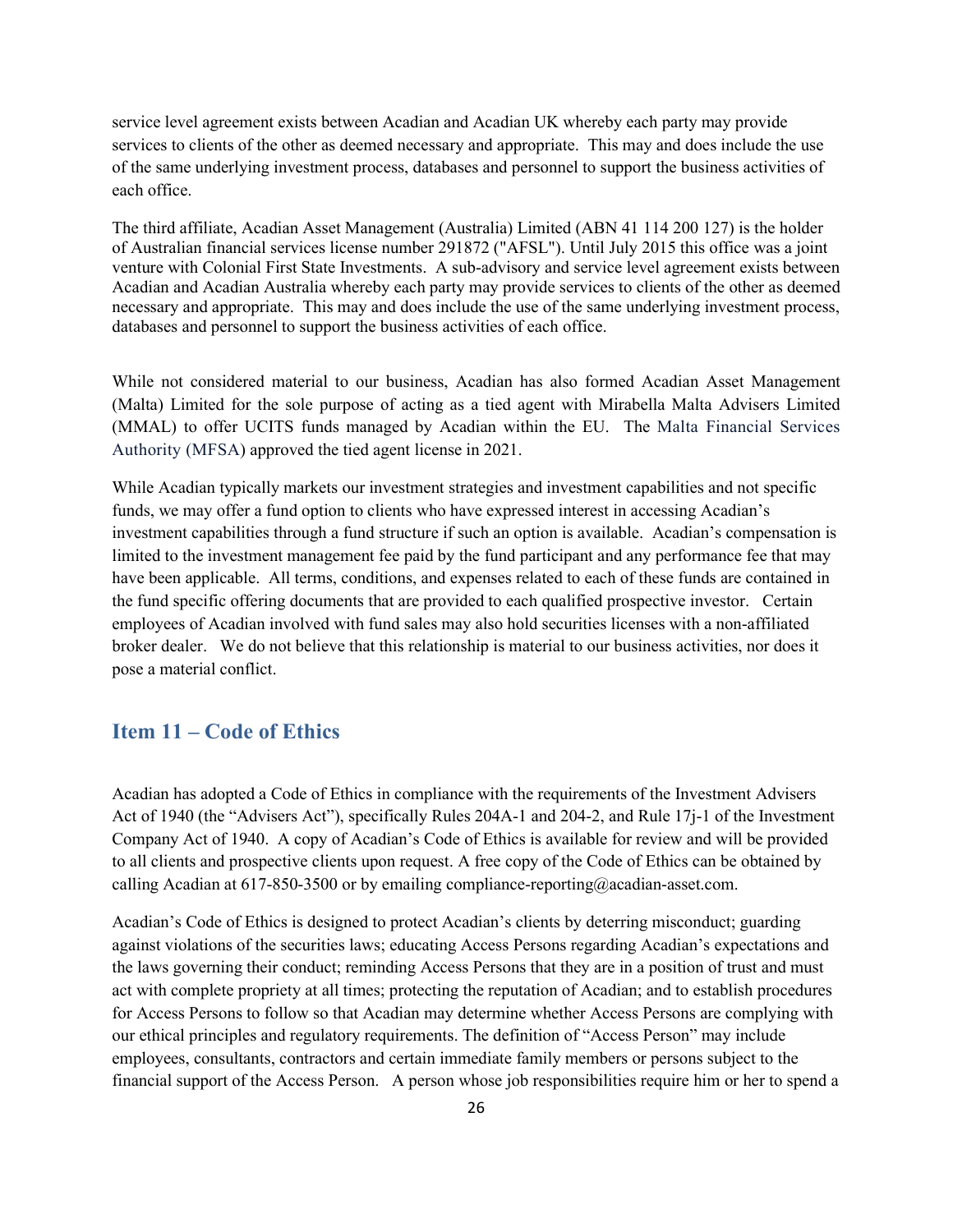significant amount of time working on-site or that require him or her to access Acadian's research and/or trading databases will typically be characterized as an Access Person as well as any other individual as determined by Acadian. An immediate family member is defined to include any relative by blood or marriage living in an Access Person's household subject to the Access Person's financial support or any other individual living in the household subject to the Access Person's financial support (spouse, minor children, a domestic partner etc.).

Acadian's Code of Ethics stresses Acadian's principles and philosophy regarding ethics and Acadian's overarching fiduciary duty to its clients and the obligation of its Access Persons to uphold this fundamental duty. Acadian has adopted the following general principles to guide the actions of its Access Persons:

- The interests of clients are paramount. All Access Persons must conduct themselves and their operations to give maximum effect to this belief by placing the interests of clients before their own.
- All personal transactions in securities by Access Persons must be accomplished so as not to conflict materially with the interests of any client.
- All Access Persons must avoid actions or activities that allow (or appear to allow) a person to profit or benefit from his or her position with respect to a client, or that otherwise bring into question the person's independence or judgment.
- Personal, financial, and other potentially sensitive information concerning the firm, our clients, prospects, and other Access Persons will be kept strictly confidential. Access Persons will only access this information if it is required to complete their jobs and will only disclose such information to others if it is required to complete their jobs and to deliver the services for which the client has contracted.
- All Access Persons will conduct themselves honestly, with integrity and in a professional manner to preserve and protect Acadian's reputation.
- All Access Persons will comply with all laws and regulations applicable to our business activities.

Among other areas, the Code of Ethics addresses policies, procedures, and reporting requirements related to such topics as conflicts of interest, insider trading, confidentiality of client information, personal trading, political contributions, and the offer or receipt of entertainment and gifts. The Code of Ethics further describes the methods of implementing and enforcing these requirements including the preclearance of the personal securities trades of Access Person, trading restrictions, ongoing reporting, record*-*keeping requirements, and how Acadian will address any violations. All Access and supervised persons must acknowledge receipt and terms of the Code of Ethics annually and are subject to annual training.

Acadian provides investment management services to our clients in accordance with the terms and conditions of specific written agreements negotiated with each client. The performance of such investment management or other services for one client shall not be deemed to violate or give rise to any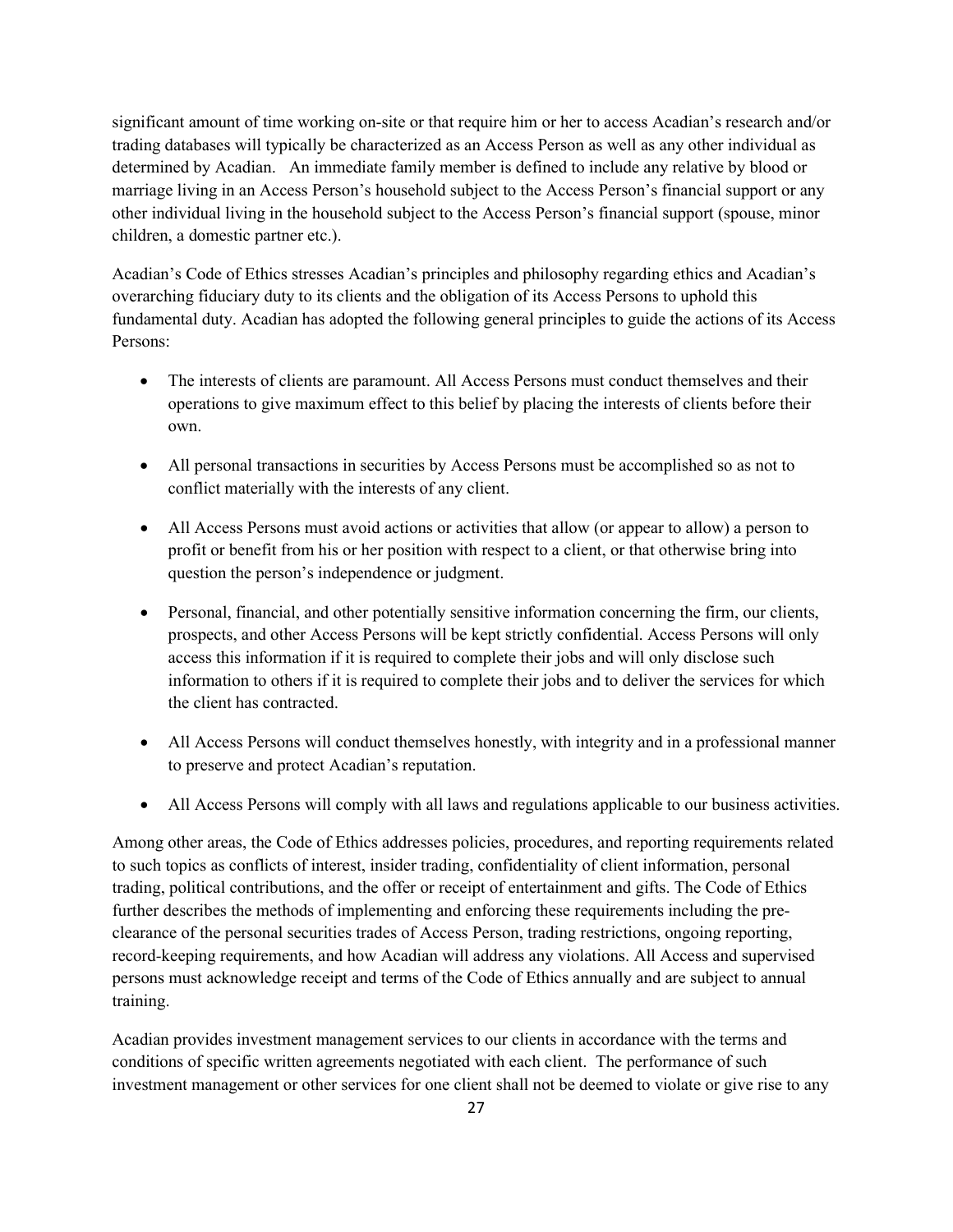duty or obligation to provide the same or similar service for a different client. Acadian will only make investment decisions on behalf of a client if it believes such investments would be appropriate for the specific client's mandate.

Acadian anticipates that, in appropriate circumstances, consistent with clients' investment objectives and subject to the terms of our Code of Ethics, it will cause accounts over which it has management authority to affect the purchase or sale of securities in which Acadian, our related persons, and/or clients, directly or indirectly, have a position of interest. Acadian recognizes that such activity may present a conflict in that there is a possibility that a client may feel that one client is being favored over another or that employees might benefit from market activity by a client in a security held by an employee. We believe our Code of Ethics and quantitative investment process address such conflict.

The Code of Ethics is designed to assure that the personal securities transactions, activities and interests of our employees will not interfere with our making decisions in the best interest of advisory clients. Personal trading by Acadian Access Person's must comply with Acadian's Code of Ethics. This includes the requirement to pre-clear trades in certain securities prior to proceeding with execution. A personal trade will typically not be approved unless is complies with the Code. Code restrictions related to personal trading include personal trading in the same security on the same day we are trading it for our clients, short-term holding restriction, restrictions against "front running" client portfolios, and prohibitions related to "inside information.". Access Persons are required to report personal trading activity to the Compliance Group on a quarterly and year-end basis. Acadian may further request to be made an interested third-party for the receipt of duplicate account statements for certain personal investment accounts in which a security subject to the Code approval and reporting requirements is eligible for purchase or sale. Employee trading is continually monitored to ensure compliance under the Code of Ethics, and to reasonably prevent conflicts of interest between Acadian and our clients.

Acadian typically relies on its proprietary portfolio construction modeling system to recommend which stocks are appropriate for purchase or sale in each client portfolio. With limited exceptions, our Portfolio Managers strictly adhere to the model's recommendations. Our model currently follows over 40,000 different securities, of which some may be securities offered by our clients or affiliated with our clients. Nowhere in the model are the stocks of any of our clients noted or given some form of extra credit. Any portfolio recommended for a client account is purely based on the multitude of factors that drive the model, blind to whether or not any recommended securities may also be those of other Acadian clients. Unless specifically prohibited by a client, Acadian will follow the model and purchase a stock in one client on behalf of another if the model perceives such security to be of benefit to the client's portfolio. This is especially true where the security may be part of the underlying account benchmark.

Certain affiliated accounts may trade in the same securities with client accounts on an aggregated basis when consistent with Acadian's obligation of best execution. In such circumstances, the affiliated and client accounts will typically share commission costs equally and receive securities at a total average price. Acadian will retain records of the trade order (specifying each participating account) and its allocation, which will be completed prior to the entry of the aggregated order. Completed orders will be allocated as specified in the initial trade order. Partially filled orders will typically be allocated on a pro rata basis. Any exceptions will be explained on the order.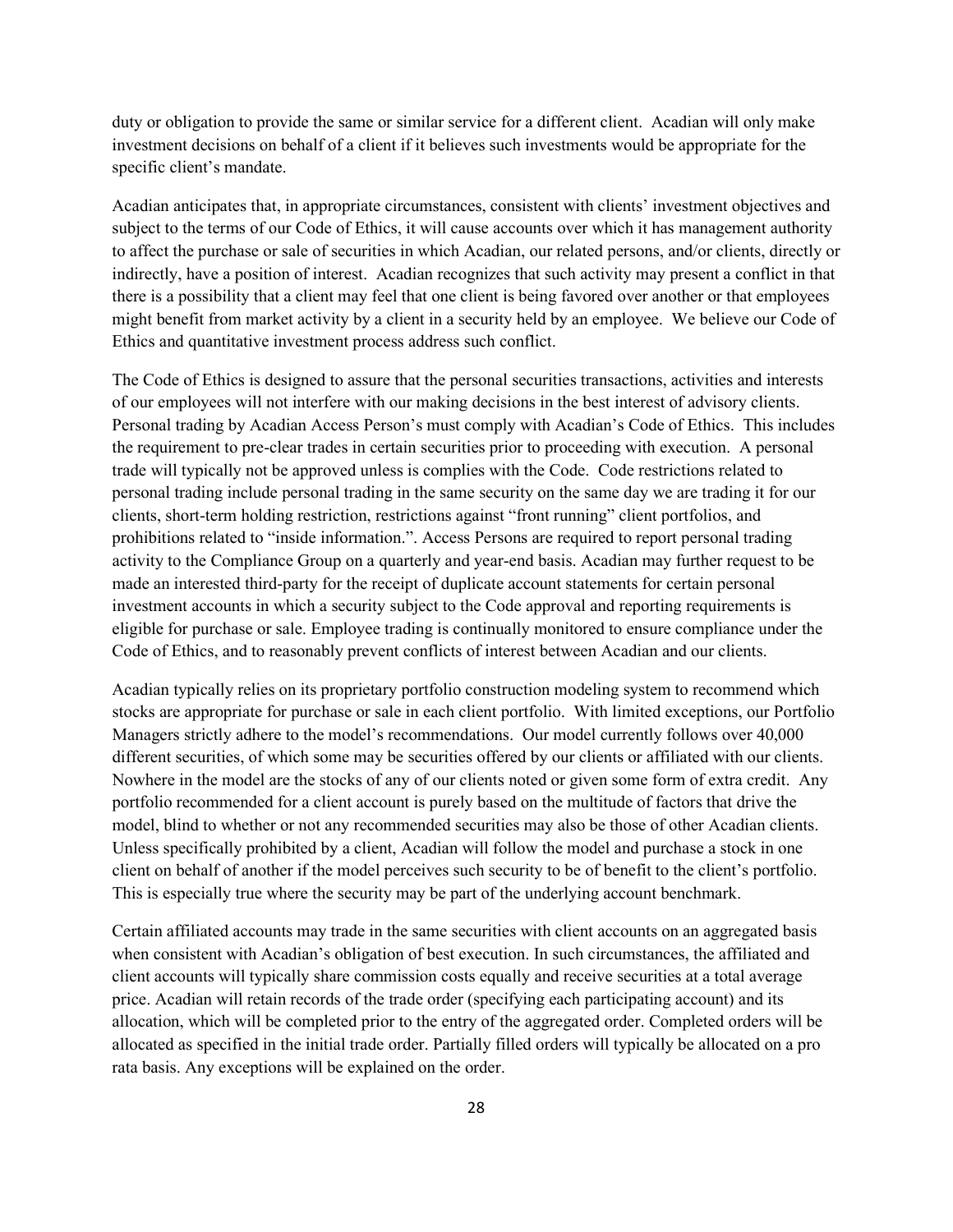Where appropriate and permitted by a client mandate, Acadian may invest a portion of client assets within a private fund or registered fund to gain exposure to certain markets. Acadian works with the client to determine benchmark tracking error and risk parameters to mutually establish the portion of the assets allocated to the fund.

Should Acadian invest a portion of a client's separate account in a private fund or registered fund it manages, Acadian may earn management fees paid from the fund in addition to the management fee paid by the client. Acadian will only make such an investment for reasons consistent with its fiduciary duties.

## <span id="page-32-0"></span>**Item 12 – Brokerage Practices**

### **Soft Dollars/Payment for Research**

Acadian typically pays hard dollars for the third-party data and research that it utilizes in support of the firm's quantitative based investment processes. Acadian does not consider whether a broker is providing it with any research or other products or services when determining whether to trade with a broker. Subject to satisfying our best execution policy, Acadian may select a broker who also provides the firm with brokerage or research products or services. If hard dollars are not being paid for such product or service then it is considered by Acadian to be minor, non-monetary, in nature and not something material to our investment process.

In connection with the allocation of client brokerage it is possible that such broker may be charging a higher commission rate than another broker who is also providing broker or research products or services to Acadian or one who provides Acadian with no such additional services other than execution.

Acadian makes a good faith determination that the compensation paid to brokers is reasonable in relation to the value of the execution received viewed in terms of the particular transaction for the client or Acadian's overall responsibilities to that client or other clients for which Acadian has investment discretion.

Further information as to any benefits that may be received from brokers is available from Acadian.

### **Directed Brokerage**

Acadian discourages a client from requesting directed brokerage as we believe it is not compatible with our trading process. A client who still requires directed brokerage as a condition of its investment management agreement acknowledges that this direction may result in the client paying higher brokerage commissions, may affect the inclusion of the client's orders in aggregated transactions, and/or may result in the client receiving less favorable execution prices than might otherwise be possible if Acadian were able to aggregate the client orders with other clients.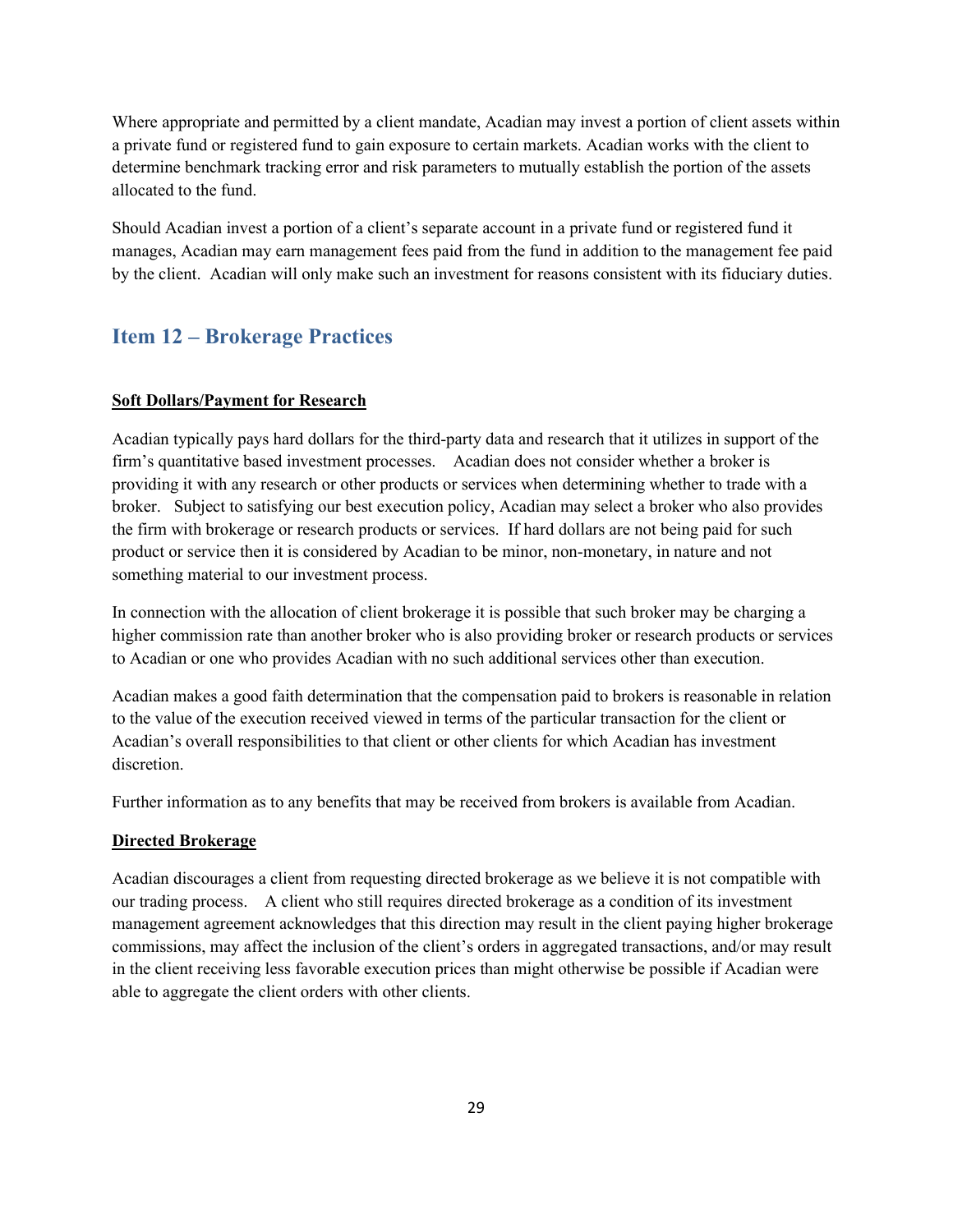### **Cross Trades**

In certain circumstances, Acadian may recommend that two of its eligible clients execute a cross transaction. Any cross transaction that may occur will be done through a broker-dealer agreeable to the clients and independent of Acadian. No compensation in the form of commissions or remuneration for the transaction will be earned by Acadian.

#### **Errors**

Should Acadian be the direct cause of a trade error or mandate breach it our typical policy to permit the impacted client to keep the benefit of the error or breach or to reimburse the impacted client for any direct losses that may result from the error or breach.

#### **Best Execution**

Acadian's policy is to execute orders on behalf of clients in a manner which is consistent with the best interest of the client and uses a trading process which attempts to provides the most beneficial economic result under the circumstances. Acadian considers numerous factors when selecting a counterparty, including, commission rate, financial stability, ability to settle the order, responsiveness, and execution capabilities

 For trades where we do not have discretion to choose the counterparty, such as those subject to any client-imposed direction or restrictions (e.g., if the client has mandated the use of specified counterparties for certain transactions or where we have to use the client custodian for currency trading) we may not be able to achieve best execution for that client or transaction. Acadian maintains a list of approved counterparties with whom we trade. Before a counterparty can be approved for trading it must pass a due diligence review and be approved by Acadian's Compliance and Risk Committee. Counterparty performance is then reviewed quarterly by this committee and each approved counterparty is subject to at least annual due diligence review. Acadian may use a number of factors to assess counterparty execution capabilities including, but are not limited to, the following:

- Prompt and reliable execution.
- The competitiveness of commission rates, spreads, mark-ups, and markdowns, if applicable.
- The financial strength and stability and/or reputation of the counterparty.
- The willingness and ability of the executing counterparty to execute transactions (and commit capital) of size in liquid and illiquid markets without disrupting the market for the security.
- Local laws, regulations, or restrictions.
- Competency of block trading coverage.
- The ability of the executing broker-dealer to maintain confidentiality;
- The availability of electronic communications networks for trading and execution management systems ("EMS") to Acadian.
- Market share.
- Liquidity.
- Price.
- History of execution of orders.
- Clearance and settlement capabilities, especially in high volume market environments.
- Sophistication of the counterparty's trading capabilities and infrastructure/facilities.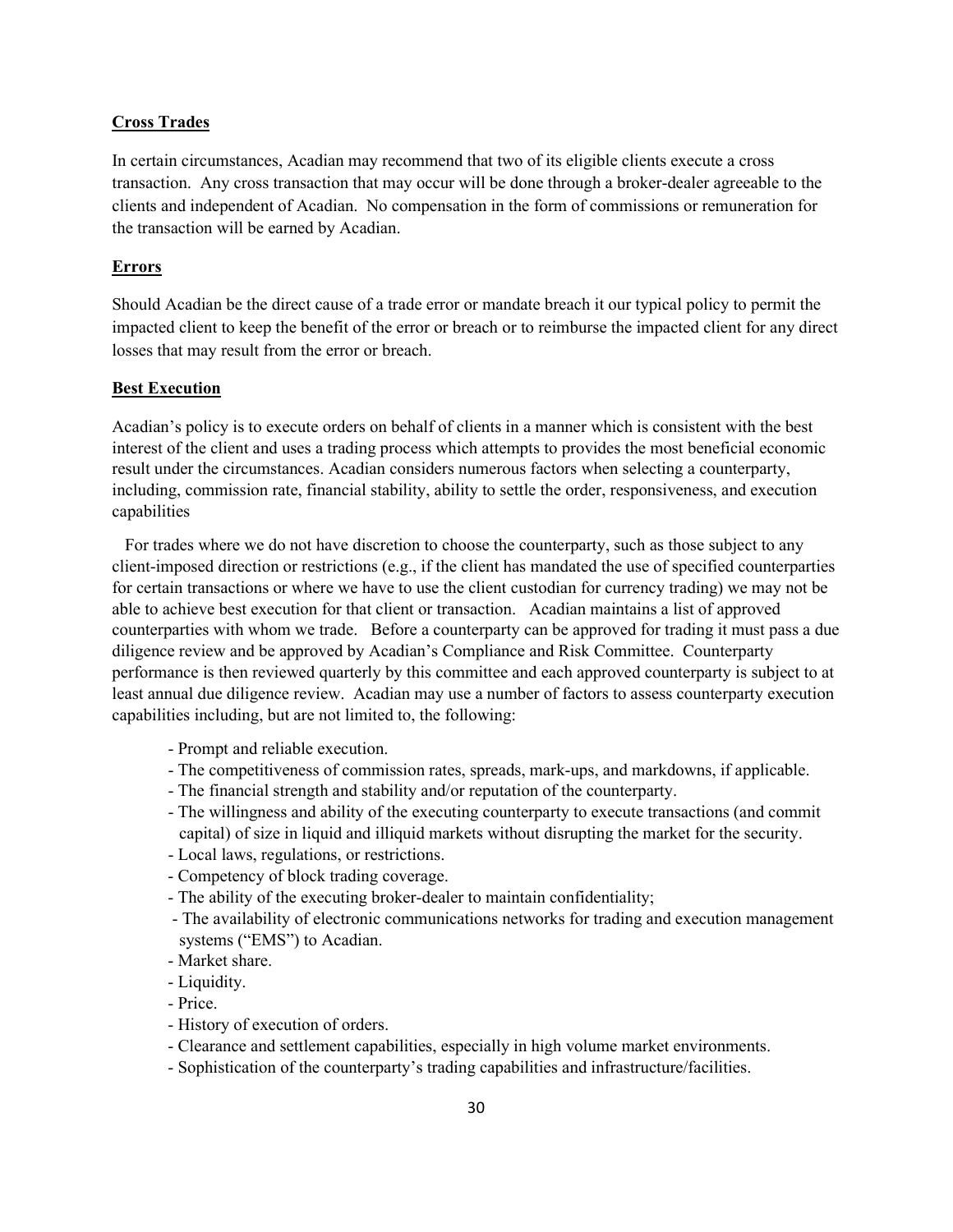- The operational efficiency with which transactions are processed and cleared, taking into account the order size and complexity.
- Responsiveness to Acadian.
- Access to secondary markets; and/or
- Counterparty exposure

The specific criteria used will vary depending upon the nature of the transaction, the market in which it is executed, and the extent to which it is possible to select among multiple counterparties. Transactions will not always be executed at the lowest available price, rate, spread or commission. Acadian may use alternative trading systems when it deems appropriate.

#### **Trade Order Aggregation and Allocation**

Acadian may aggregate trade orders for multiple clients to maximize efficiency and minimize trading costs and place the aggregated trades with one or multiple counterparties in an effort to achieve best execution. In certain cases, where the aggregated order is executed in a series of transactions at various prices on a given day, each client's proportionate share of the order will reflect the average price received and, where applicable, commission rate paid with respect to the total orders in which the client's account participated on that day. Acadian may, but is not obligated to, aggregate trade orders in any case. Although aggregation of trade orders is generally intended to benefit client accounts by reducing overall trading costs, it is possible in any case that aggregation might instead increase client account commissions or trading costs or have other unintended adverse effects. Certain client trades that are not aggregated may achieve superior execution.

## <span id="page-34-0"></span>**Item 13 – Review of Accounts**

Acadian's investment team, regardless of the investment process utilized, review and approve all client accounts on a regular basis to ensure conformity with the client's investment objectives.. The Compliance team conducts an independent review of all transactions on a pre-trade, post-trade, and daily basis to ensure ongoing mandate compliance.

Acadian takes a team-based approach to portfolio management. These teams are divided among the four investment processes described herein. This typically results in varying individuals on any one team reviewing a client account over time and not one specific individual. Team assignments are not intended to reflect that only those individuals within that team may participate in the review of a client account or provide input into any investment process utilized to manage any client account. This team-based approach utilized across our strategies helps improve our investment process while also promoting transparency.

Any reporting requirements are negotiated with each client. Depending on the specific requirements of each client, Acadian provides customized written reporting to clients on a monthly, quarterly, yearly and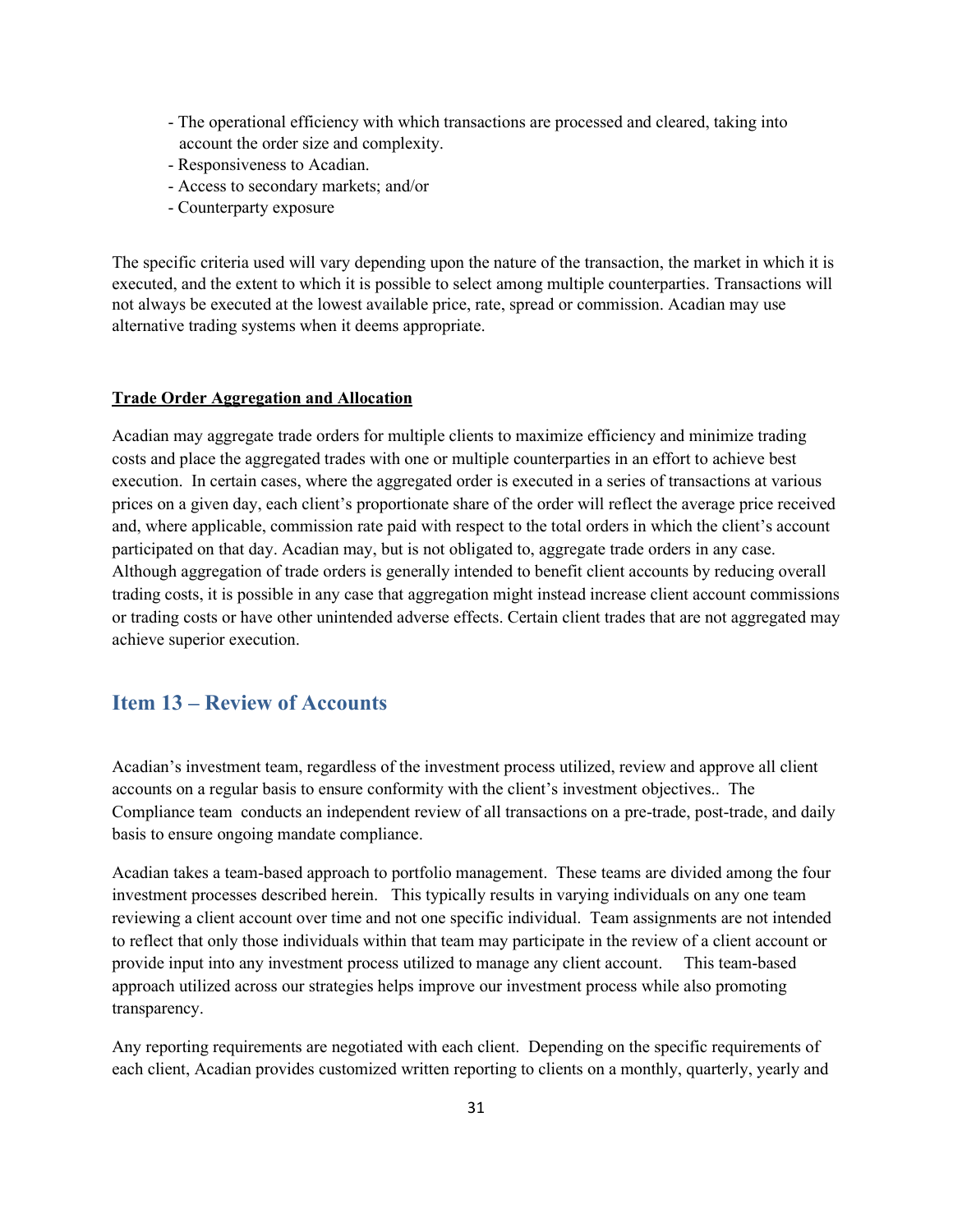as requested basis. These reports typically address overall performance for the reporting period, holdings, market commentary, as well as operations and compliance related issues. In addition, each separate account client selects their own account custodian. Acadian is in daily communication with account custodians. Additional client reporting may be provided directly by the custodian to the client.

## <span id="page-35-0"></span>**Item 14 – Client Referrals and Other Compensation**

Acadian does not receive economic benefit from any non-client for the investment advice or other advisory services we provide to our clients.

On occasion, unaffiliated individuals or firms refer clients to Acadian. As a result of such referrals, Acadian will pay a referral fee calculated pursuant to a written agreement that is calculated as a percentage of Acadian's fee for managing the account. The fee is paid directly by Acadian and not by its clients. Any solicitation arrangement Acadian enters into will comply with the requirement of Advisers Act Rule 206(4)-(3) including the provision of a written disclosure statement to the prospective client at the time for the referral regarding the terms of the solicitation arrangement and whether the referral fee that will be paid by Acadian will impact the fee charged the client for portfolio management. Acadian currently has no such relationships within the U.S.

While industry consultants may recommend Acadian's investment management services to their clients for certain strategies, it is not Acadian's practice to pay industry consultants a fee for the referral of business or to involve itself in any "pay to play" relationships. Consultants' fees are typically the responsibility of the client. Limited exceptions exist including where Acadian, per that consultant's business arrangement with its clients, is required to pay a fee to submit an RFP or is required to pay the consultant a fee related to the amount the client invests if awarded the mandate as a result of the RFP selection process. Clients or fund participants associated with a specific consultant may also benefit from a relationship fee negotiated between Acadian and the consultant in relation to specific strategies or funds for so long as they are represented by the consultant and invested with Acadian.

Acadian does not sell, purchase or receive any other products or services as a result of any client referrals.

## <span id="page-35-1"></span>**Item 15 – Custody**

For separate account clients, Acadian does not have physical custody of client securities, cash or any other assets. Each separate account client selects and contracts with a qualified custodian of their choice to custody the assets that the client appoints Acadian to manage. Clients should receive at least quarterly statements from the qualified custodian that holds and maintains the client's investment assets. Acadian urges each client to carefully review such statements and compare such official custodial records to the account statements that we may provide to you. Client statements issued by Acadian may vary from custodial statements based on accounting procedures, reporting dates, or valuation methodologies of certain securities.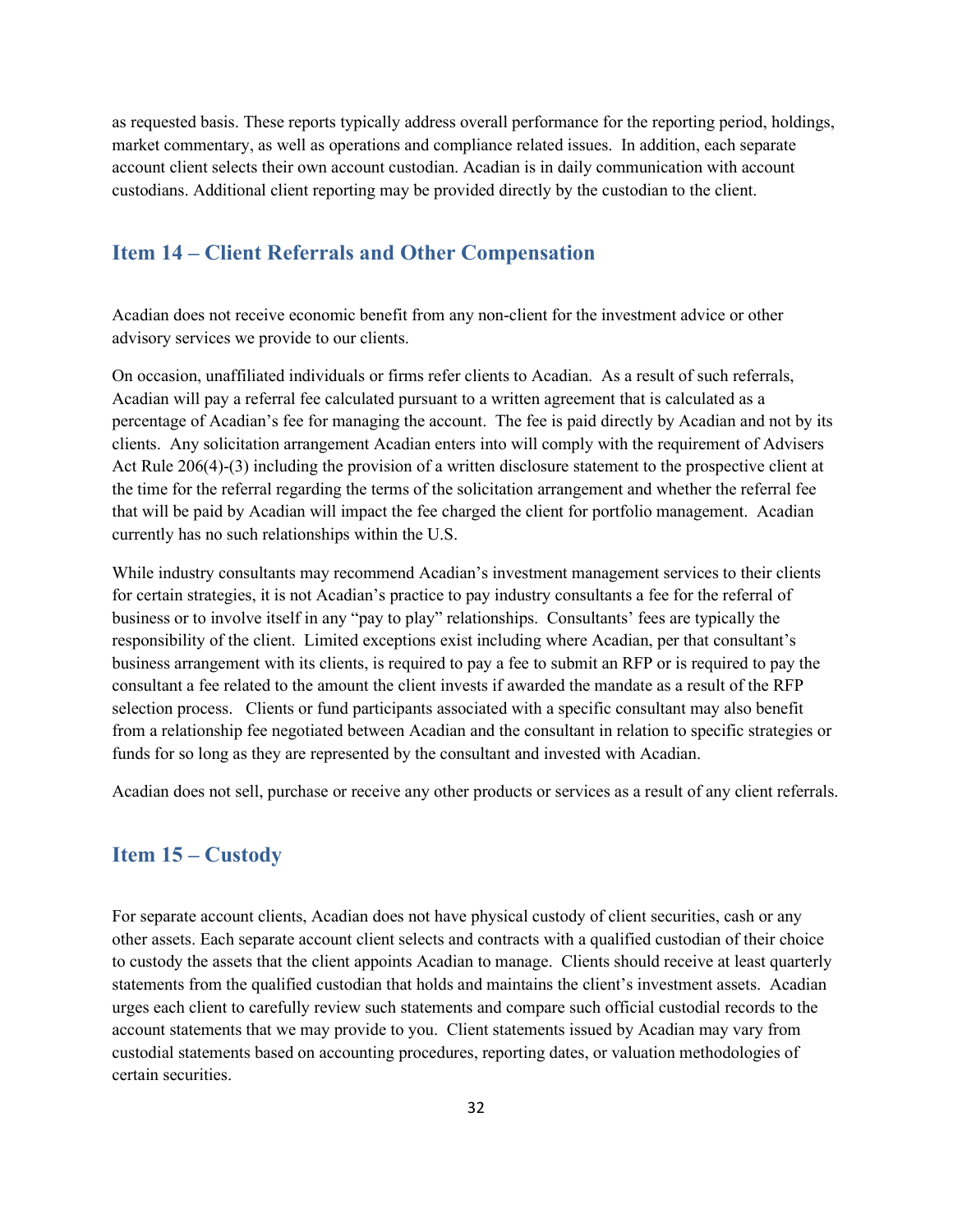For certain Acadian commingled funds, Acadian is deemed to have custody because of our status as the fund's managing member. For each of these funds, an independent qualified custodian or prime broker has been retained to maintain physical custody of the assets of these funds, and an independent third-party administrator retained to send account statements at least quarterly to fund participants. Further, an independent public accounting firm has been appointed to audit the funds annually and to provide audited financial statements to fund participants.

## <span id="page-36-0"></span>**Item 16 – Investment Discretion**

Acadian receives discretionary authority from each client per the terms of a negotiated investment management agreement executed with each client at the assumption of the client relationship. This discretion typically permits Acadian to select the identity and amount of securities to be bought or sold and the brokers with whom trades will be executed. In all cases, such discretion can only be utilized to the extent it complies with the requirements of the client's investment management agreement and investment objectives and guidelines. Examples of restrictions that may be imposed by clients include the prohibition on investing in specific, industries, companies or countries, the number of securities that can be held in their portfolio, the percentage limits of specific holdings and markets in their portfolio, and environmental, social, and governance specific screens.

In addition to client specific restrictions found in the investment management agreement, additional restrictions on Acadian's investment discretion may come from internal firm policies, laws, regulations and tax policies that may impact specific client portfolios.

## <span id="page-36-1"></span>**Item 17 – Voting Client Securities**

Whether Acadian will have proxy voting responsibility on behalf of a separate account client is subject to negotiation as part of the overall investment management agreement executed with each client. Should a client desire that Acadian vote proxies on their behalf, Acadian will accept such authority and agree with the client whether votes should be cast in accordance with Acadian's proxy voting policy or in accordance with a client specific proxy voting policy. Should the client wish to retain voting responsibility themselves, Acadian would have no further involvement in the voting process but would remain available to provide reasonable assistance to the client as needed.

Acadian has adopted a proxy voting policy reasonably designed to ensure that it votes proxies in the best interest of clients. Acadian utilizes the services of Institutional Shareholder Services ("ISS"), an unaffiliated proxy firm, to help manage the proxy voting process and to research and vote proxies on behalf of Acadian's clients who have instructed Acadian to vote proxies on their behalf. Unless a client provides a client specific voting criteria to be followed when voting proxies on behalf of holdings in their portfolio, each vote is made according to predetermined guidelines agreed to between the proxy service firm and Acadian. Acadian believes that utilizing this proxy service firm helps Acadian vote in the best interest of clients and insulates Acadian's voting decisions from any potential conflicts of interest.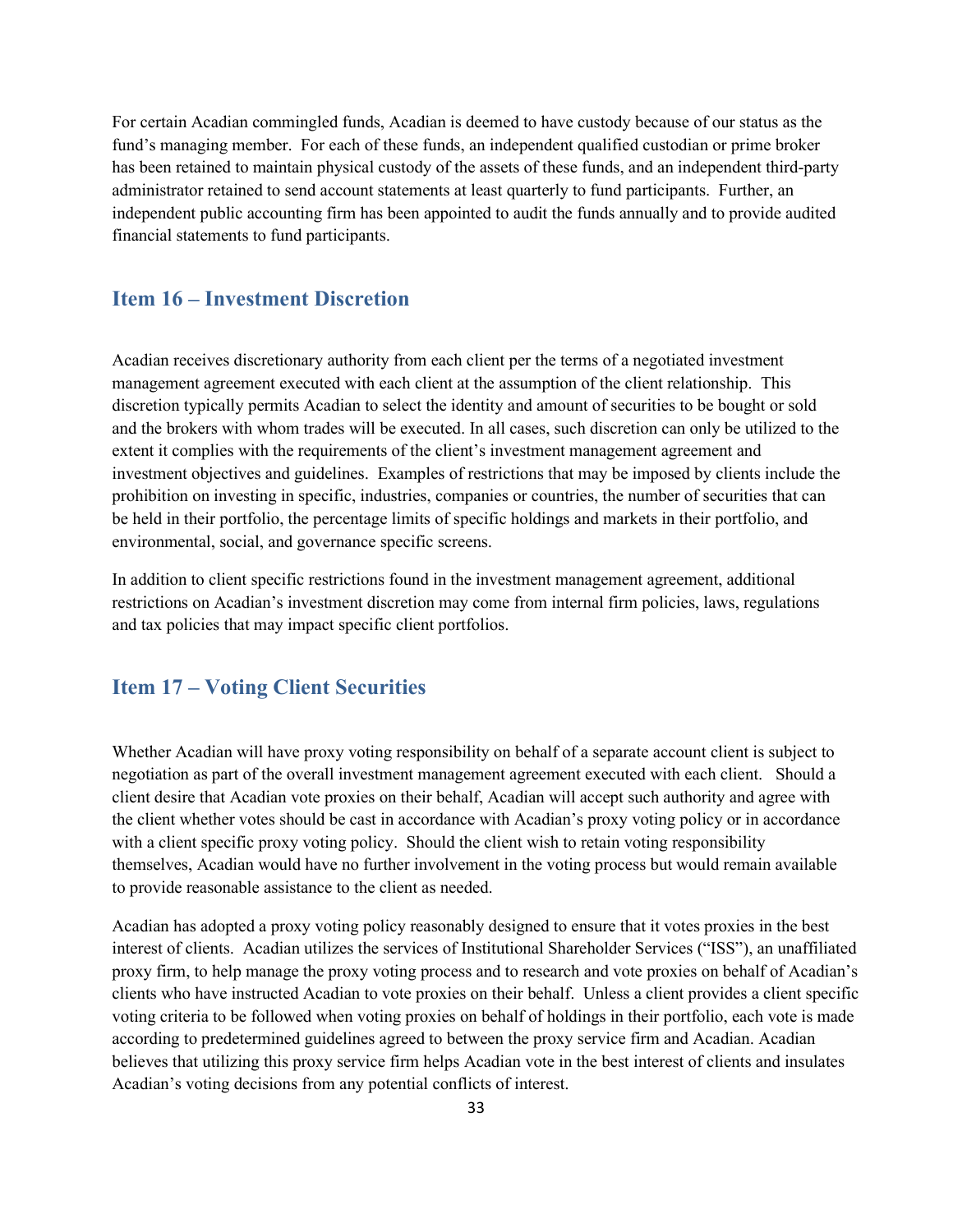When voting proxies on behalf of our clients, Acadian assumes a fiduciary responsibility to vote in our clients' best interests. In addition, with respect to benefit plans under the Employee Retirement Income Securities Act (ERISA), Acadian acknowledges its responsibility as a fiduciary to vote proxies prudently and solely in the best interest of plan participants and beneficiaries. So that it may fulfill these fiduciary responsibilities to clients, Acadian has adopted and implemented these written policies and procedures reasonably designed to ensure that it votes proxies in the best interest of clients.

#### **Policy**

Whether Acadian will have proxy voting responsibility on behalf of a separate account client is subject to negotiation as part of the overall investment management agreement executed with each client. We will have voting responsibility for all Acadian branded funds.

Should a separate account client desire that Acadian vote proxies on their behalf, Acadian will accept such authority and agree with the client as part of the investment management agreement whether votes should be cast in accordance with Acadian's proxy voting policy or in accordance with a client specific proxy voting policy. Should the client wish to retain voting responsibility themselves, Acadian would have no further involvement in the voting process but would remain available to provide reasonable assistance to the client as needed.

Acadian utilizes the services of Institutional Shareholder Services ("ISS"), an unaffiliated proxy firm, to help manage the proxy voting process and to research and vote proxies. Acadian has adopted the ISS voting policies for use when contractually directed by the client to votes proxies on their behalf in accordance with our proxy voting policy. We review the ISS policies at least annually and believe that they are reasonably designed to ensure that we vote proxies in the best interest of clients and that our voting decisions are insulated from any potential material conflicts of interest.

Should a client contractually direct Acadian to vote proxies on their behalf in accordance with Client specific voting policies and procedures, we will still utilize the services of ISS to cast the votes in accordance with the client's instructions.

When voting proxies on behalf of our clients, Acadian assumes a fiduciary responsibility to vote in our clients' best interests. In addition, with respect to benefit plans under the Employee Retirement Income Securities Act (ERISA), Acadian acknowledges its responsibility as a fiduciary to vote proxies prudently and solely in the best interest of plan participants and beneficiaries. So that it may fulfill these fiduciary responsibilities to clients, Acadian has adopted and implemented these written policies and procedures reasonably designed to ensure that it votes proxies in the best interest of clients.

### **Procedures**

#### *Proxy Voting Guidelines*

Acadian acknowledges it has a duty of care to its clients that requires it to monitor corporate events and vote client proxies when instructed by the client to do so. To assist in this effort, Acadian has retained ISS to research and vote its proxies. ISS provides proxy-voting analysis and votes proxies in accordance with predetermined guidelines. Relying on ISS to vote proxies is intended to help ensure that Acadian votes in the best interest of its clients and insulates Acadian's voting decisions from any potential material conflicts of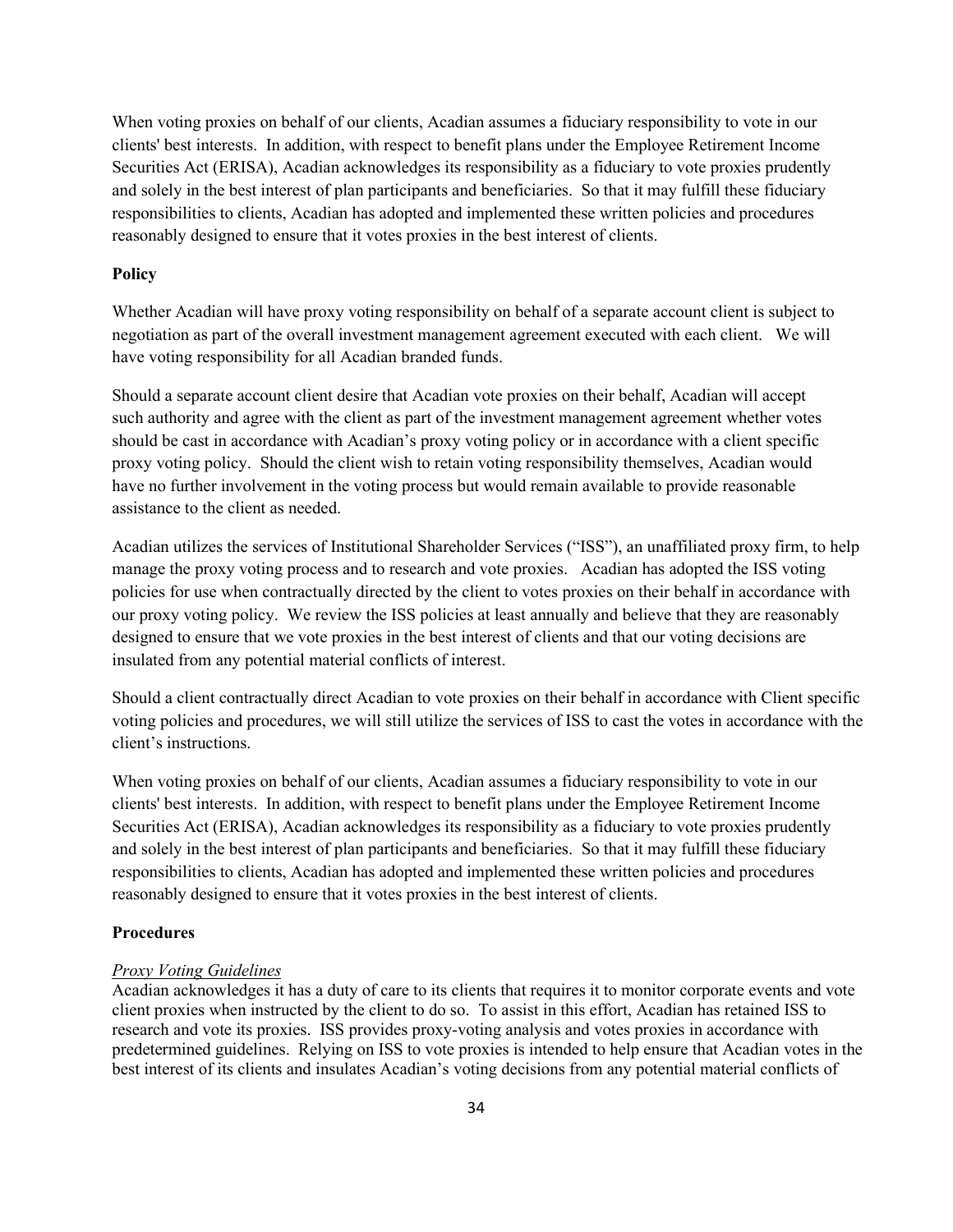interest. Acadian will also accept specific written proxy voting instructions from a client and communicate those instructions to ISS to implement when voting proxies involving that client's portfolio. In specific instances where ISS will not vote a proxy, will not provide a voting recommendation, or other instances where there is an unusual cost or requirement related to a proxy vote, Acadian's Head of Investment Operations will coordinate with members of our investment team to conduct an analysis to determine whether the costs related to the vote outweigh the potential benefit to our client. If we determine, in our discretion, that it is in the best of interest of our client not to participate in the vote Acadian will not participate in the vote on behalf of our client. If we determine that a vote would be in the best interest of our client, Acadian will provide voting direction back to ISS and ensure the vote is cast as they instruct.

Unless contrary instructions are received from a client, Acadian has instructed ISS to not vote proxies in socalled "share blocking" markets. Share-blocking markets are markets where proxy voters have their securities blocked from trading during the period of the annual meeting. The period of blocking typically lasts from a few days to two weeks. During the period, any portfolio holdings in these markets cannot be sold without a formal recall. The recall process can take time, and in some cases, cannot be accomplished at all. This makes a client's portfolio vulnerable to a scenario where a stock is dropping in attractiveness but cannot be sold because it has been blocked. Shareholders who do not vote are not subject to the blocking procedure. Acadian also reserves the right to override ISS vote recommendations under certain circumstances. Acadian will only do so if they believe that voting contrary to the ISS recommendation is in the best interest of clients. The reasons for any overrides and for voting against the ISS recommendation will be documented.

#### *Conflicts of Interest*

Occasions may arise during the voting process in which the best interest of our clients conflict with Acadian's interests. In these situations, ISS will continue to follow the same predetermined guidelines as formally agreed upon between Acadian and ISS before such conflict of interest existed. Conflicts of interest generally include (i) business relationships where Acadian has a substantial business relationship with, or is actively soliciting business from, a company soliciting proxies, or (ii) personal or family relationships whereby an employee of Acadian has a family member or other personal relationship that is affiliated with a company soliciting proxies, such as a spouse who serves as a director of a public company. A conflict could also exist if a substantial business relationship exists with a proponent or opponent of a particular initiative.

If Acadian learns that a conflict of interest exists, the Head of Investment Operations will work with our compliance and investment team as needed to document (i) the details of the conflict of interest, (ii) whether or not the conflict is material, and (iii) procedures to ensure that Acadian makes proxy voting decisions based on the best interests of clients. If Acadian determines that a material conflict exists, it will defer to ISS to vote the proxy in accordance with the predetermined voting policy.

#### *Voting Policies*

Acadian has adopted the proxy voting policies developed by ISS, summaries of which can be found at http://www.issgovernance.com/policy and which are deemed to be incorporated herein. The policies have been developed based on ISS' independent, objective analysis of leading corporate governance practices and their support of long-term shareholder value. Acadian may change its proxy voting policy from time to time without providing notice of changes to clients.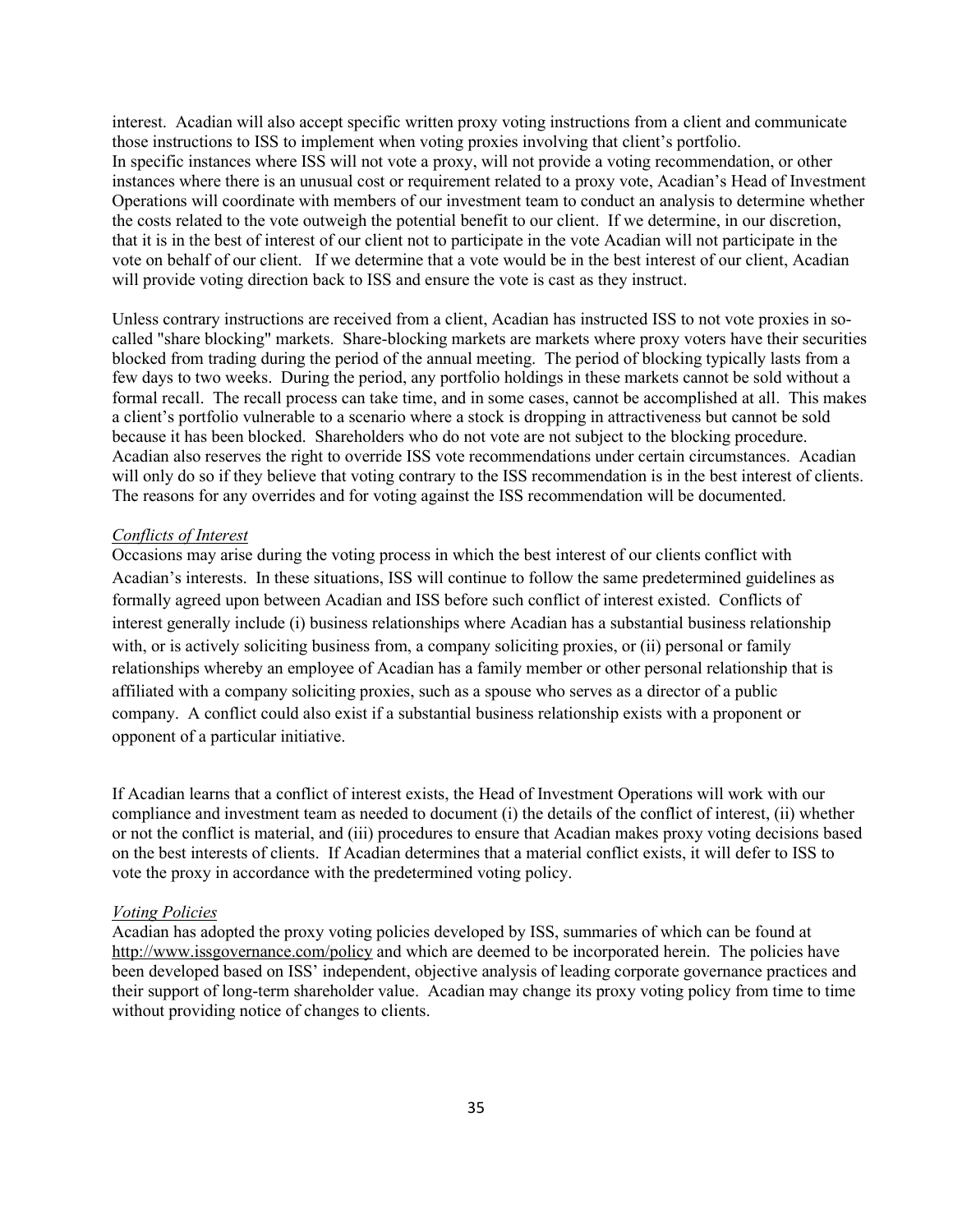### *Voting Process*

Acadian's Head of Investment Operations acts as coordinator with ISS including ensuring proxies Acadian is responsible to vote are forwarded to ISS, overseeing that ISS is voting assigned client accounts and maintaining appropriate authorization and voting records.

After ISS is notified by the custodian of a proxy that requires voting and/or after ISS cross references their database with a routine download of Acadian holdings and determines a proxy requires voting, ISS will review the proxy and make a voting proposal based on the recommendations provided by their research group. Any electronic proxy votes will be communicated to the proxy solicitor by ISS Global Proxy Distribution Service and Broadridge's Proxy Edge Distribution Service, while non-electronic ballots, or paper ballots, will be faxed, telephoned or sent via Internet. ISS assumes responsibility for the proxies to be transmitted for voting in a timely fashion and maintains a record of the vote, which is provided to Acadian on a monthly basis. Proxy voting records specific to a client's account are available to each client upon request.

#### *Proxy Voting Record*

Acadian will maintain a record containing the following information regarding the voting of proxies: (i) the name of the issuer, (ii) the exchange ticker symbol, (iii) the CUSIP number, (iv) the shareholder meeting date, (v) a brief description of the matter brought to vote; (vi) whether the proposal was submitted by management or a shareholder, (vii) how Acadian/ ISS voted the proxy (for, against, abstained) and (viii) whether the proxy was voted for or against management.

### *Obtaining a Voting Proxy Report*

Clients may request a copy of these policies and procedures and/or a report on how their individual securities were voted by contacting Acadian at 617-850-3500 or by email at [compliance-reporting@acadian-asset.com.](mailto:compliance-reporting@acadian-asset.com)

## <span id="page-39-0"></span>**Item 18 – Financial Information**

Registered investment advisers such as Acadian are required in this Item to provide you with certain financial information or disclosures about our financial condition. Acadian has no financial commitment that impairs our ability to meet contractual and fiduciary commitments to clients, and has not been the subject of a bankruptcy proceeding.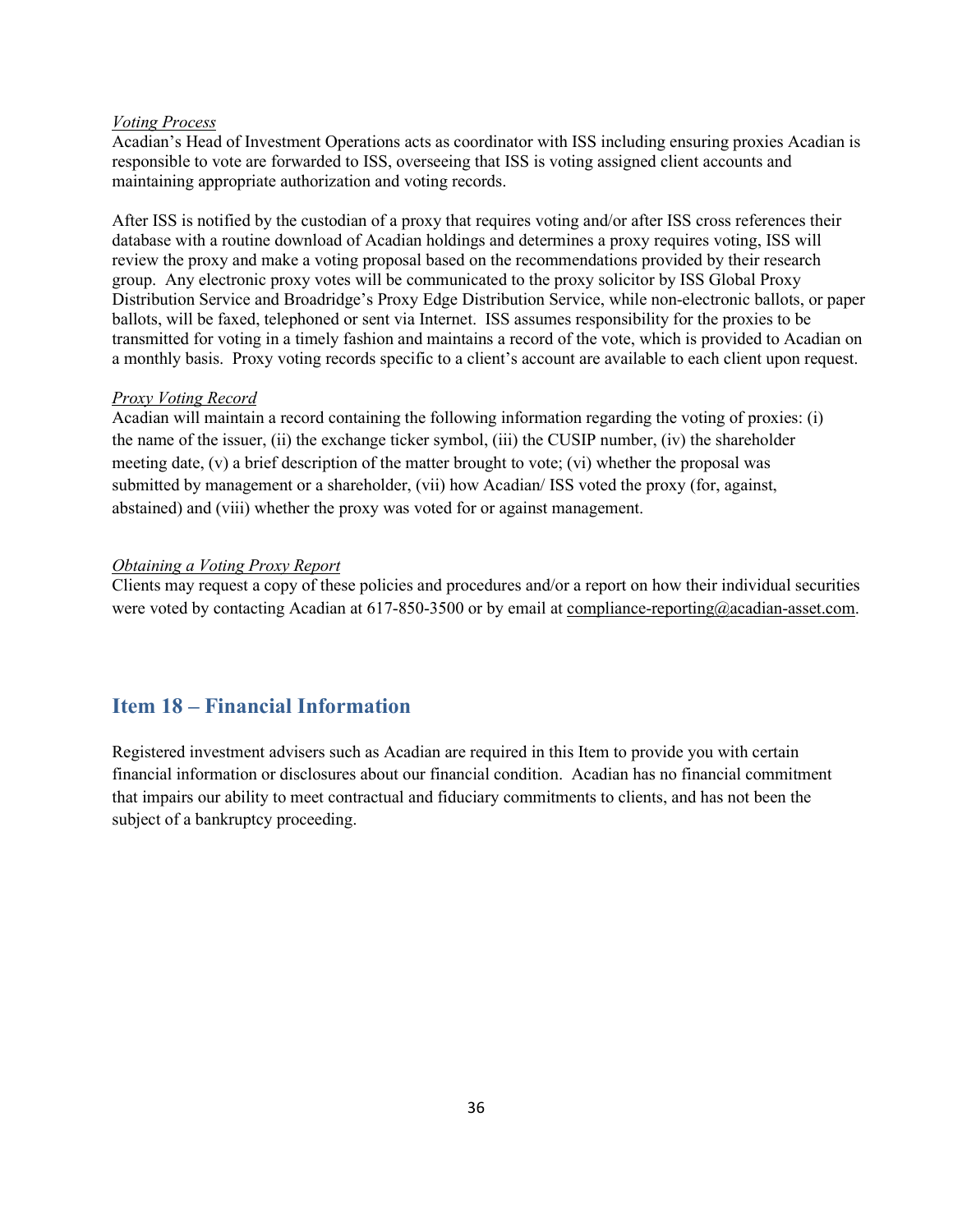## **Additional Information**

The following information may also be beneficial to Acadian's clients and prospects in evaluating Acadian and the investment management services that we provide. We are willing to provide more details on any of these matters.

## **Acadian's Privacy Policy**

Acadian is committed to maintaining the trust and confidence of our clients and keeping any personal information or other non-public information we may collect from you confidential and secure. We want you to understand how we protect your privacy when we collect and use information about you, and the measures we take to safeguard that information. Keeping client information secure and private is a priority for us. The following describes our Privacy Policy. Please review this information and feel free to contact us with any questions.

## *Sources and types of non-public personal information that we may collect about you:*

In the course of providing investment services to you, we may collect non-public personal information about you from the following sources:

- Information from you during the account opening process (for example, name, address, social security number, passport number, assets, types and amounts of investments, transactions, and income);
- Information obtained from third-parties verifying the information that you provided during the account opening process or on subsequent account related documents (for example, from other institutions where you conduct financial transactions);
- Information about your Acadian transactions from our wholly-owned affiliates or other parties including those companies that work closely with us to provide you with investment services (e.g. your custodian) (for example, your account balance, payment history, parties to transactions, types and amounts of investments, etc.).

## *How we protect the confidentiality and security of your non-public personal information:*

Keeping your information confidential and secure is a priority. We maintain physical, electronic, and procedural safeguards that guard your non-public personal information.

### *Disclosure of non-public personal information to affiliated companies:*

In the course of providing services to you, we are permitted by law to share with our affiliated companies' information about you.

### *Disclosure of non-public personal information to non-affiliated third parties:*

We do not sell, share or disclose your non-public personal information to any non-affiliated third-party marketing companies.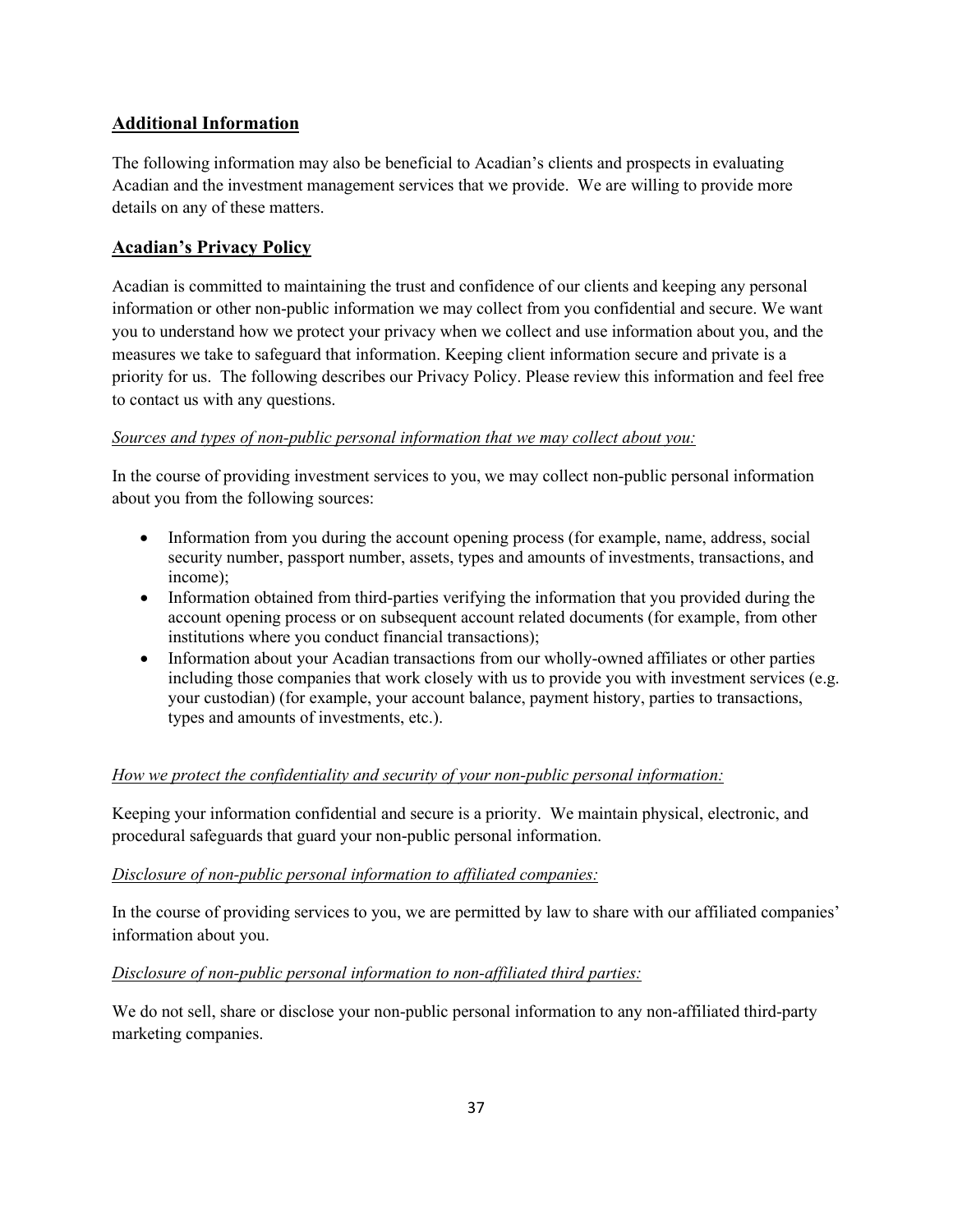We may disclose information we collect on you to non-affiliated companies that provide services to us on your behalf to enable us to fulfill our contractual obligations to you. All of these companies are contractually obligated to keep the information that we provide to them confidential and use the information only for the services required and as allowed by applicable law or regulation and are not permitted to share or use the information for any other purpose.

We may also disclose non-public personal information about you under circumstances permitted or required by law. These disclosures typically include information to process transactions on your behalf, to conduct our operations, to follow your instructions as you authorize, or to protect the security of our financial records.

#### *What is our policy relating to former clients?*

If you decide to close your account(s) or become an inactive client, we will adhere to the privacy policies and practices as described in this notice.

We reserve the right to change this policy at any time and you will be notified if any material changes occur.

For clients located in the European Union or European Economic Area countries subject to the General Data Protection Regulations we have taken steps to ensure compliance with all applicable requirements as well.

Any questions regarding Acadian's Privacy Policy should be addressed to Acadian Asset Management LLC, 260 Franklin Street, Boston, MA 02110 or by email at compliance-reporting@acadian-asset.com.

### **Acadian's Class Action Policy**

Acadian believes that whether to participate in a class action lawsuit involving an investment holding is a decision to be made by the client in conjunction with their appointed custodian, not by Acadian. As a result, if not contractually obligated to respond to a class action claim on behalf of a client, it is not Acadian's typical practice to do so.

## **Potential conflicts associated with Acadian's investment processes and day-to-day operations**

Conflict assessments are an ongoing and a consistent focus at Acadian. Acadian's disciplined, quantitative investment approach greatly reduces the potential for material conflicts that may exist with fundamental managers. Many typical conflict areas are eliminated entirely by or can be mitigated through the disciplined, quantitative systematic portfolio construction process that is utilized to manage all our investment strategies. Nevertheless, there are numerous conflicts associated with a quantitative investment process such as Acadian's including those detailed throughout the responses to Items 1 -18. Please reach out to us should you require additional information on how these conflicts are managed and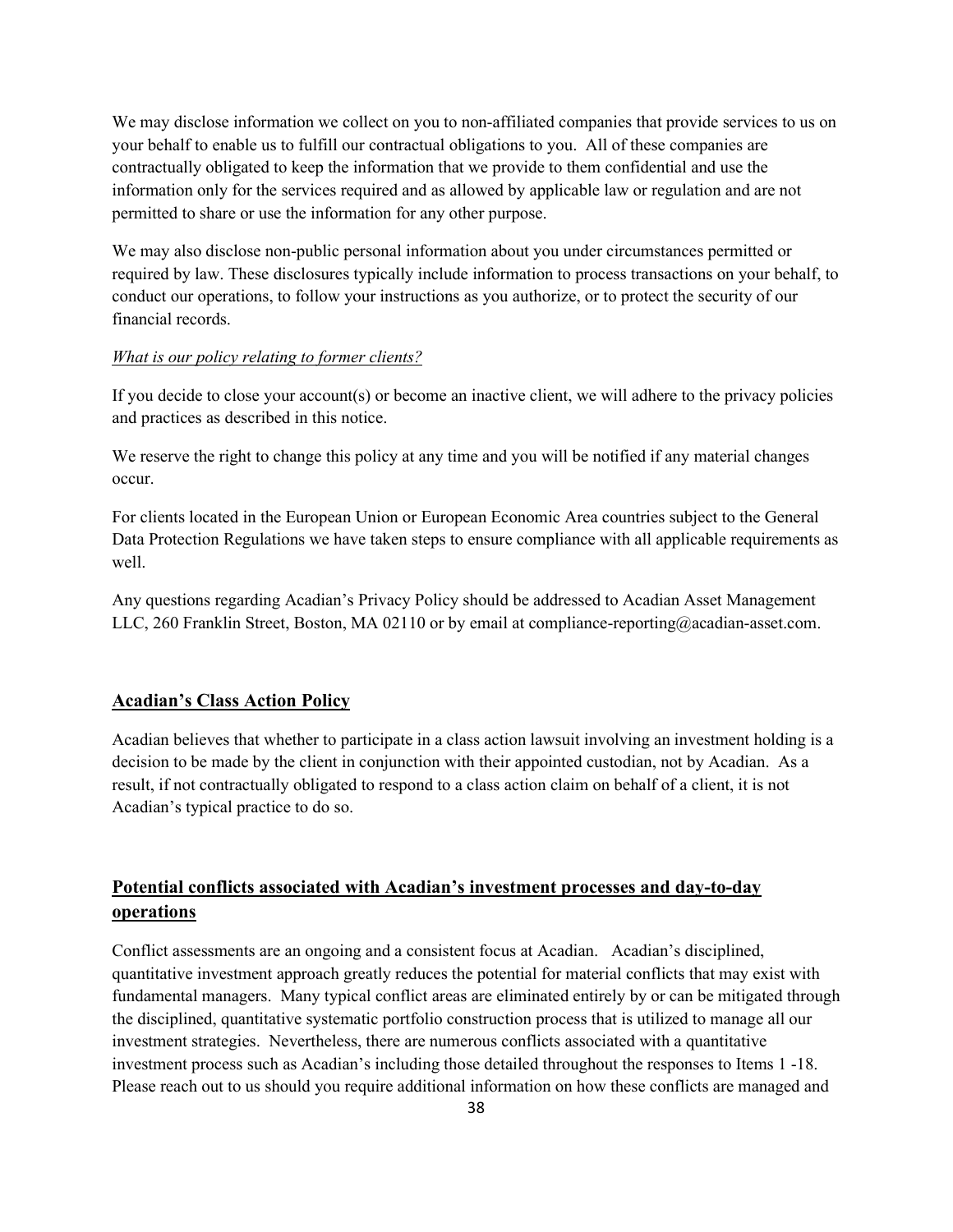mitigated internally so as not to have a material impact on any of our clients. We identify some of these conflicts below.

A perceived conflict may exist where portfolio managers manage both standard fee accounts and performance-based accounts potentially resulting in favoring the performance-based accounts over the standard fee accounts.

A perceived conflict may exist should portfolio managers engage in "portfolio pumping," "cherry picking" or "window dressing" to improve the appearance of performance of a portfolio.

A perceived conflict may result from "side-by-side" management of portfolios where the investment model recommends one portfolio hold a security "long" while another holds the same security "short."

A perceived conflict may exist where Acadian may provide model portfolios for UMA programs or either license or sell our investment process or investment models that are an output of such process to third parties who will then use the same to manage accounts on behalf of their own clients and compete with Acadian for liquidity in the markets.

A perceived conflict exists where Acadian may purchase a security for one account that it does not purchase for another account, including purchasing securities for an account in which the firm or a firm employee has personally invested or an account with a performance fee. This may raise issues with respect to inequitable access to investment opportunities.

A perceived conflict may exist with respect to the release of account management data and portfolio holdings for a representative account in a given strategy or for a commingled fund when the information that may be released may not be available to all potential investors or current investors in a commingled fund.

A perceived conflict may exist relating to the frequency of portfolio trading, trade aggregation and trade allocation between all accounts, particularly those trading on the same day.

A perceived conflict exists when Acadian trades with a broker who may also be a client or affiliated with a client.

A perceived conflict exists with respect to Acadian agreeing to side letter terms and most favored nation clauses, including fees, with certain investors in commingled funds that are not available to other investors in the same fund.

A perceived conflict exists where Acadian purchases for a client portfolio the stock of another client. This may create the appearance that we are favoring one client.

A perceived conflict may exist should Acadian choose to execute trades for a client through a brokerdealer affiliated with a consultant.

A perceived conflict may exist where the stock of Acadian's parent company, BrightSphere Affiliate Holdings LLC ("BSIG") may be eligible for purchase within a client account.